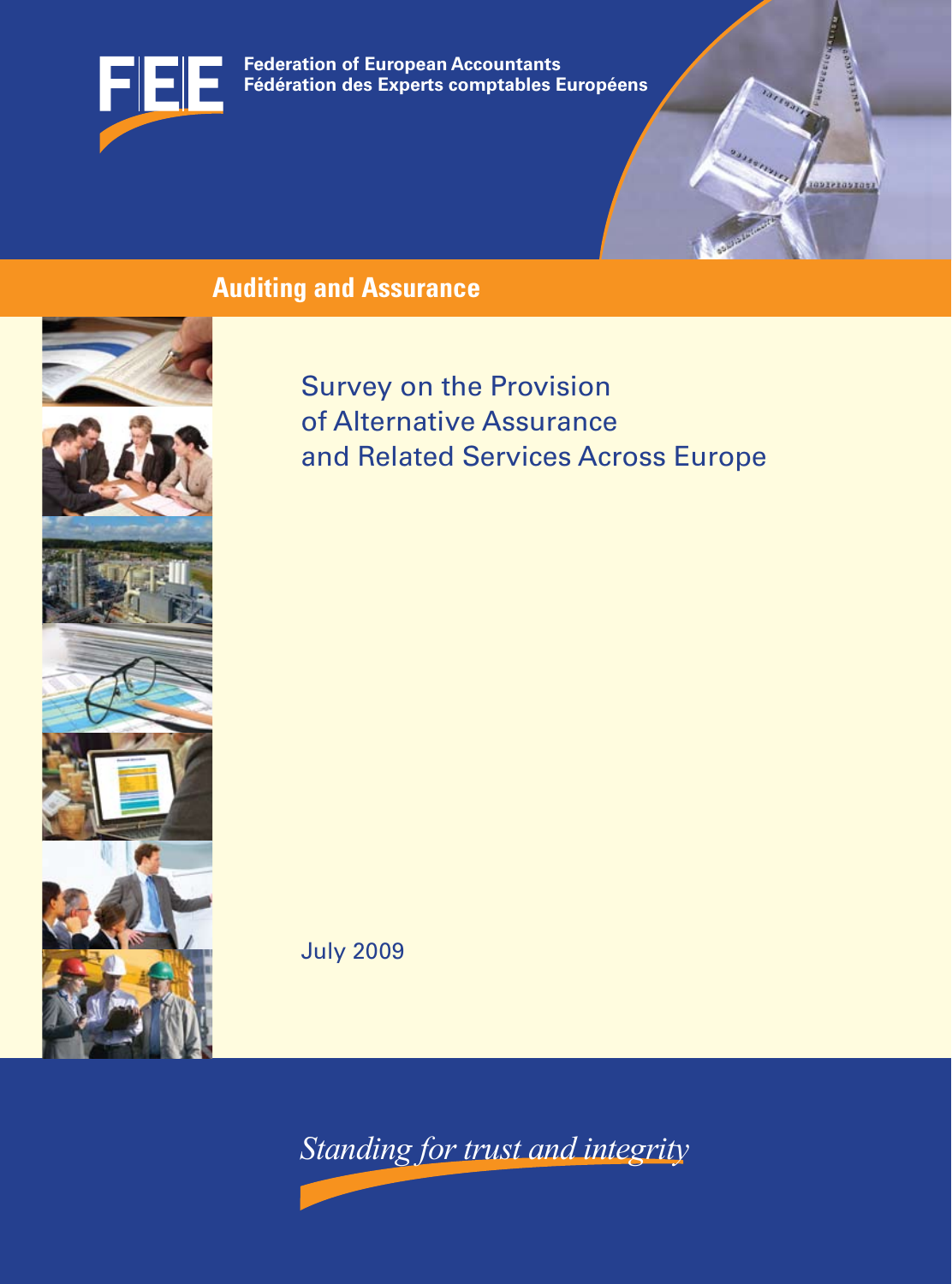

**Survey on the Provision of Alternative Assurance and Related Services Across Europe** 

**July 2009** 

*FEE Auditing Working Party*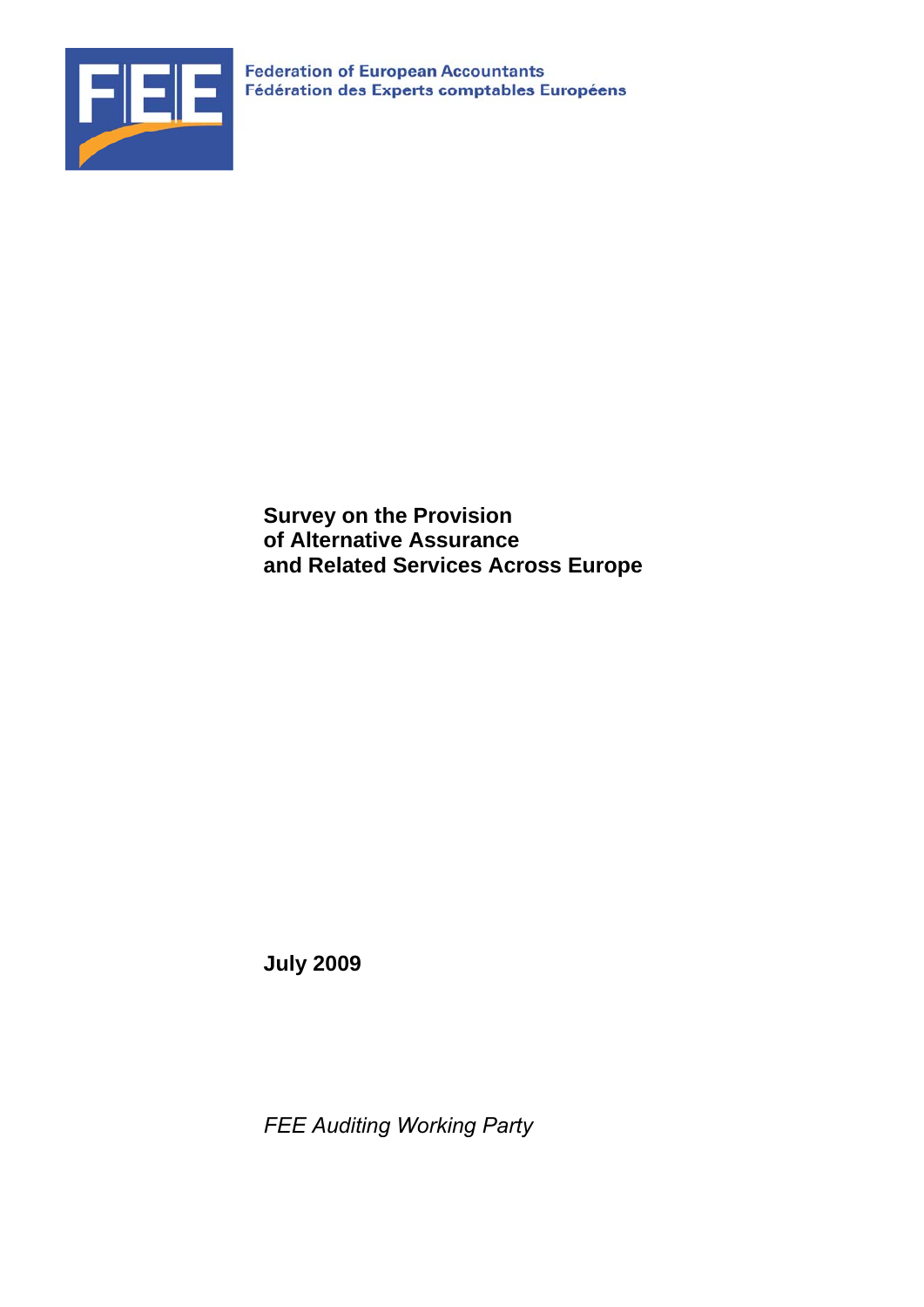

# **About FEE**

FEE (Fédération des Experts comptables Européens – Federation of European Accountants) represents 43 professional institutes of accountants and auditors from 32 European countries, including all of the 27 EU Member States.

In representing the European accountancy profession, FEE recognises the public interest. It has a combined membership of more than 500.000 professional accountants, working in different capacities in public practice, small and big firms, government and education, who all contribute to a more efficient, transparent, and sustainable European economy.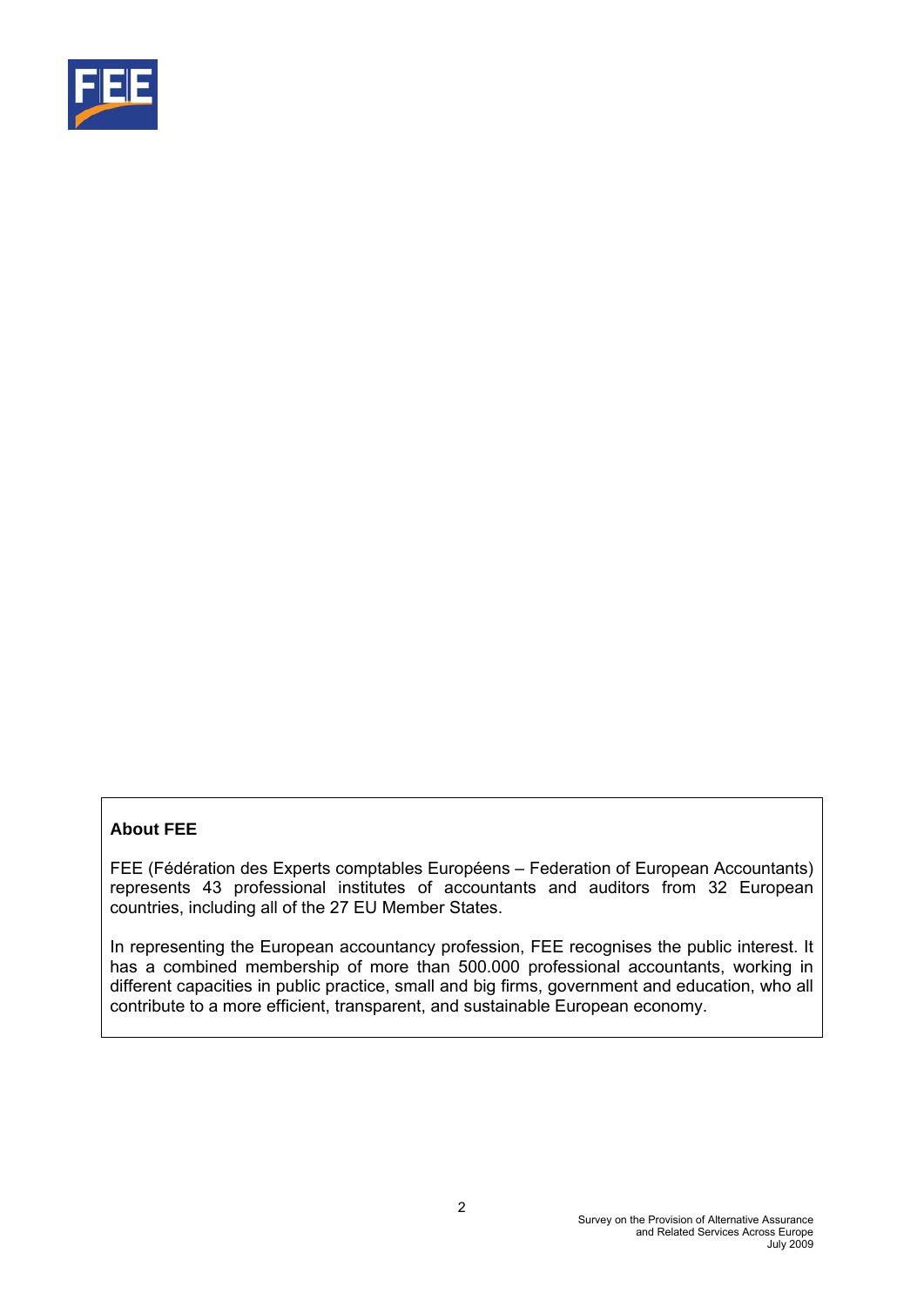

# **CONTENTS**

|    | 1.1.             |                                                                                              |
|----|------------------|----------------------------------------------------------------------------------------------|
|    | 1.2.             |                                                                                              |
|    | 1.3.             |                                                                                              |
|    |                  |                                                                                              |
| 2. |                  |                                                                                              |
|    | 2.1.             |                                                                                              |
|    | 2.2.             |                                                                                              |
|    | 2.2.1.           | The IAASB International Framework for Assurance Engagement and ISAE 3000                     |
|    |                  | on Assurance Engagements Other than Audits or Reviews of Historical Financial                |
|    |                  |                                                                                              |
|    | 2.2.2.           | ISRE 2400 on Engagements to Review Financial Statements and ISRE 2410 on                     |
|    |                  |                                                                                              |
|    | 2.2.3.           |                                                                                              |
|    | 2.2.4.           | ISRS 4400 on Engagements to Perform Agreed-Upon Procedures Regarding                         |
|    |                  |                                                                                              |
|    | 2.2.5.           | ISA 805 on Special Considerations - Audits of Single Financial Statements and                |
|    |                  | Specific Elements, Accounts or Items of a Financial Statement 11                             |
|    | 2.2.6.           |                                                                                              |
|    | 2.3.             | The use of international and national alternative assurance and related services11           |
|    | 2.3.1.           |                                                                                              |
|    | 2.3.2.<br>2.3.3. |                                                                                              |
|    |                  | Fitting European alternative assurance and related services into the IAASB<br>2.3.3.1.       |
|    |                  |                                                                                              |
|    |                  | The documentation requirements for alternative assurance or related services16<br>2.3.3.2.   |
|    |                  | Entities for which alternative assurance and related services are provided 16<br>2.3.3.3.    |
|    |                  | 2.3.3.4.                                                                                     |
|    |                  | Voluntary or mandatory provision of alternative assurance or related services 17<br>2.3.3.5. |
|    |                  | The ethical and independence requirements to be complied with when<br>2.3.3.6.               |
|    |                  |                                                                                              |
|    |                  | The quality assurance arrangements applicable in relation to the provision of<br>2.3.3.7.    |
|    |                  |                                                                                              |
|    |                  | Public and professional oversight over providers of alternative assurance and<br>2.3.3.8.    |
|    |                  |                                                                                              |
|    |                  | The frequency of use of alternative assurance or related services  18<br>2.3.3.9.            |
|    |                  | 2.3.3.10. The use of eXtensible Business Reporting Language (XBRL) for reporting in          |
|    |                  |                                                                                              |
|    |                  | 2.3.3.11. The use of the IFAC Small and Medium Practices (SMP) Committee 'Guide to           |
|    |                  | Using International Standards on Auditing in the Audit of Small- and Medium-                 |
|    |                  |                                                                                              |
|    |                  |                                                                                              |
| 3. |                  |                                                                                              |
|    |                  |                                                                                              |
| 4. |                  |                                                                                              |
|    |                  |                                                                                              |
|    |                  |                                                                                              |
|    |                  | Annex B: Survey questions on the Provision of Alternative Assurance and Assurance-Related    |
|    |                  |                                                                                              |
|    |                  |                                                                                              |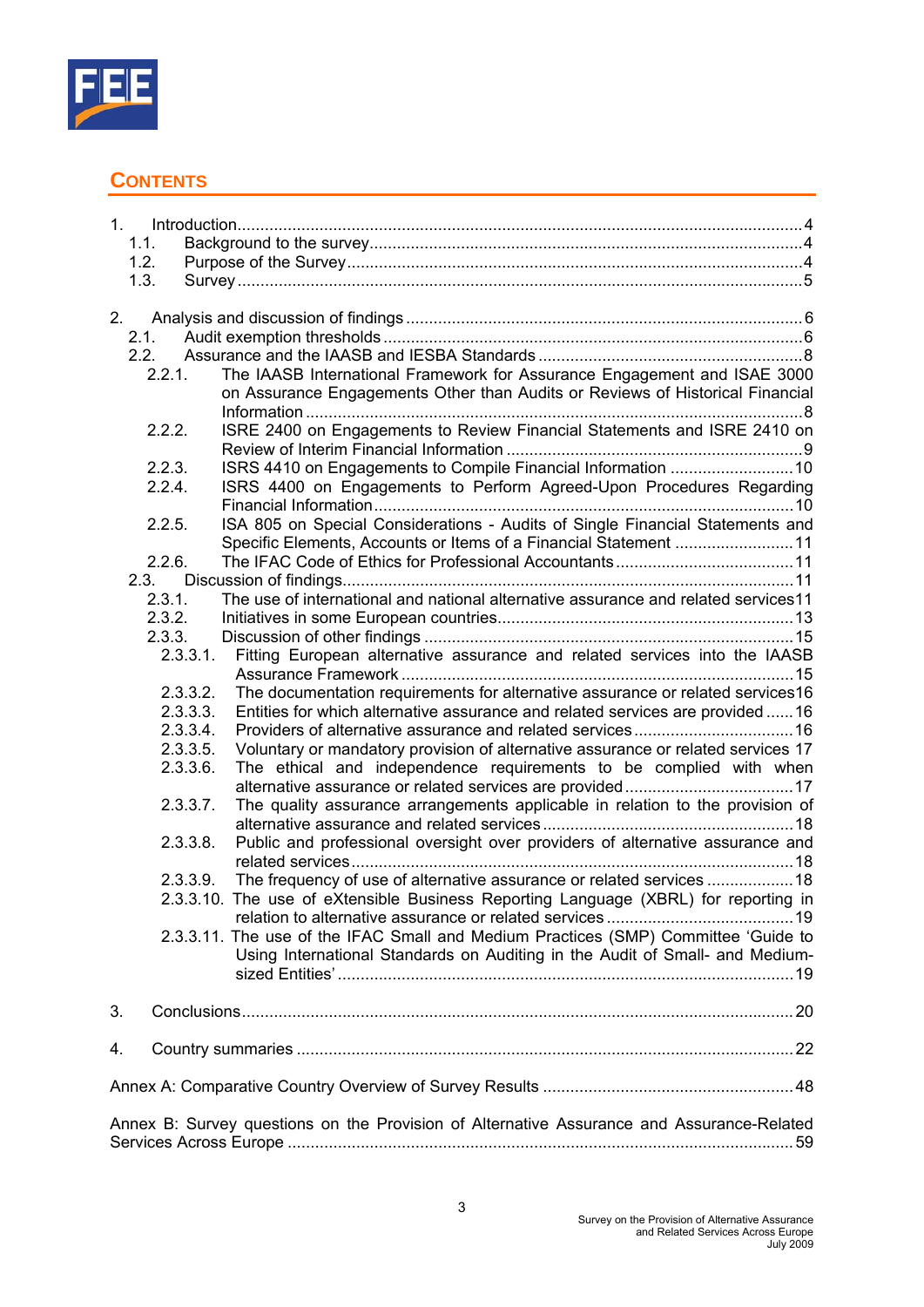

# **1. INTRODUCTION**

# **1.1. Background to the survey**

The issue of the provision of alternative assurance or related services to smaller entities is increasingly being addressed by professional accountancy bodies, regulators, national and international standards setters and various European Institutions. Although their primary focus is on alternative assurance or related services on financial statements, these services are also being considered more widely.

In popular terms, alternative assurance or related services are broadly used to describe all services offered to entities other than an audit of their financial statements. Alternative assurance or related services on financial statements ordinarily are not reasonable or positive assurance engagements although some countries are considering to deviate from this principle. Alternative assurance and related services are primarily services provided to entities to review their financial statements (also known as a limited or negative assurance engagement) or to compile their financial statements or financial information.

The following recent developments are driving this heightened focus on alternative assurance and related services:

- The increases in the audit exemption thresholds in various European Union (EU) Member States in 2007, 2008, 2009 and expected in the future result in fewer smaller entities being submitted to a statutory audit, creating an opportunity to offer an alternative level of assurance to such smaller entities;
- Proposals and discussions in the European Institutions related to 'limited audit' (High Level 'Stoiber' Group), the creation of micro-entities (JURI and ECON Committees of the European Parliament), and overhaul of the Fourth Accounting Directive (European Commission);
- Proposals for standards in a number of EU Member States introducing alternative assurance services for smaller entities:
- The planned revision of the review and compilation standards by the IAASB;
- The October 2008 IFAC paper supporting a single set of auditing standards and the implications for audits of small- and medium-sized entities.

# **1.2. Purpose of the Survey**

A number of important observations, as noted below, resulted in FEE's decision to perform a survey related to alternative assurance and related services:

FEE is a strong supporter of the view that 'An audit is an audit', as for instance expressed in its September 2006 Briefing Paper on the Implementation of International Auditing Standards (ISAs) for all Statutory Audits in the European Union  $(EU)^1$ ;

<sup>1</sup> 1 http://www.fee.be/publications/default.asp?library\_ref=4&content\_ref=606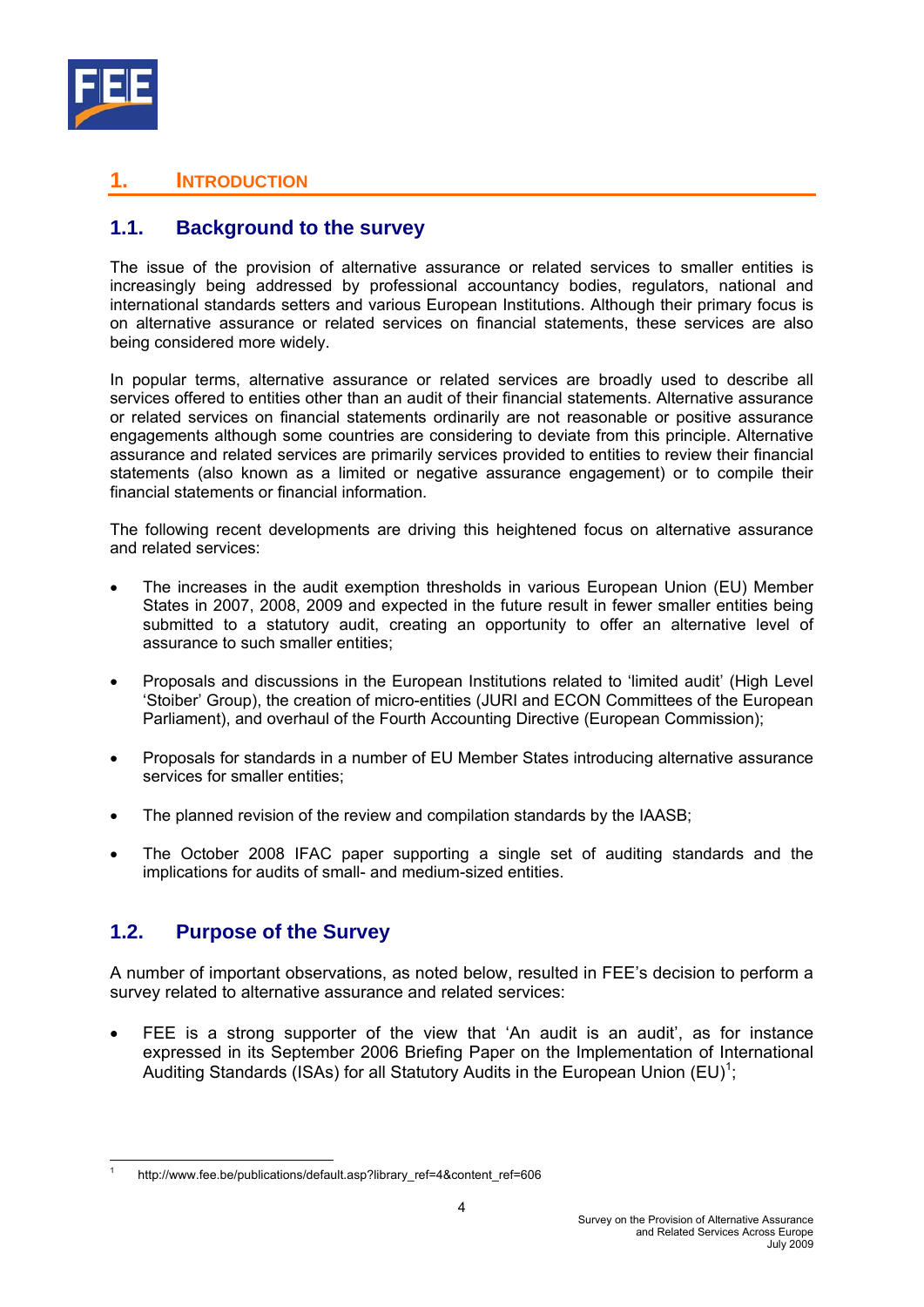

- Consideration and possible proposals related to alternative assurance and related services leave the concept of 'An audit is an audit' intact;
- Such alternative assurance and related services are to be situated in-between an audit and a compilation engagement or are a compilation engagement. In this in-between area, currently reference is made only to 'negative or limited assurance engagements' or 'reviews of financial statements';
- Therefore, it is of vital importance to understand that the provision of an alternative assurance or related service can ordinarily not be a limited audit, as it is not an audit;
- Further explanations of the area between an audit and a compilation deserve further attention as it is becoming clear that 'negative or limited assurance' is not widely understood.

Therefore, FEE has decided to prepare, based on a survey of FEE Member Bodies and consideration of material of other relevant organisations (like the International Federation of Accountants (IFAC), the International Auditing and Assurance Standards Board (IAASB), the International Ethics Standards Board for Accountants (IESBA)), an inventory of the different alternatives for assurance or related services for smaller entities, both existing and in development.

# **1.3. Survey**

FEE has launched a survey with its Member Bodies to provide an insight into the existence, implementation and consistency of alternative assurance and related services in the 27 European Union (EU) Member States and in Norway and Switzerland. The Survey took place between January 2009 and April 2009. These insights into the existence and implementation of alternative assurance and related services can contribute to the understanding of the similarities or differences applicable within Europe.

The FEE survey consisted of questions regarding the current and proposed alternative assurance and related services standards. The questions also focused on differences, when arising, compared with the IAASB Framework and Standards.

Responses were received from 26 of the 27 EU Member States and from Norway and Switzerland.

Set out below is an analysis and discussion of the main findings and results and some conclusions regarding alternative assurance and related services in Europe. A country per country summary of the alternative assurance and related services standards existing and used or proposed for use in countries is also included.

Annex A summarises the survey results for each country included in the analysis.

Annex B reproduces the survey questionnaire.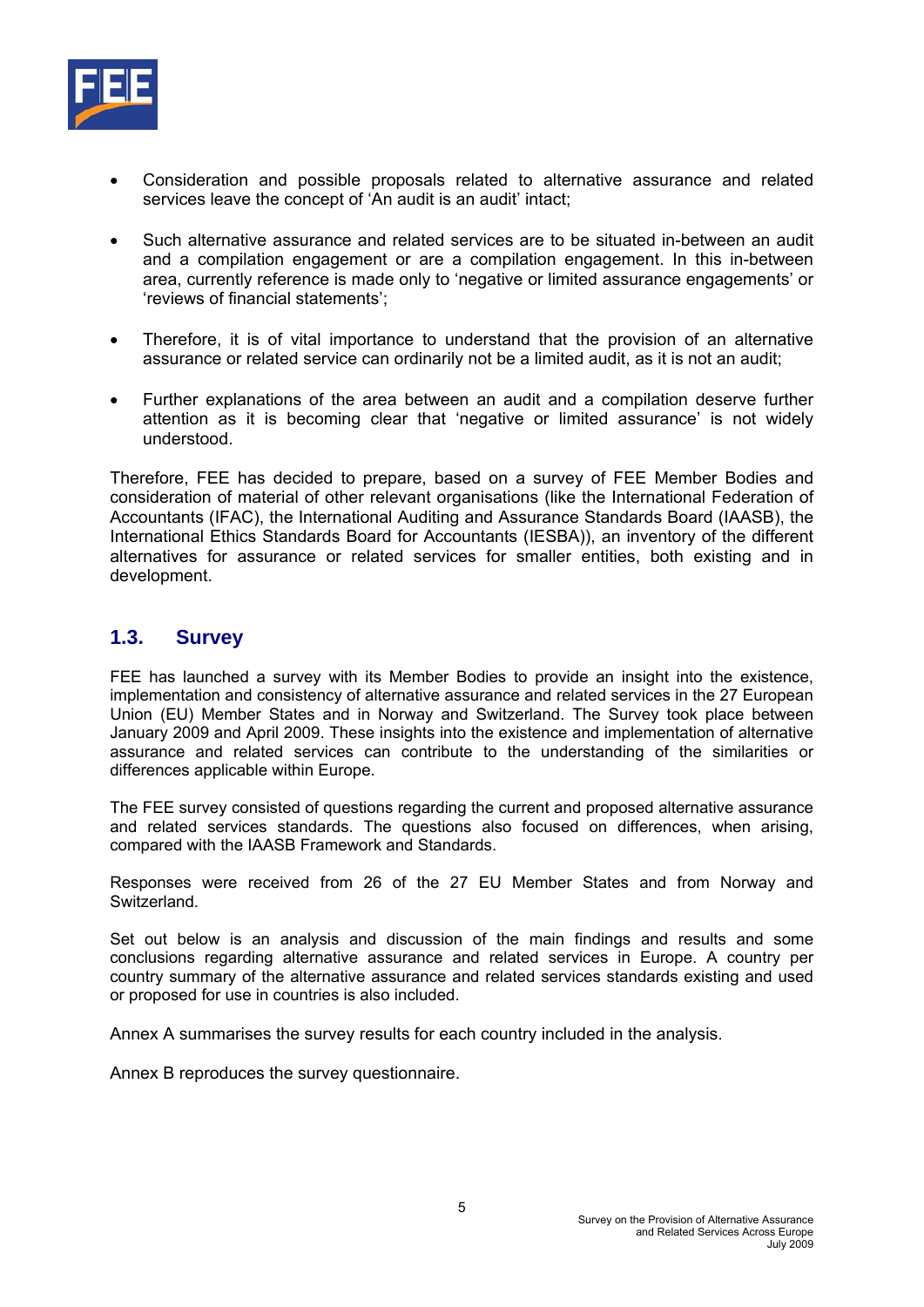

# **2. ANALYSIS AND DISCUSSION OF FINDINGS**

# **2.1. Audit exemption thresholds**

As noted in the introduction to this paper, audit exemption thresholds in certain Member States of the European Union, but also in other European countries, have increased in recent years. Further increases are expected in the future.

Therefore, FEE has included hereafter the background to the development of and an overview of the audit exemption thresholds across Europe.

Since the size of the audit market or the number of companies on which a statutory audit report is given in a country varies considerably with the size of the economy and companies but also because of "audit exemption thresholds", which are applied in a country, the audit exemption thresholds for limited liability companies are also to be considered to form an idea of the size of the audit market in each country as well as the potential size of its market for alternative assurance and related services. In some countries, no audit exemption thresholds apply, whereas in other countries, maximum thresholds as indicated below are applied.

The EU Fourth Company Law Directive on "the annual accounts of certain types of companies"  $(78/660/EEC)^2$  applies to all limited liability companies and provides options for the EU Member States to ease the financial reporting requirements on small and medium-sized companies (SMEs). On 16 August 2006, amendments to the EU Fourth Company Law Directive of 14 June  $2006$  (2006/46/EC)<sup>3</sup> were published in the Official Journal of the European Union. These amendments increased the existing threshold by approximately 20 percent. In a lot of countries, the small company definition and audit exemption thresholds match.

The definition of what constitutes a small company varies considerably between EU Member States. Additionally, the Directive's thresholds for what is defined as small companies are not used in all Member States. Member States have the opportunity to allow small companies, if defined, to draw up abridged accounts and notes to the accounts and exempt small companies from the requirement for a statutory audit and audit opinion as well as from drawing up an annual report.

The amendments to the Directive define companies as "small" companies if, for two consecutive years, they do not exceed the limit of two of the following three criteria:

- Balance sheet total: €4.400.000;
- Net turnover: €8.800.000;
- Average number of employees during the financial year: 50.

However, these limits in the criteria for the definition of a small company are not mandatory and EU Member States do not have to implement these particular amendments to the Fourth Directive.

In virtually all countries, listed entities, financial institutions, insurance companies and certain public interest entities are required to have an annual statutory audit.

<sup>1</sup> 2 http://eur-lex.europa.eu/LexUriServ/LexUriServ.do?uri=CELEX:31978L0660:EN:HTML

<sup>3</sup> http://eur-lex.europa.eu/LexUriServ/site/en/oj/2006/l\_224/l\_22420060816en00010007.pdf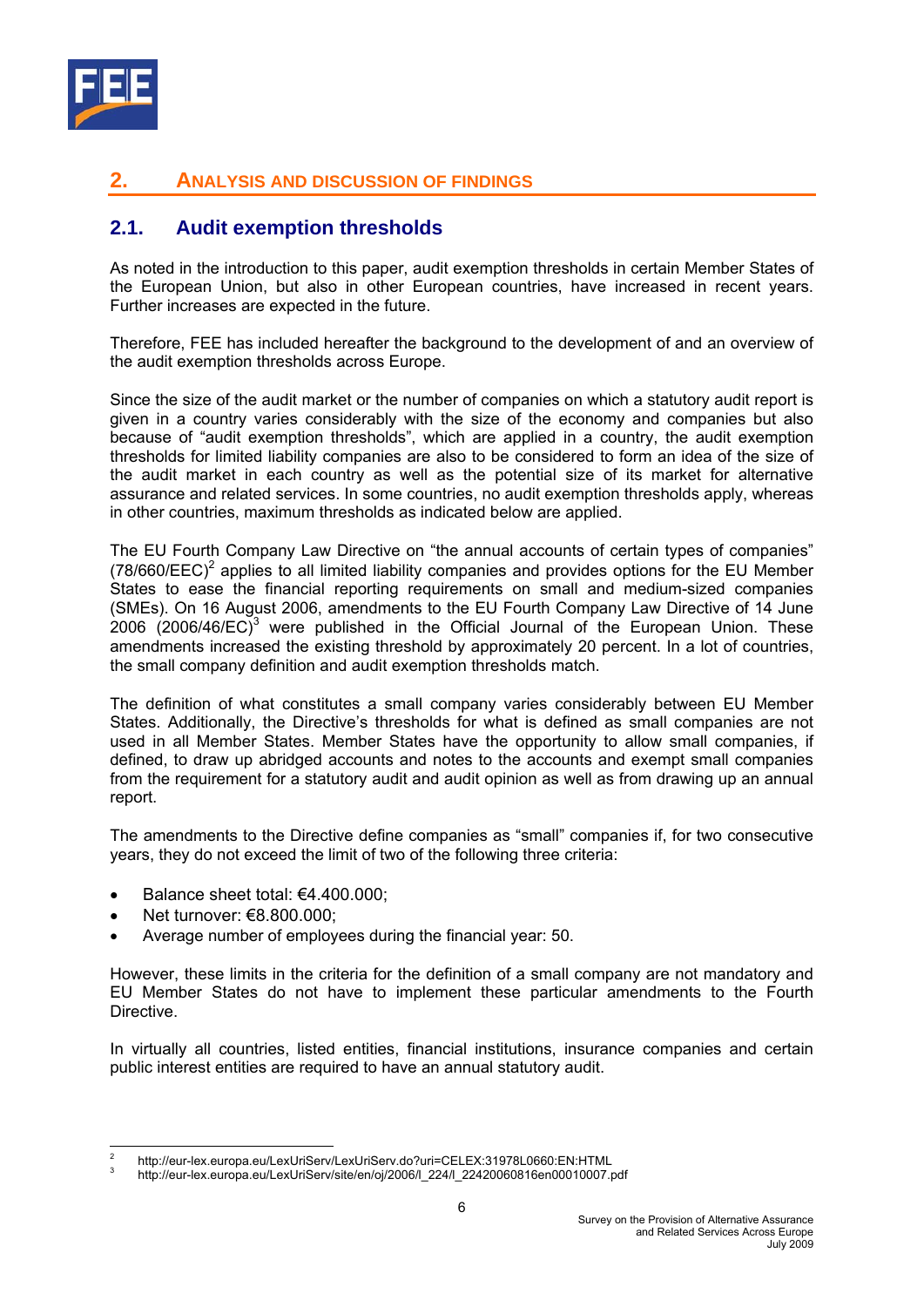

A statutory audit is to be performed in accordance with the Directive of the European Parliament and of the Council of 17 May 2006 on "Statutory Audit of Annual Accounts and Consolidated Accounts" (the Statutory Audit Directive) which was published in the Official Journal of the European Union on 9 June 2008<sup>4</sup>. It deals with approval, education and registration of auditors, professional ethics and independence, auditing standards and reporting, provisions for public interest entities (PIEs) and the international aspects related to these matters.

The use of audit exemption thresholds which are currently applied for limited liability companies in the European Union, Norway and Switzerland are as follows, categorised based on balance sheet total and net turnover:

| <b>Audit exemption thresholds</b>                                                                                                                                                                                                      | <b>Countries</b> | %   |
|----------------------------------------------------------------------------------------------------------------------------------------------------------------------------------------------------------------------------------------|------------------|-----|
| Maximum or near maximum thresholds:<br>(Austria, Belgium, Germany, Ireland, Italy, Luxembourg, the<br>Netherlands, Romania, Slovenia, Switzerland <sup>5</sup> , United Kingdom)                                                       | 11               | 38  |
| Balance sheet total: between $\epsilon$ 2.500.000 and 3.000.000<br>Net turnover: between € 5,000,000 and 5,700,000<br>(Greece, Poland and Spain)                                                                                       | 3                | 10  |
| Balance sheet total: between $\epsilon$ 1.000.000 and 1.800.000<br>Net turnover: between € 2,000,000 and 3,100,000<br>(Czech Republic, France (except for SA <sup>6</sup> ), Lithuania, Portugal and<br>Slovak Republic <sup>5</sup> ) | 4(1)             | 14  |
| Balance sheet total: between $\epsilon$ 500.000 and 900.000<br>Net turnover: between € 1,000,000 and 1,800,000<br>(Estonia <sup>5</sup> )                                                                                              |                  | 4   |
| Balance sheet total: between $\epsilon$ 100,000 and 500,000<br>Net turnover: between $\epsilon$ 200,000 and 1,000,000<br>(Bulgaria, Denmark <sup>5</sup> , Finland <sup>7</sup> , Hungary <sup>5</sup> and Latvia <sup>5</sup> )       | 5                | 17  |
| Balance sheet total/ net turnover: €0 (Cyprus <sup>8</sup> , France (for SA <sup>6</sup> ),<br>Norway, Malta <sup>8</sup> , Sweden <sup>9</sup> )                                                                                      | 5                | 17  |
|                                                                                                                                                                                                                                        | 29               | 100 |

Over the last few years, audit exemption thresholds have been increased in a number of European countries, in some cases from very low or even unexisting thresholds. Such increases are expected to continue in the near future. In a number of countries with the maximum or near maximum audit exemption thresholds, such maximums have been increased by 20 percent since the 2006 amendments to the EU Fourth Company Law Directive.

 $\frac{1}{4}$ http://eur-lex.europa.eu/LexUriServ/LexUriServ.do?uri=OJ:L:2006:157:0087:0107:EN:PDF 5

Introduction or increase in 2007, 2008 or 2009 6

SA or Société Anonyme 7

Decrease in 2007 8

For tax purposes  $\alpha$ 

Expected increase to maximum thresholds in 2010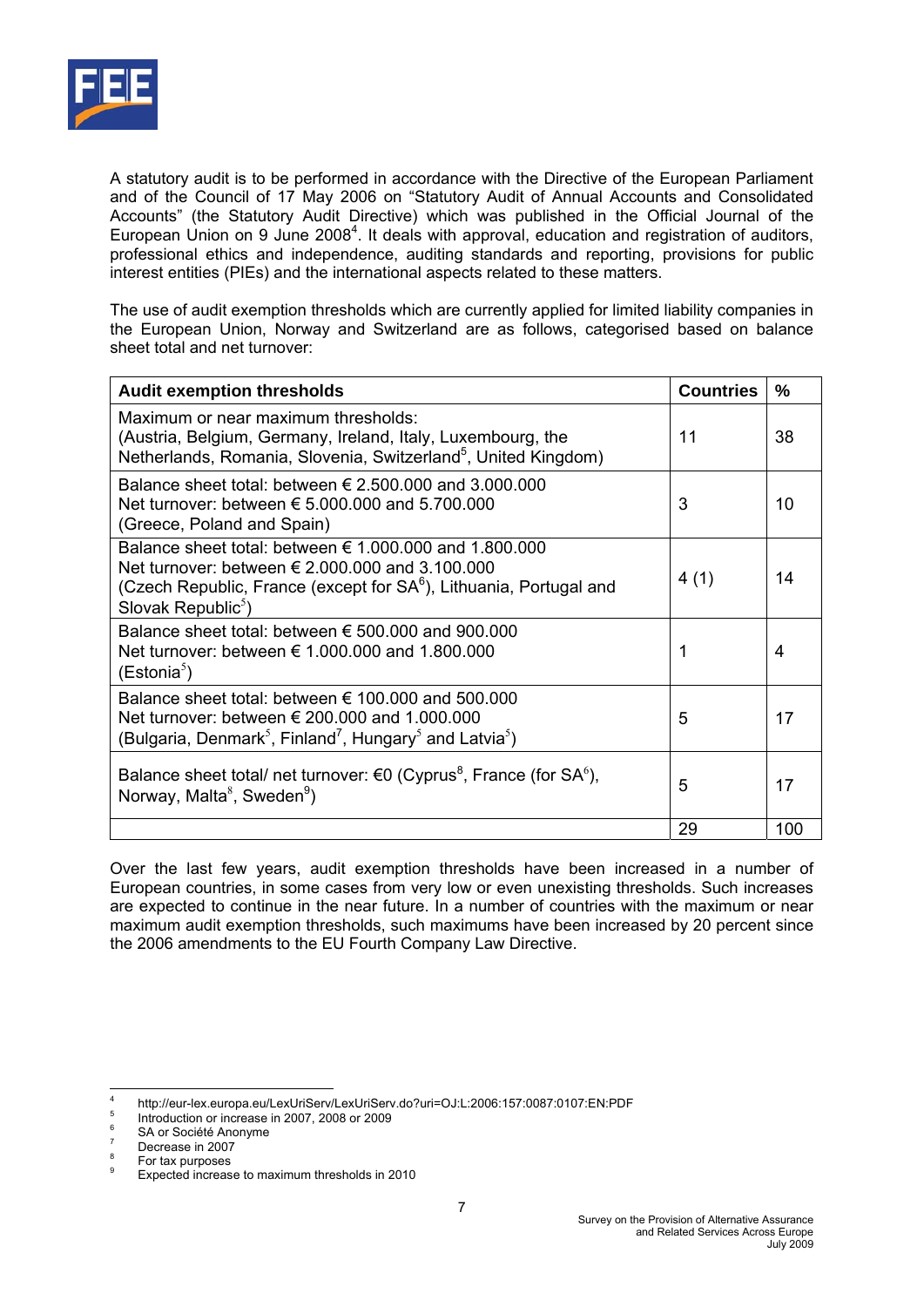

# **2.2. Assurance and the IAASB and IESBA Standards**

As explained in the introduction to this paper, FEE uses the terms "alternative assurance services" and "related services" to broadly describe all services offered to entities other than a full audit of their financial statements.

The International Auditing and Assurance Standards Board (IAASB) is the independent standardsetting board under the auspices of the International Federation of Accountants (IFAC). The IAASB's mission is to enhance the quality and uniformity of practice throughout the world and to strengthen public confidence in the global auditing and assurance profession.

FEE strongly supports the international auditing and assurance standards as issued by the IAASB: the International Standards on Auditing (ISAs), recently clarified, for audits of financial statements and the other IAASB standards for alternative assurance and related services. An overview of the relevant IAASB standard as well as the international ethical and independence standards as issued in the IFAC Code of Ethics of Professional Accountants by the IESBA is therefore included hereafter.

## **2.2.1. The IAASB International Framework for Assurance Engagement and ISAE 3000 on Assurance Engagements Other than Audits or Reviews of Historical Financial Information**

In 2003, FEE published an issues paper entitled "Principles of Assurance: Fundamental Theoretical Issues with Respect to Assurance in Assurance Engagements". The paper explored the concept of assurance and introduced the concepts of reasonable and limited assurance. Reasonable assurance was seen as a relative concept which depends on the circumstances, and may vary over time and across different subject matters and criteria, engagement processes and jurisdictions. Anything less than reasonable assurance was by definition limited assurance and it was for professional accountants to communicate the way in which the assurance they had obtained was limited thorough their reports.

The FEE paper had a significant impact on the IAASB standard development. The IAASB separated ISAE 100 "International Standard on Assurance Engagements" into two documents in 2004:

- The fundamental elements of an assurance engagement are defined and described in the "IAASB International Framework for Assurance Engagements" (the IAASB Assurance Framework), intended to apply to all assurance engagements including audits and provides a frame of reference for preparers, users and professional accountants;
- Basic principles and essential procedures for the performance of assurance engagements are set out in ISAE 3000 "Assurance Engagements Other than Audits or Reviews of Historical Financial Information".

These documents introduced the terms reasonable assurance and limited assurance in place of high and moderate levels of assurance whereby:

• The objective of a reasonable assurance engagement is a reduction in assurance engagement risk to an acceptably low level in the circumstances of the engagement as the basis for a positive form of expression of the practitioner's conclusion. Where the subject matter of the reasonable assurance engagement is a set of financial statements, the engagement is referred to as an audit and the International Standards on Auditing (ISAs) as issued by the IAASB are applicable;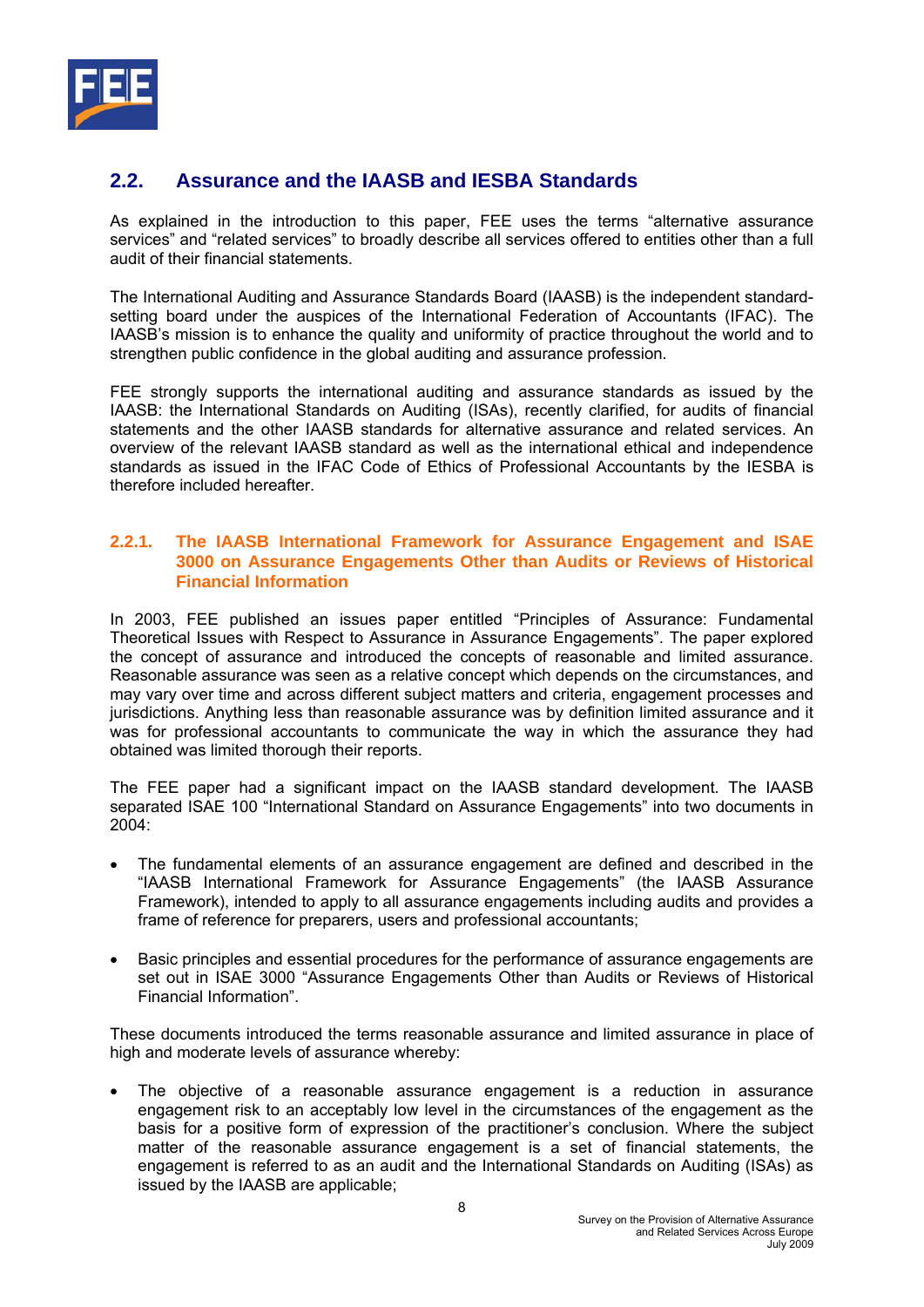

The objective of a limited assurance engagement is a reduction in assurance engagement risk to a level that is acceptable in the circumstances of the engagement, but where that risk is greater than for a reasonable assurance engagement, as the basis for a negative form of expression of the practitioner's conclusion. Where the subject matter of the limited assurance engagement is a set of financial statements, the engagement is referred to as a review engagement and the International Standards on Review Engagements (ISREs) as issued by the IAASB are applicable.

As part of the IAASB Strategy and Work Program, 2009-2011, the IAASB approved a project proposal in March 2009 to revise ISAE 3000. A working draft of revised ISAE 3000 is expected to be created by the end of 2009 with the revised ISAE 3000 scheduled for issuance by March 2012.

## **2.2.2. ISRE 2400 on Engagements to Review Financial Statements and ISRE 2410 on Review of Interim Financial Information**

ISRE 2400 defines a review engagement as one which provides a moderate level of assurance that the information subject to review is free of material misstatement. This is expressed in the form of a negative statement that nothing has come to the professional accountant's attention that causes them to think otherwise.

Under ISRE 2400 professional accountants perform management enquiry and analytical review procedures and issue a review conclusion, supported by additional work if necessary. ISRE 2400 is accompanied by a list of some 90 detailed procedures consisting of management enquiry, analytical review and some substantive tests.

ISRE 2410 is used when the auditor undertakes an engagement to review interim financial information of an audit client.

There are a number of issues with ISRE 2400-type services which need to be addressed. In September 2008, the IAASB issued a consultation paper on "Matters to Consider in a Revision of International Standard on Review Engagements 2400, Engagements to Review Financial Statements". This paper, prepared by standard setters from Australia, Canada, New Zealand and South Africa who have existing review standards, shows the limitations of such standards because they effectively do not take into account some of the technical developments of the past decade, including those that are reflected in the IAASB Assurance Framework. For instance, a technical issue for resolution in the area of assurance arises in understanding the practical difference, if any, between the concepts of moderate assurance (as reflected in ISRE 2400) and limited assurance (as reflected in the IAASB Assurance Framework).

As part of the IAASB Strategy and Work Program, 2009-2011, the IAASB approved a project proposal in March 2009 to revise ISRE 2400 but also to revise ISRS 4410 and to consider other alternatives to audit. Final revised standard(s) is (are) expected by either end of 2011 or end of 2012 depending on the need for further external consultation.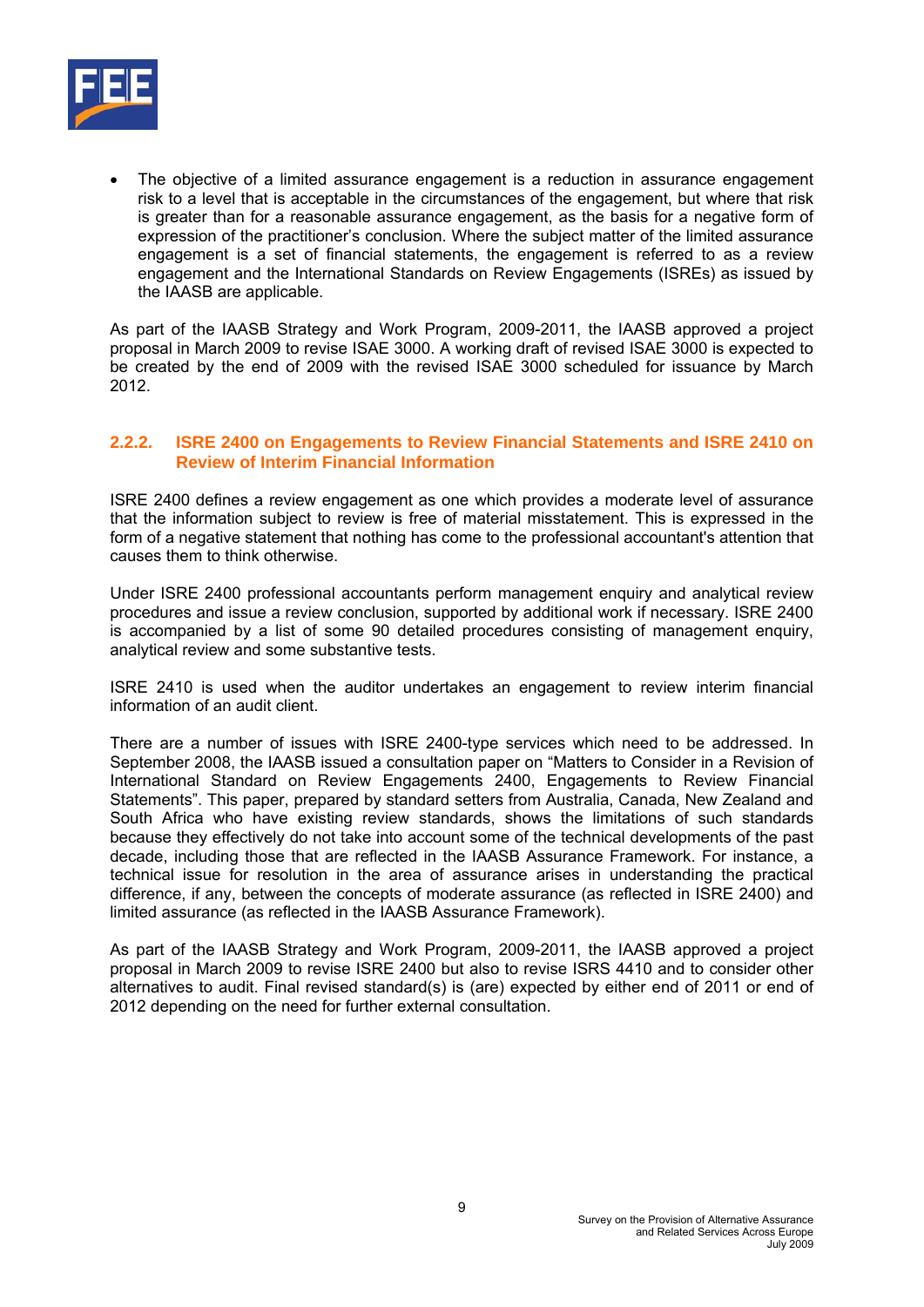

# **2.2.3. ISRS 4410 on Engagements to Compile Financial Information**

ISRS 4410 "Engagements to Compile Financial Statements" states that the objective of a compilation engagement is for the professional accountant to use accounting expertise to collect, classify and summarise financial information. However, users of the compiled financial information derive benefits as a result of the professional accountant's involvement as the service has been performed with professional competence and due care because of the need for professional accountants to comply with quality control standards and the ethical requirements of the IFAC Code of Ethics for Professional Accountants.

In particular, the principle of integrity is one of five Fundamental Principles within the IFAC Code of Ethics and specifies that a professional accountant should not be associated with information where they believe that it contains a materially false or misleading statement, contains statements or information furnished recklessly, or omits or obscures information required to be included when such omission or obscurity would be misleading. Because of this obligation, professional accountants engaged to compile financial statements based on information made available to them, often undertake other procedures. Currently this is only required in circumstances where the professional accountants become aware that management has provided information that is incorrect, incomplete, or otherwise unsatisfactory.

Compilations are non-assurance services. Accordingly, the professional accountant will issue a statement that no assurance is expressed on the financial information. The provision of an overall conclusion or opinion by the professional accountant is the primary distinguishing feature of assurance engagements.

As stated above, the IAASB approved a project proposal in March 2009 to revise ISRS 4410. A final revised standard is expected by either end of 2011 or end of 2012.

#### **2.2.4. ISRS 4400 on Engagements to Perform Agreed-Upon Procedures Regarding Financial Information**

ISRS 4400 "Engagements to Perform Agreed-Upon Procedures Regarding Financial Information" states that the objective of an agreed-upon procedures engagement is for the professional accountant to carry out procedures of an audit nature to which the professional accountant and the entity and any appropriate third parties have agreed and to report on factual findings. The subject matter of the agreed-upon procedures engagement can be elements, accounts, items or financial and even non-financial information, provided the auditor has adequate knowledge of the subject matter in question and reasonable criteria exist on which to base findings.

The professional accountant provides a report of the factual findings of agreed-upon procedures, no assurance is expressed. Instead, users of the report assess for themselves the procedures and findings reported by the professional accountant and draw their own conclusions from the professional accountant's work. Use of the report is restricted to those parties that have agreed to the procedures to be performed to avoid misinterpretation.

The professional accountant performing the agreed-upon procedures engagements has to comply with the ethical requirements of the IFAC Code of Ethics for Professional Accountants.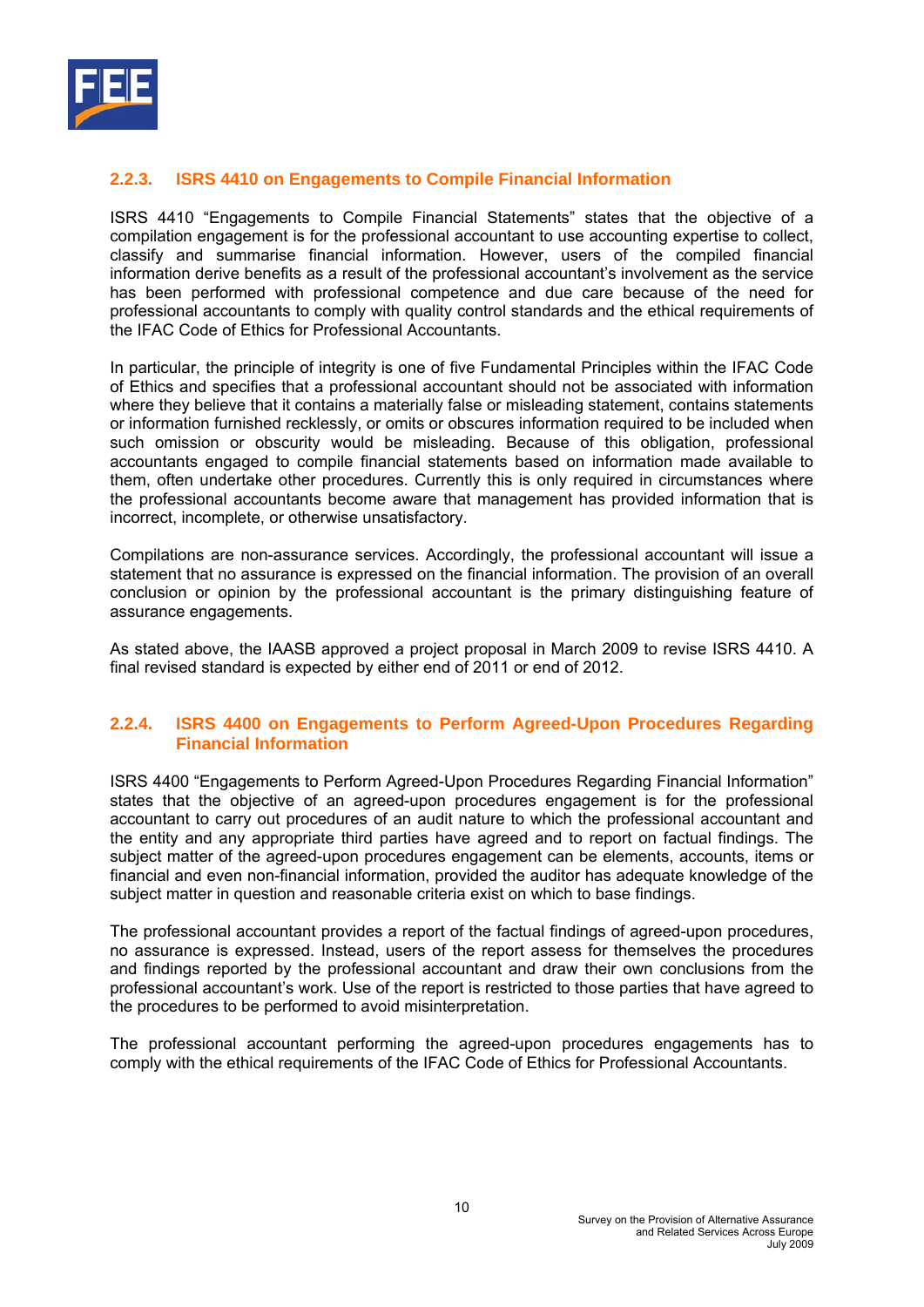

## **2.2.5. ISA 805 on Special Considerations - Audits of Single Financial Statements and Specific Elements, Accounts or Items of a Financial Statement**

ISA 805 deals with special considerations in the application of ISAs to an audit of a single financial statement or of a specific element, account or item of a financial statement. A classical example is the audit of a balance sheet together with a summary of significant accounting policies and other explanatory information. ISA 805 does not override the requirements of the other ISAs nor does it purport to deal with all special considerations that may be relevant in the circumstances of the engagement. The object of ISA 805 is to address appropriately the special considerations that are relevant to:

- The acceptance of the engagement;
- The planning and performance of that engagement; and
- Forming an opinion and reporting on the single financial statement or on the specific element, account or item of a financial statement.

ISA 805 is mentioned as, although technically an auditing standard, its subject matter is not a full set of financial statements.

# **2.2.6. The IFAC Code of Ethics for Professional Accountants**

The general sections of the IFAC Code of Ethics are applicable to all professional accountants. Currently, the IFAC Code of Ethics includes specific provisions applicable to non-financial statement audit assurance clients. These provisions are applicable when professional accountants perform alternative assurance and related services.

Mid 2009, the revised IFAC Code of Ethics is expected to be published. The general sections of the Code will continue to be applicable to all professional accountants. As far as independence requirements are concerned, 'Section 290 Independence – Audit and Review Engagements and 'Section 291 Independence – Other Assurance Engagements' will be applicable for alternative assurance and related services being review engagements, and, other alternative assurance and related services, respectively.

# **2.3. Discussion of findings**

#### **2.3.1. The use of international and national alternative assurance and related services**

The results of the survey show that there are a variety of approaches to the use of, or lack thereof, of alternative assurance and related services and other services in European countries. The provision of such services is based on a mixture of international standards as issued by the IAASB, national standards closely aligned to international standards or entirely national standards.

As the survey predominantly covers voluntary services, the applicable legislative framework may considerably vary in each jurisdiction. Consequently, there was some degree of subjective interpretation of the survey questionnaire by respondents and in the summaries below.

The table below shows the use of international and national standards and guidance for review and interim review engagements, compilation engagements, agreed-upon procedures engagements and other existing and proposed national standards for a variety of other engagements.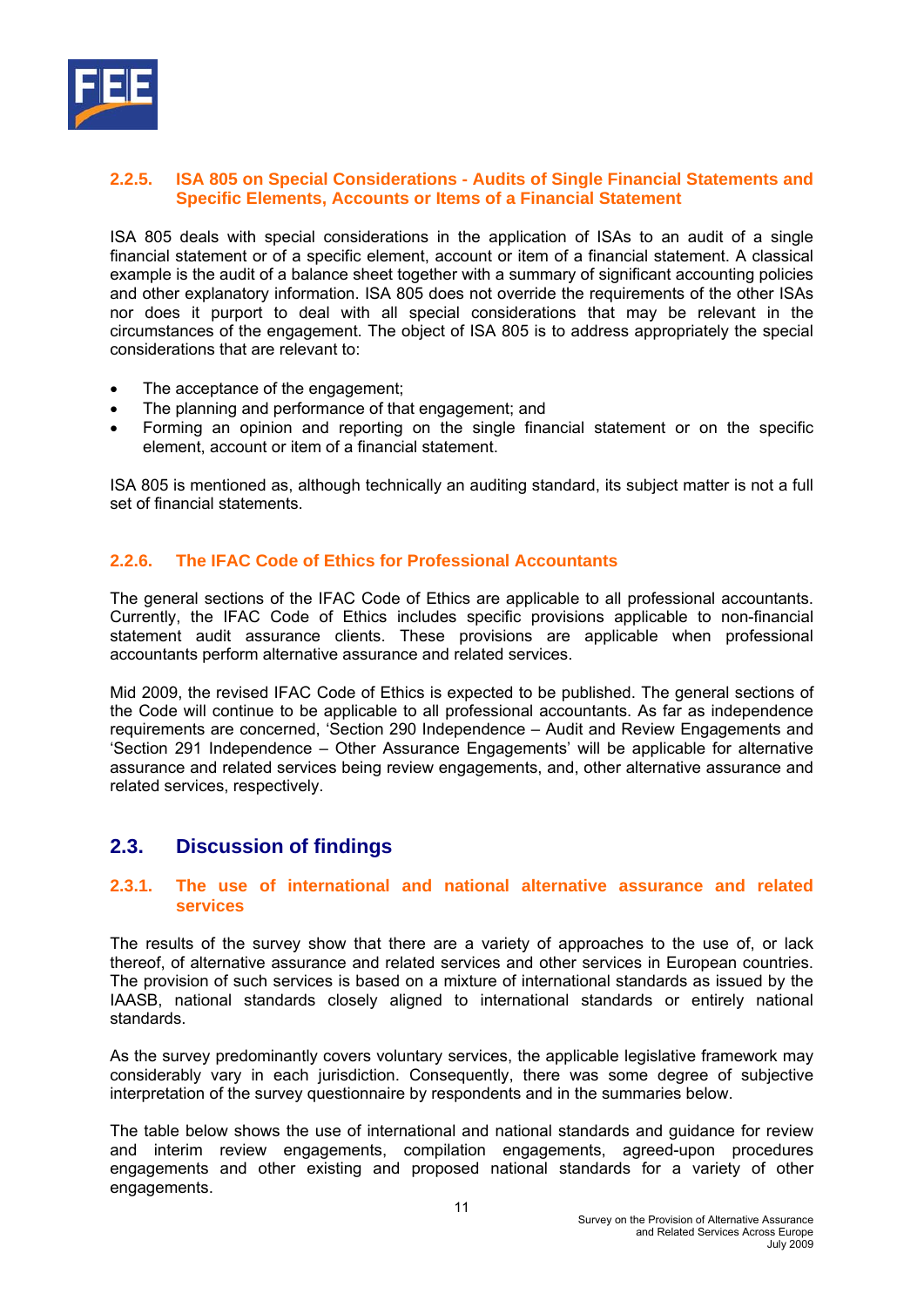

| Alternative assurance or<br>related services provided:                                          | <b>Countries</b>                                                                                                                                 | <b>Total</b><br>number of<br>countries |
|-------------------------------------------------------------------------------------------------|--------------------------------------------------------------------------------------------------------------------------------------------------|----------------------------------------|
| Alternative assurance or related<br>services not or rarely used                                 | Cyprus, Denmark, Greece, Lithuania,<br>Malta and Poland                                                                                          | 6                                      |
| IAASB Standards used,<br>including ISRE 2400, ISRE<br>2410, ISRS 4400 and ISRS<br>4410          | Bulgaria, Estonia, Finland <sup>10</sup> , Hungary,<br>Latvia, Norway (except for ISRS 4410),<br>Slovak Republic and Slovenia                    | 8                                      |
| National review engagement<br>based on ISRE 2400                                                | Denmark (expected), France, Germany,<br>Malta (expected), the Netherlands,<br>Portugal (expected), Spain, Sweden,<br>Switzerland, United Kingdom | 10<br>(3)<br>expected)                 |
| National interim review<br>engagement based on ISRE<br>2410                                     | Austria (expected), Belgium, Czech<br>Republic, Ireland, Italy, the Netherlands,<br>Portugal (expected) and Spain                                | 8<br>(2)<br>expected)                  |
| National compilation<br>engagement based on ISRS<br>4410                                        | Germany (Type I) (expected), the<br>Netherlands, Sweden, United Kingdom                                                                          | $\overline{4}$<br>(1)<br>expected)     |
| National agreed-upon<br>procedures engagement based<br>on ISRS 4400                             | France, the Netherlands and Sweden                                                                                                               | 3                                      |
| National presentation or<br>compilation engagement<br>standard                                  | France and Germany (Types II and III)<br>(expected)                                                                                              | $\overline{2}$<br>(1)<br>expected)     |
| National standard for continuous<br>assurance                                                   | Italy and Romania                                                                                                                                | $\overline{2}$                         |
| National standard for "simplified"<br>or "limited" audit or examination<br>for smaller entities | France and Ireland                                                                                                                               | $\overline{2}$                         |
| Proposed national alternative<br>assurance standards in<br>preparation or being considered      | Cyprus, Denmark, Estonia, Finland,<br>Germany, Malta and Poland                                                                                  | $\overline{7}$                         |

Section 2.3.2. below on "Initiatives in some European countries" includes further details on existing and proposed national standards for a variety of alternative assurance and related services.

 $10$ Refer to Annex A on page [49]; these assurance and related standards do not substitute audits in SMEs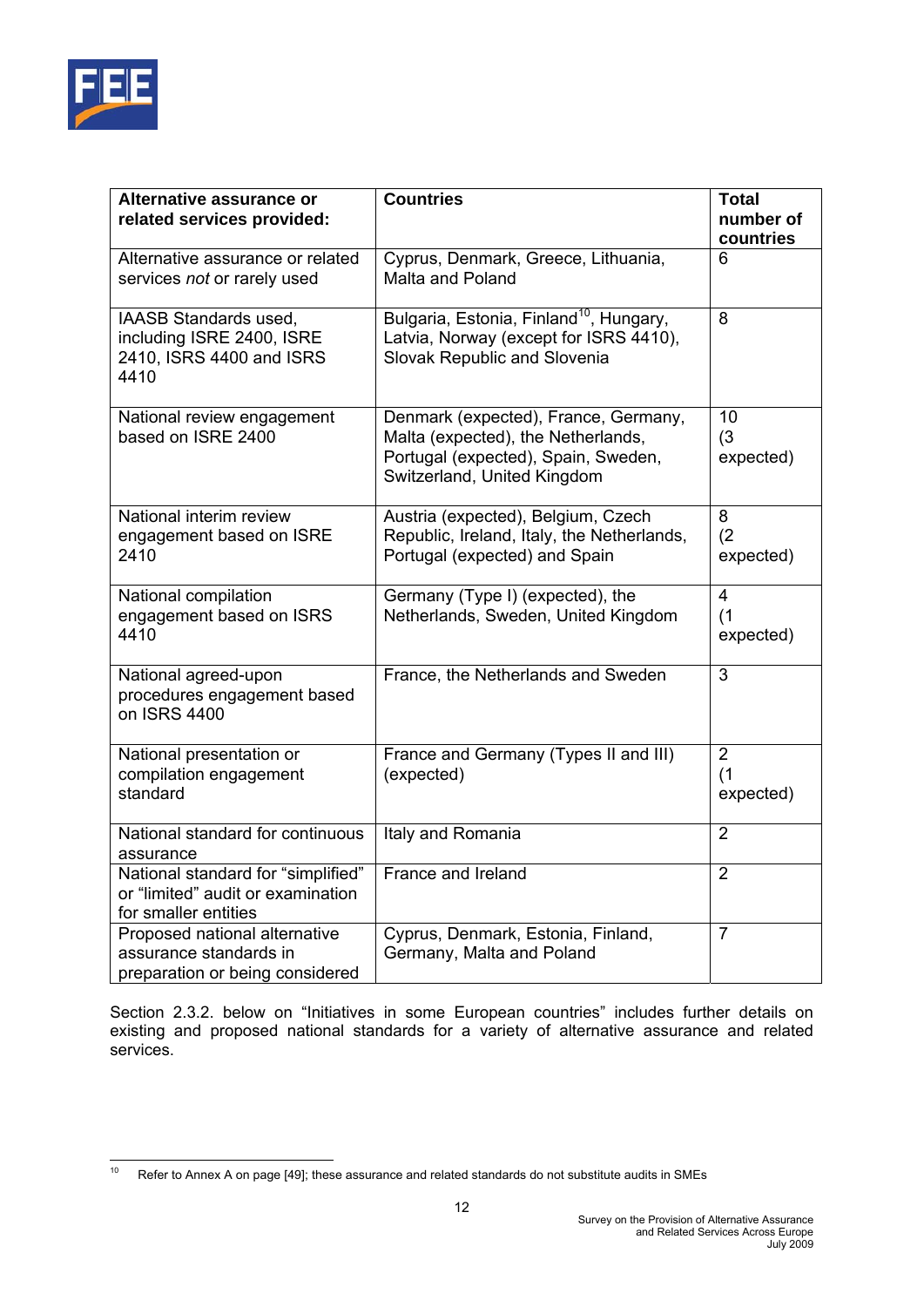

# **2.3.2. Initiatives in some European countries**

In this section, particular national initiatives for alternative assurance or related services which have been taken or which are currently considered, are discussed in some further detail.

This discussion excludes details on the countries (six) where currently no alternative assurance services or related services are offered. In some of these countries, there is no recognised need for such services as there are no or very low audit exemption thresholds resulting in basically all limited liability companies being subject to statutory audit.

Some other countries (eight) where the IAASB Standards, mainly including ISRE 2400, ISRE 2410, ISRE 4400 and ISRS 4410, have been adopted and are followed when alternative assurance or related services other than audit are provided to clients are also excluded in the discussion.

This is also the case for the countries where national standards on review or interim review engagements, on compilation engagements or on agreed-upon procedures engagements are very closely aligned to the IAASB Standards.

|  |                                   |  | The national initiatives for alternative assurance or related services which include particular |  |  |  |
|--|-----------------------------------|--|-------------------------------------------------------------------------------------------------|--|--|--|
|  | features are discussed hereafter: |  |                                                                                                 |  |  |  |

| <b>Countries</b>               | Alternative assurance or related services provided                                                                                                                                                                                                                                                                                                                                                                                                                                                                                                                        |
|--------------------------------|---------------------------------------------------------------------------------------------------------------------------------------------------------------------------------------------------------------------------------------------------------------------------------------------------------------------------------------------------------------------------------------------------------------------------------------------------------------------------------------------------------------------------------------------------------------------------|
| Denmark (draft<br>standard)    | The Danish Institute (FSR) is in the process of drafting an alternative<br>$\bullet$<br>assurance service for SMEs which is expected to be less demanding<br>than an audit. The final outcome of the work will depend on the<br>approval by the authorities.                                                                                                                                                                                                                                                                                                              |
| Estonia (awaiting<br>approval) | Audit Act to implement the Statutory Audit Directive is expected to<br>$\bullet$<br>include increased audit exemption thresholds and to introduce<br>statutory reviews in line with ISRE 2400;<br>Statutory review for companies exceeding 2 of the 3 following criteria:<br>$\bullet$<br>- Turnover: €600,000;<br>Balance sheet total: €300,000;<br>Number of employees: 10;<br>But not exceeding 2 of the 3 following criteria:<br>Turnover: €1,800,000;<br>Balance sheet total: €900,000;<br>Number of employees: 30;<br>Statutory review is expected to be mandatory. |
| Finland<br>(proposal)          | Proposal for reasonable assurance "limited" audit by laymen for<br>$\bullet$<br>certain very small entities housing companies. The adoption of this<br>proposal is still uncertain. It does not concern SMEs in general and<br>does not substitute audits for SMEs.<br>Audit opinion on revenues, expenses, assets, liability and Board of<br>٠<br>Directors report;<br>Expected to be mandatory.                                                                                                                                                                         |
| France                         | "Presentation" engagement with negative assurance on consistency<br>٠<br>and plausibility of financial statements.                                                                                                                                                                                                                                                                                                                                                                                                                                                        |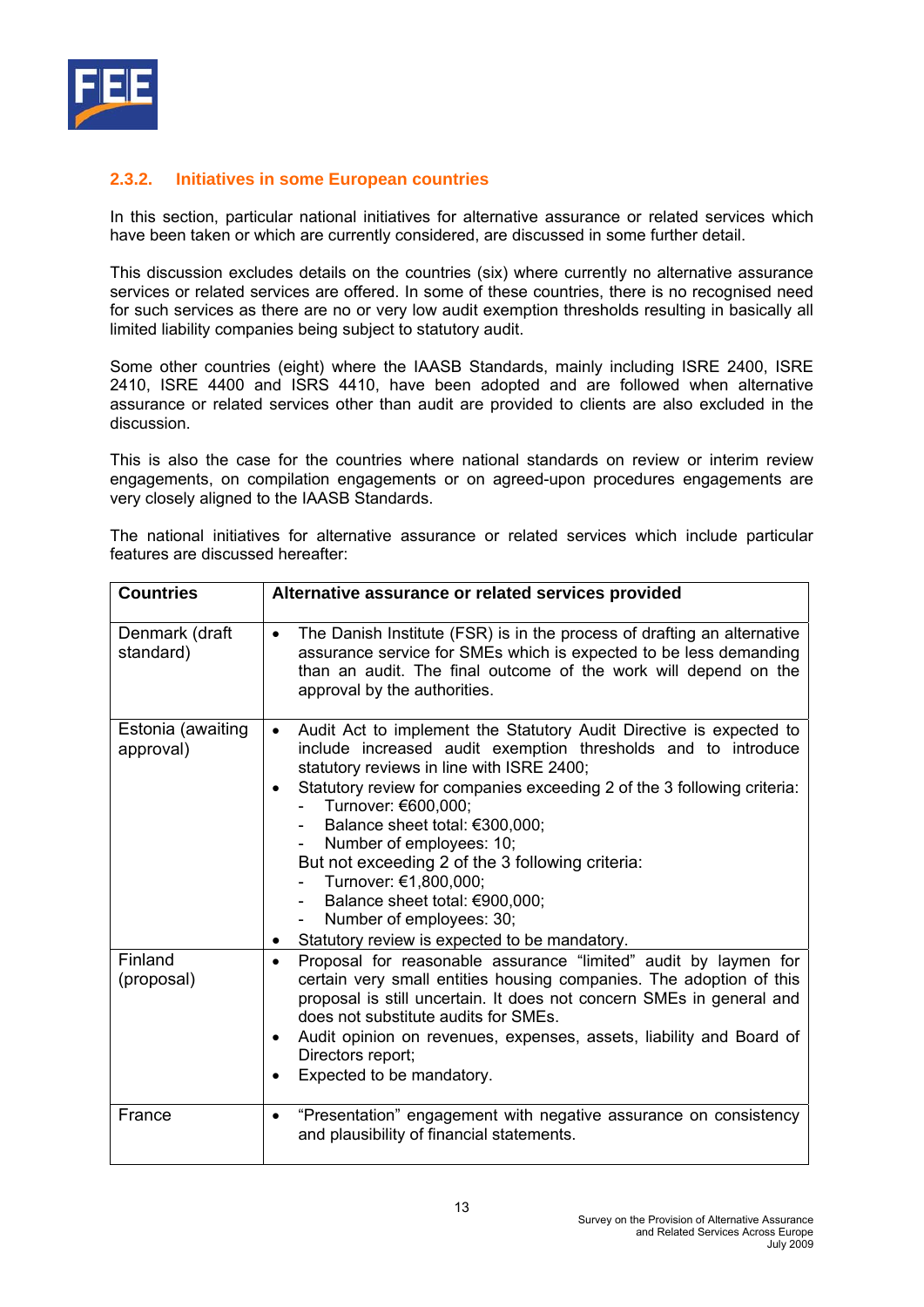

| Germany (draft<br>standard)          | Draft standard on the preparation of financial statements by a<br>$\bullet$<br>qualified professional;<br>Compilation with 3 Types of reports on the work performed;<br>$\bullet$<br>Type I: report on compilation work;<br>Type II: limited assurance and negative opinion on the plausibility<br>of vouchers, books and records of entity, not on its financial<br>statements;<br>Type III: reasonable assurance and positive opinion on the<br>propriety of vouchers, books and records of entity, not on its<br>financial statements.<br>NOTE: This draft Standard will be finalised towards the end of<br>2009, at the earliest. It is probable that the final Standard (IDW<br>S7) will deviate from the above description. For example, the<br>wording of the report(s) is subject to further consideration. |
|--------------------------------------|---------------------------------------------------------------------------------------------------------------------------------------------------------------------------------------------------------------------------------------------------------------------------------------------------------------------------------------------------------------------------------------------------------------------------------------------------------------------------------------------------------------------------------------------------------------------------------------------------------------------------------------------------------------------------------------------------------------------------------------------------------------------------------------------------------------------|
| Ireland                              | Small charities and<br>small pension schemes<br>have<br>can<br>an<br>"accountant's report" (an independent, qualified person approved by<br>the authority) instead of an auditor's report.                                                                                                                                                                                                                                                                                                                                                                                                                                                                                                                                                                                                                          |
| Italy                                | Continuous integrated reasonable assurance with positive opinion by<br>$\bullet$<br>Collegio Sindacale related to compliance with law and due process of<br>directors' resolutions, and appropriateness of the internal control<br>system;<br>By Collegio Sindacale.                                                                                                                                                                                                                                                                                                                                                                                                                                                                                                                                                |
| Malta (being<br>considered)          | Alternative assurance services being considered:<br>$\bullet$<br>Expected compilations for micro-entities (to be defined);<br>Expected review engagements for SMEs (to be defined).                                                                                                                                                                                                                                                                                                                                                                                                                                                                                                                                                                                                                                 |
| Romania                              | "Censor" control or verification for unaudited trading companies;<br>$\bullet$<br>Limited assurance with short or long form report.<br>٠                                                                                                                                                                                                                                                                                                                                                                                                                                                                                                                                                                                                                                                                            |
| Switzerland                          | Moderate assurance engagement, including<br>substantive audit<br>$\bullet$<br>procedures in risk areas;<br>Negative opinion issued by licensed auditors or licensed audit<br>experts;<br>Mandatory for SMEs > 10 employees but under the audit exemption<br>threshold.                                                                                                                                                                                                                                                                                                                                                                                                                                                                                                                                              |
| United Kingdom<br>(interim guidance) | 2006 - 2009 ICAEW initiative on the provision of "limited" assurance<br>$\bullet$<br>service by its members;<br>The service consists of a review plus substantive procedures<br>$\bullet$<br>determined by some consideration of risk;<br>Negative opinion issued by professional accountant.                                                                                                                                                                                                                                                                                                                                                                                                                                                                                                                       |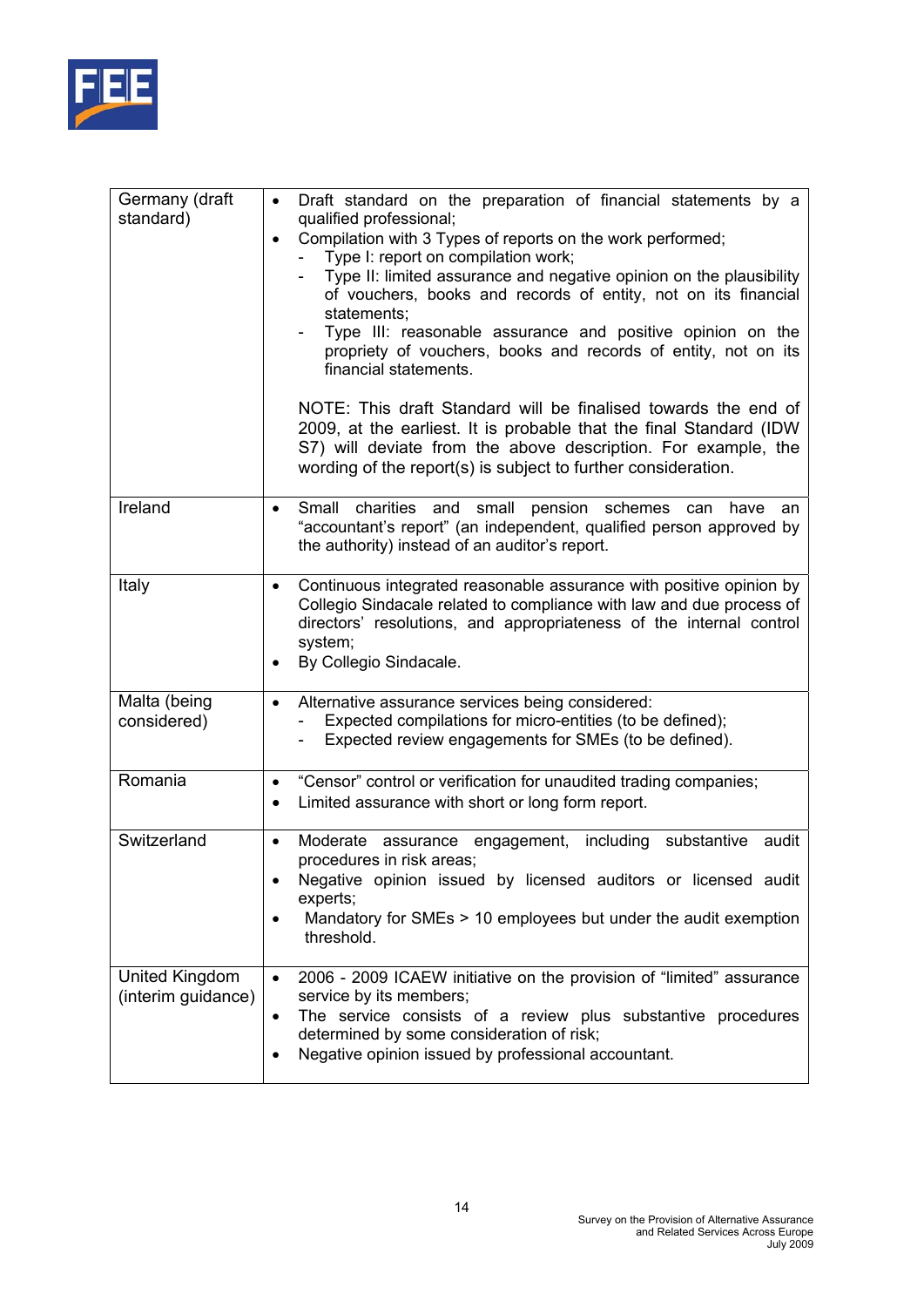

As indicated before, this table demonstrates that there are a variety of views on services other than audit or how such services ought to be developed in the near future:

- The vast majority, but not all, of the alternative assurance or related services are developed for small and medium-size entities (SMEs). It appears that the increases in audit exemption thresholds over the last few years in a number of European countries have exacerbated the need for alternative services for SMEs, for instance in Switzerland. This trend is also expected to continue in the (near) future, for instance in Denmark and Estonia. In these countries, these services are made or are considered to be made mandatory;
- A review or a compilation engagement is not always seen as a valid alternative for an audit of SMEs. In some countries, like in Denmark, France and Ireland, another alternative has recently been adopted or is expected to be adopted in the near future. It is not clear whether this is due to the perception that the work effort related to a review or a compilation engagement is sometimes considered to be too low and the issuance of a negative or no assurance opinion is considered to be confusing or is misunderstood;
- It is also left to IFAC, the IAASB or the FEE Member Body in the individual jurisdiction in question, all IFAC Member Bodies, to judge whether such services fit within the IAASB Assurance Framework or not;
- Another trend appears to be the opening-up of the provision of some alternative assurance or related services to others than the professional accountant or auditor, for instance laymen, a person approved by the authorities, etc.

# **2.3.3. Discussion of other findings**

The FEE survey also included a number of other questions, the responses to which are analysed in further detail below.

#### **2.3.3.1. Fitting European alternative assurance and related services into the IAASB Assurance Framework**

As far as how the alternative assurance or related services currently provided or expected to be provided within European countries fit into the IAASB Assurance Framework, there is not always a clear-cut determination possible. This is particularly important when considering the relationship between the work effort performed by the professional accountant or auditor, the level of assurance provided and the type of assurance report and opinion issued:

- In France and Germany, the presentation or compilation engagements being offered or proposed are not defined within or go beyond the IAASB Assurance Framework;
- The same is the case for the "simplified" or "limited" audit or examination services provided for in Finland, France and Ireland;
- This is also true for the continuous examination of compliance with law and due process of directors' resolutions, and appropriateness of the internal control system as provided for in Italy and for the continuous examination of internal controls as provided for in Romania;

As indicated before, it is left to IFAC, the IAASB or the FEE Member Body in the individual jurisdiction in question, all IFAC Member Bodies, to judge whether such services fit within the IAASB Assurance Framework or not.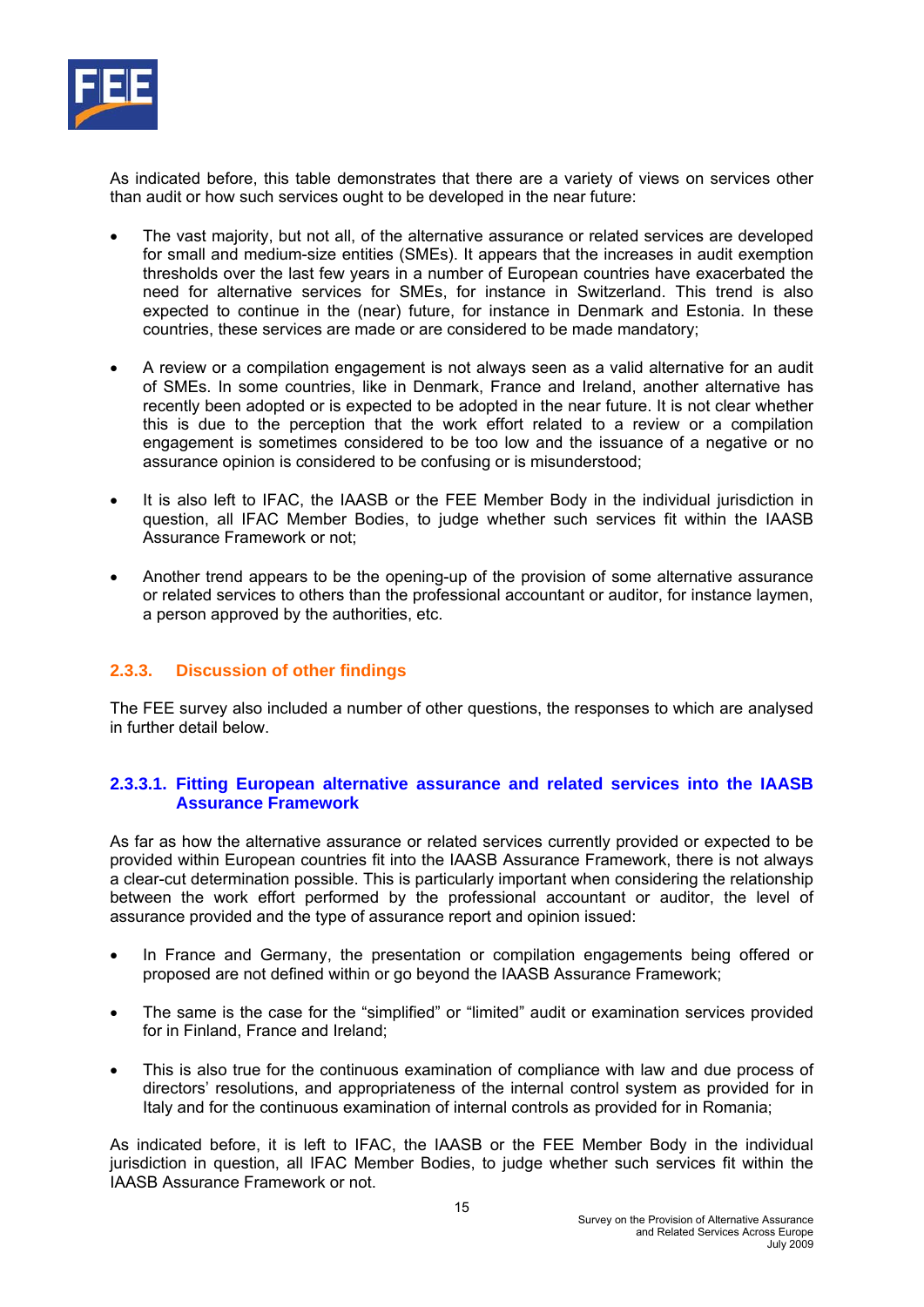

# **2.3.3.2. The documentation requirements for alternative assurance or related services**

All international standards for alternative assurance and related services include requirements to prepare sufficient and appropriate documentation of matters important or significant in providing evidence to support the assurance report issued and evidence that the service was carried out in accordance with the standard, the terms of the engagement and/or applicable legal and regulatory requirements.

Similarly, most national alternative assurance and related services standards include requirements to prepare appropriate documentation, to document important matters, to document conclusions required by law or to evidence the standard was complied with. However, some national standards do not include documentation requirements.

# **2.3.3.3. Entities for which alternative assurance and related services are provided**

Related to the types of entities for which alternative assurance or related services are provided, a wide variety of approaches is noted:

- Most nationally developed alternative assurance or related services are provided for entities under the audit exemption threshold or SMEs as defined in the national jurisdiction;
- A few others are provided for entities as specified by national law or regulation;
- Interim review engagements are mainly performed for listed entities or public interest entities and their subsidiaries;
- In a number of countries however, the provision of all or some alternative assurance or related services is not regulated by law nor determined by the professional accountancy body and can be provided to any entity.

# **2.3.3.4. Providers of alternative assurance and related services**

In respect of who can provide the alternative assurance or related services, a range of different approaches are noted:

- The vast majority of these services should be provided for by the statutory auditor as defined in the Statutory Audit Directive;
- However, in five countries, all or some alternative assurance and related services can be offered by any "provider";
- In three countries with a profession where a distinction is made between "auditors" as defined by the Statutory Audit Directive and other "accountants in practice", the other accountants in practice can also provide the alternative assurance or related services;
- In a few other countries, these services can also be provided by (as defined) a "qualified person", an "independent expert", a "censor", the "collegio sindacale", a tax advisor or a layman. It should however be noted that in such countries, statutory auditors appear not to be prohibited to provide alternative assurance or related services.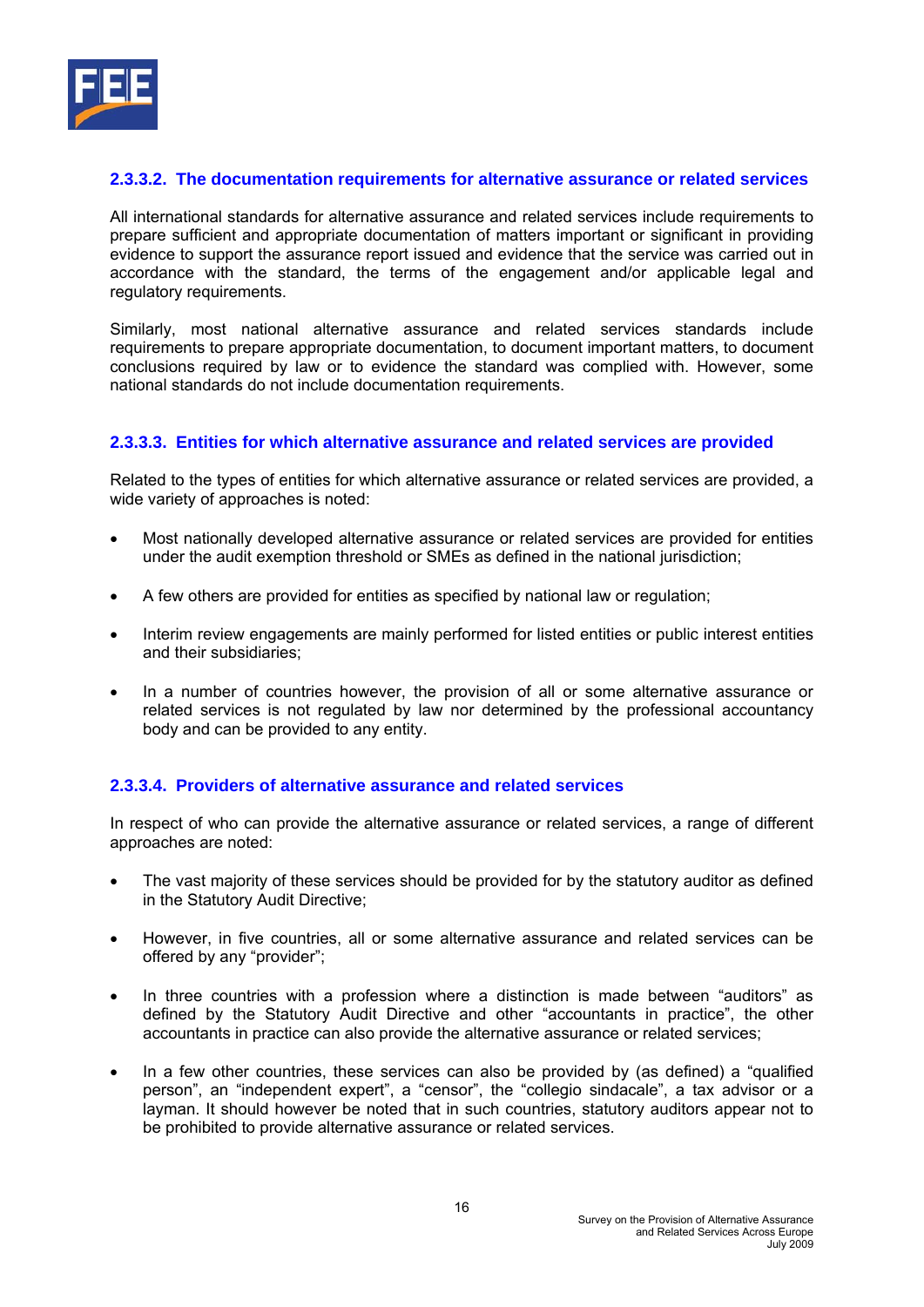

## **2.3.3.5. Voluntary or mandatory provision of alternative assurance or related services**

As alternative assurance and related services are often offered to entities outside of the audit requirement, they are offered to entities on a voluntary basis in the majority of European countries. However, there are a number of exceptions to this general observation:

- The provision of interim reviews is mandated by law or regulation in a limited number of European countries;
- Certain specific services are regulated by law and are therefore provided for on a mandatory basis in a few countries. These relate for instance to special reports for certain types of entities or certain types of activities in certain entities like banks, listed entities, charities, etc.;
- The provision of alternative assurance or related services is also mandated for certain types of smaller entities in certain countries if no voluntary audit is performed by a statutory auditor;
- The same is the case for the "simplified" or "limited" audit or examination services provided for in France and for the continuous examination of internal controls as provided for in Romania;
- In Italy the continuous examination of compliance with law and due process of directors' resolutions, and appropriateness of the internal control system is mandated when the entity has to appoint a Collegio Sindacale (which is for limited liability companies (Srl or Società responsabilità limitata) above certain thresholds and for joint stock companies (SpA or Società per Azioni) regardless of their size).
- In Switzerland, there is a mandatory statutory review for smaller entities, as defined;
- In a number of other countries, similar developments are anticipated. In Estonia, a mandatory statutory review for certain smaller entities, as defined, is expected to be approved as part of the transposition of the Statutory Audit Directive. The limited assurance services being developed or being considered in Denmark and Malta would also be expected to be mandated.

#### **2.3.3.6. The ethical and independence requirements to be complied with when alternative assurance or related services are provided**

In virtually all countries, providers of alternative assurance and related services have to comply with ethical and independence requirements:

- In the majority of countries, professional accountants performing alternative assurance and related services have to comply with the provisions of the IFAC Code of Ethics, or its national equivalent, applicable to non-financial statement audit assurance clients;
- However, in a number of countries, the same ethical and independence requirements as applicable to providers of audit services are also applicable to providers of alternative assurance and related services;
- In some other countries, less stringent ethical and independence requirements are applicable to providers of alternative assurance and related services.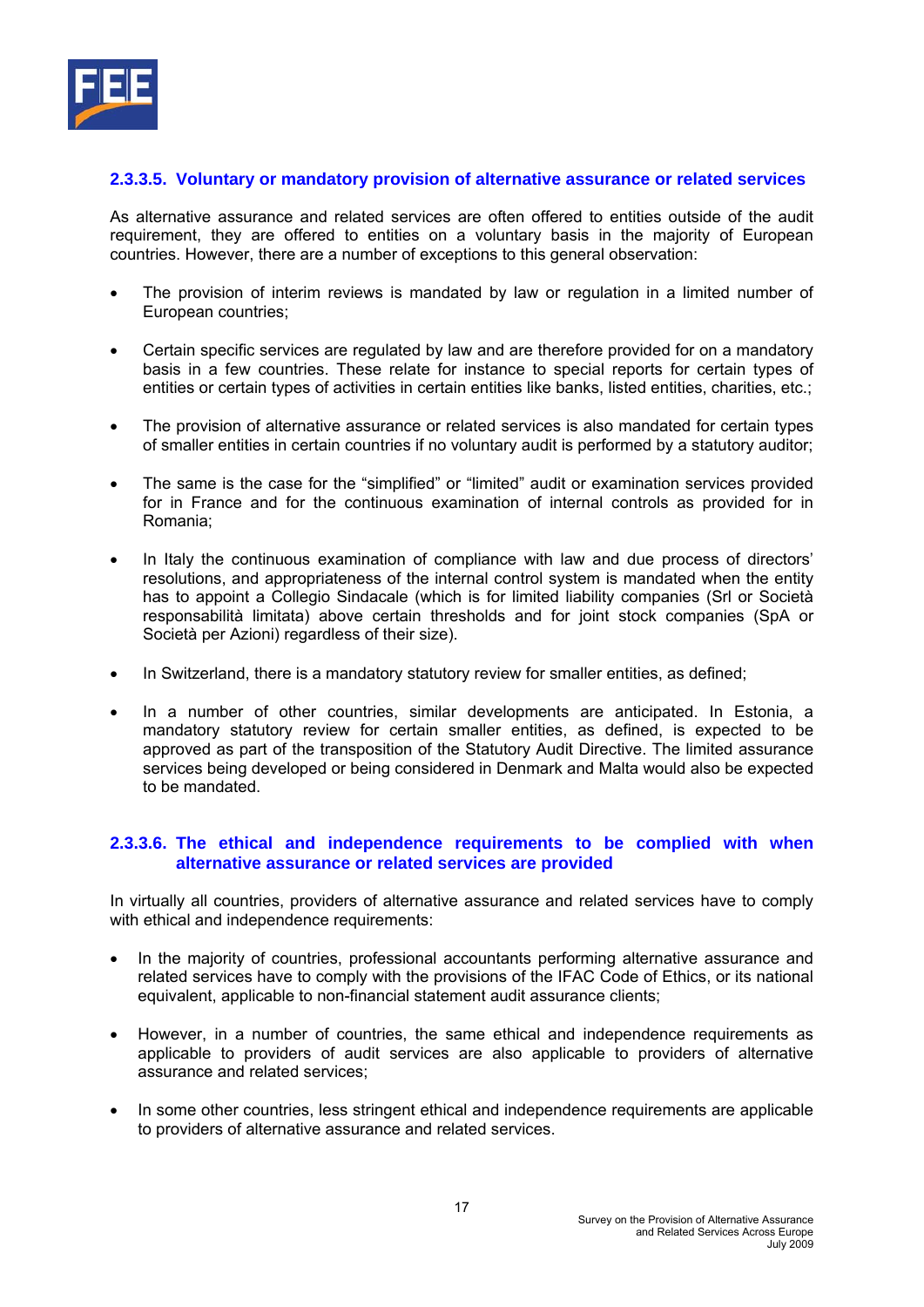

#### **2.3.3.7. The quality assurance arrangements applicable in relation to the provision of alternative assurance and related services**

In the vast majority of countries, providers of alternative assurance and related services have to comply with internal quality assurance requirements and in the majority of countries, also with external quality assurance requirements:

- In a considerable number of countries, the internal and external quality assurance arrangements for providers of alternative assurance and related services are the same as for auditors performing (statutory) audits;
- In a number of countries, there are internal and external quality assurance arrangements for providers of alternative assurance and related services, but these are not necessarily the same as for statutory auditors;
- In a few countries, there are internal quality assurance requirements for providers of alternative assurance and related services but no external quality assurance requirements;
- The internal quality assurance requirements are in about half of the countries based on the requirements of the International Standard on Quality Control (ISQC 1) as issued by the IAASB.

## **2.3.3.8. Public and professional oversight over providers of alternative assurance and related services**

Related to public and professional oversight over providers of alternative assurance and related services, there are two distinct approaches which prevail:

- In about half of the countries, providers of alternative assurance and related services are submitted to oversight. In most cases, they are submitted to public oversight but in a few countries, they are submitted to the oversight of the professional accountancy body;
- In the other half of the countries, providers of alternative assurance and related services are not submitted to oversight by the public oversight body or professional accountancy body;
- In a very limited number of countries, a specific oversight regime for providers of alternative assurance or related services has been set up, mostly when the provider of the services is not an "auditor" as defined by the Statutory Audit Directive.

# **2.3.3.9. The frequency of use of alternative assurance or related services**

Related to the frequency of use of alternative assurance or related services, there is again a considerable amount of difference between the different services offered in different countries:

• For almost half of the alternative assurance or related services, no information is available related to the frequency of their use. In some cases, this is due to the fact that the service is used as and when required by law or regulation, for instance for mandatory interim reviews;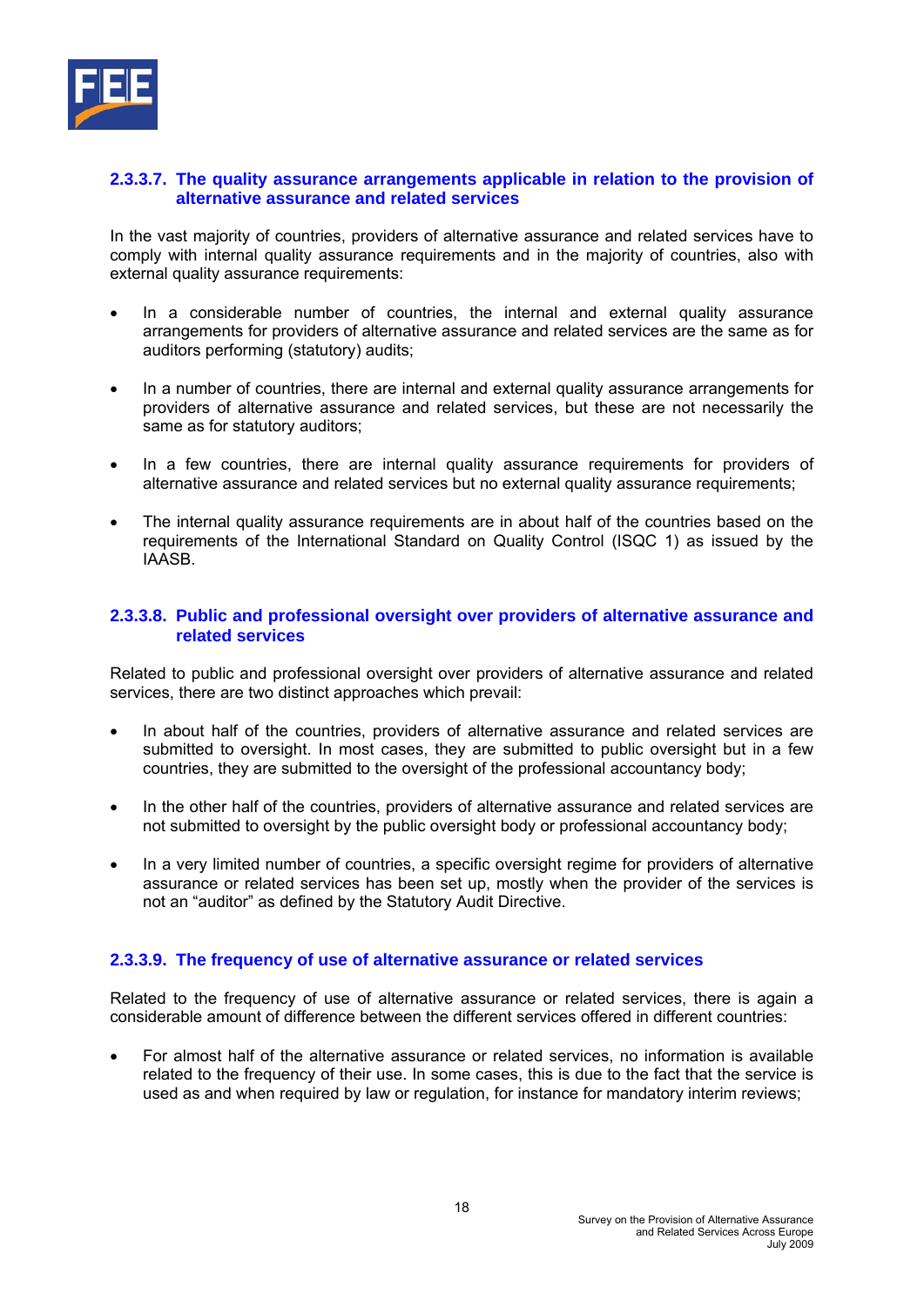

- In about a third of the cases, the use of alternative assurance or related services is frequent, widespread or regular;
- The use of alternative assurance or related services is either less common or limited in the other cases.

#### **2.3.3.10. The use of eXtensible Business Reporting Language (XBRL) for reporting in relation to alternative assurance or related services**

Related to the use of XBRL for reporting in relation to alternative assurance or related services, a variety of differing approaches are noted:

- In the vast majority of countries, XBRL is currently not used for reporting in relation to alternative assurance or related services;
- The use of XBRL for reporting in relation to alternative assurance or related services is currently not even allowed in three countries;
- The use of XBRL is currently allowed for reporting in relation to alternative assurance or related services in three other countries;
- Using XBRL for reporting in relation to alternative assurance or related services is being considered in three further countries.

#### **2.3.3.11. The use of the IFAC Small and Medium Practices (SMP) Committee 'Guide to Using International Standards on Auditing in the Audit of Small- and Mediumsized Entities'**

In respect of the promotion, translation and use of the IFAC Small and Medium Practices (SMP) Committee 'Guide to Using International Standards on Auditing in the Audit of Small- and Medium-sized Entities' (the SMP Guide), a range of different approaches are noted:

- The SMP Guide is being promoted or made available in English in ten European countries;
- Up to now, it has only been translated into the local language in two European countries but further translations are being performed in a few other countries;
- One country has issued a national SMP Guide to the use of national auditing standards.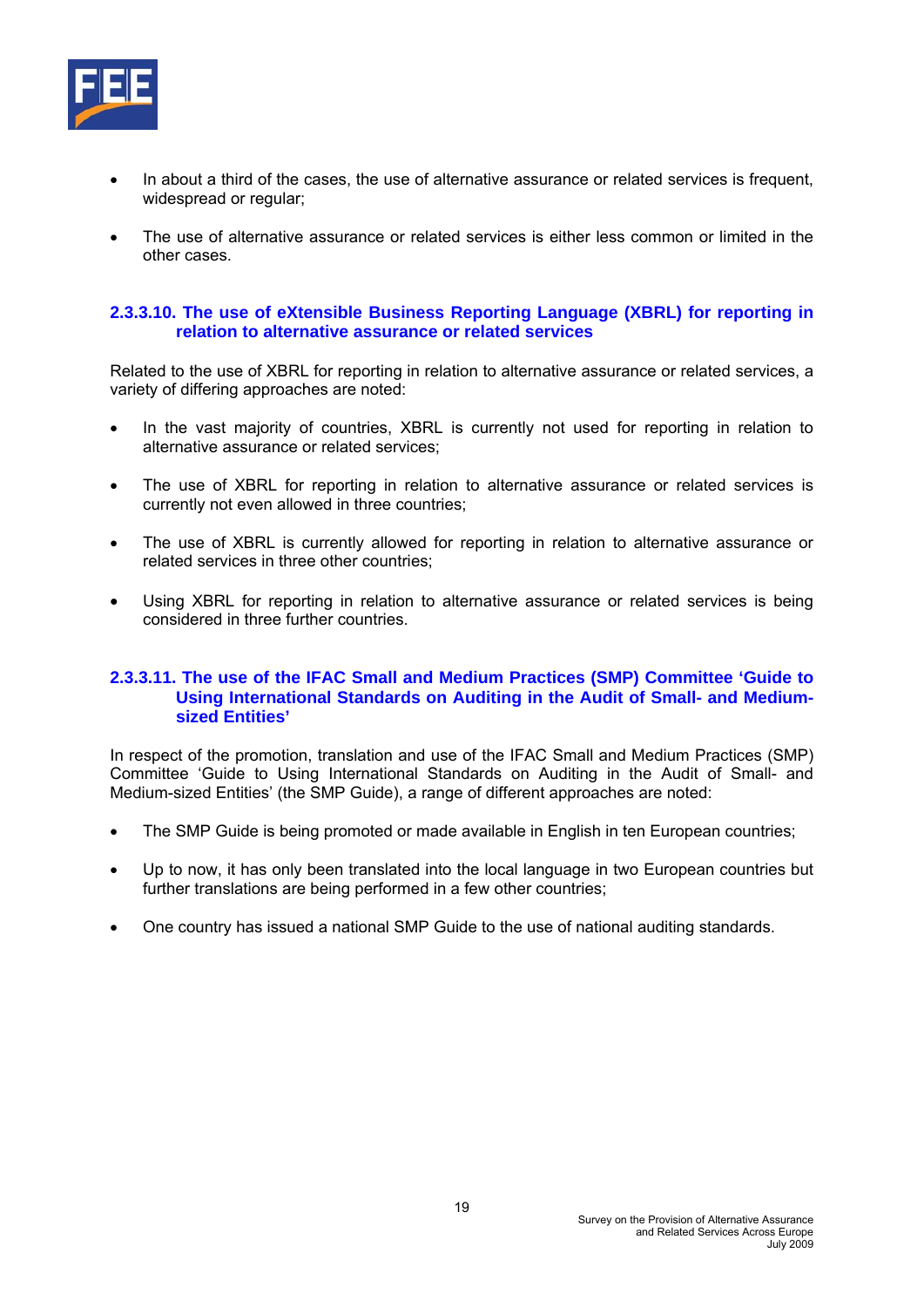

# **3. CONCLUSIONS**

A wide variety of alternative assurance and related services are offered in European countries.

Although a number of such services appear to have a longstanding tradition in certain countries, most result from more recent initiatives taken in European national jurisdiction. Some are a response to increases in audit exemption thresholds, others are answers to specific market demands and needs. A few may result from the reconsideration of the need for more expensive and more regulated voluntary audits.

The vast majority, but not all, of the alternative assurance or related services are developed for audit-exempt entities. It appears that the increases in audit exemption thresholds over the last few years in a number of European countries have exacerbated the need for alternative services for SMEs. This trend is also expected to continue in the (near) future. In some countries, these services are, or are considered to be, mandatory.

The types of services provided and planned are broadly classified as accounts compilation and agreed-upon procedures services (non-assurance engagements), moderate level of or limited assurance services (eg, reviews) and reasonable assurance services. They cover not only services related to the historical financial statements of private companies but also other subject matter such as internal controls and other types of preparers including listed companies, charities and partnerships.

In relation to the financial information of private limited companies that are audit-exempt, eleven countries have national standards or guidance on agreed-upon procedures and thirteen have or will have on accounts compilation services. These are broadly based on the standards issued by the IAASB, namely ISRS 4400 and ISRS 4410. However, in two countries standards on compilation go beyond ISRS 4410.

There is a wide variety of moderate level and limited assurance services. Twenty-three countries have adopted ISRE 2400 or have standards or guidance on other types of moderate level of or limited assurance services, four countries expect to adopt such standards or guidance.

There are two types of engagements that involve the provision of a positive opinion that appears to express reasonable assurance. One of them involves detailed examination of accounting records culminating in a positive assurance opinion and another involves continuous integrated assurance or continuous examination of internal controls based on which a positive assurance opinion is issued.

Another trend appears to be the opening-up of the provision of some alternative assurance or related services to others than the professional accountant or auditor, for instance laymen, a person approved by the authorities, etc.

However, providers of alternative assurance and related services in virtually all European countries have to comply with ethical and independence requirements and in the vast majority of European countries with the applicable quality assurance arrangements. In about half of the European countries, alternative assurance and related services are subject to public or professional oversight.

It can also be noted that a review or a compilation engagement is not always seen as a valid alternative for an audit of SMEs. It is not clear whether this is due to the perception that the work effort related to a review or compilation engagement is sometimes considered to be too low and/or the issuance of a negative or no assurance opinion is considered to be confusing or is misunderstood.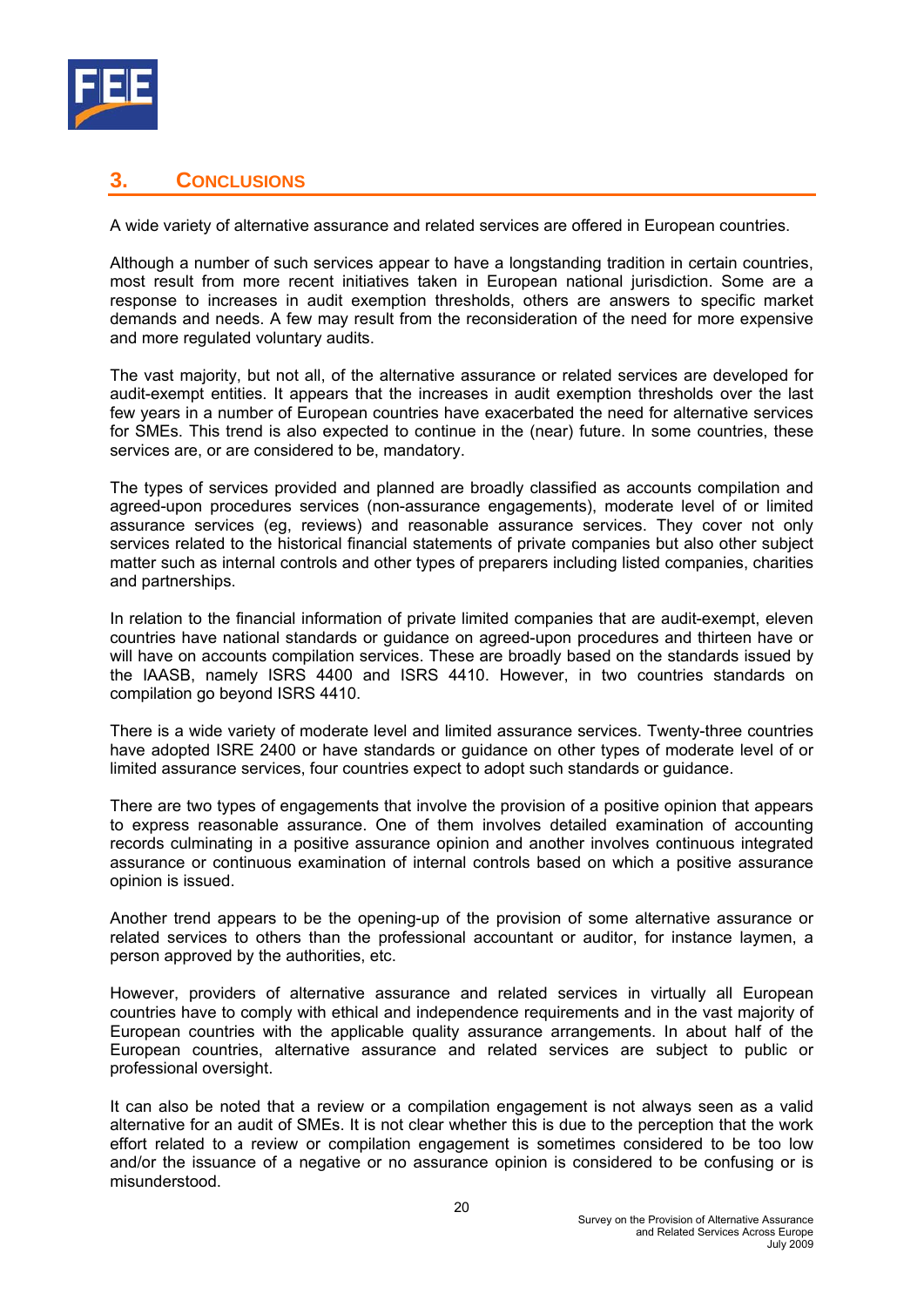

However, the market driven tension between the tendency to do less work than in an audit (for smaller entities), but more work than in a review, and the wish to be able to link this to some sort of a positive opinion is apparent in some countries.

Therefore, FEE calls on the IAASB to consider the results of this Survey when revising ISRE 2400 and ISRS 4410 (but also ISAE 3000) as FEE believes that it is important for professional accountants to be able to offer and provide equivalent services to their clients in different countries which respond to the needs of their clients and the market in general. As initiatives for alternative assurance services are being considered, taken or finalised in a number of countries in Europe, but also elsewhere around the globe, the need for international standards for alternative assurance services which respond to client and market demands is urgent. FEE therefore calls on a swift IAASB response as an early indication of the latest international thinking in relation to alternative assurance services would undoubtedly help limit national initiatives from going in different directions.

If no urgent action is taken, the risk of fragmentation in relation to the development and provision of alternative assurance and related services between European countries will increase.

FEE also calls on the national auditing and assurance standard setters in Europe, European Union Member States, other European regulators and FEE Member Bodies to reconsider their initiatives in light of the expected revisions to the IAASB assurance services standards.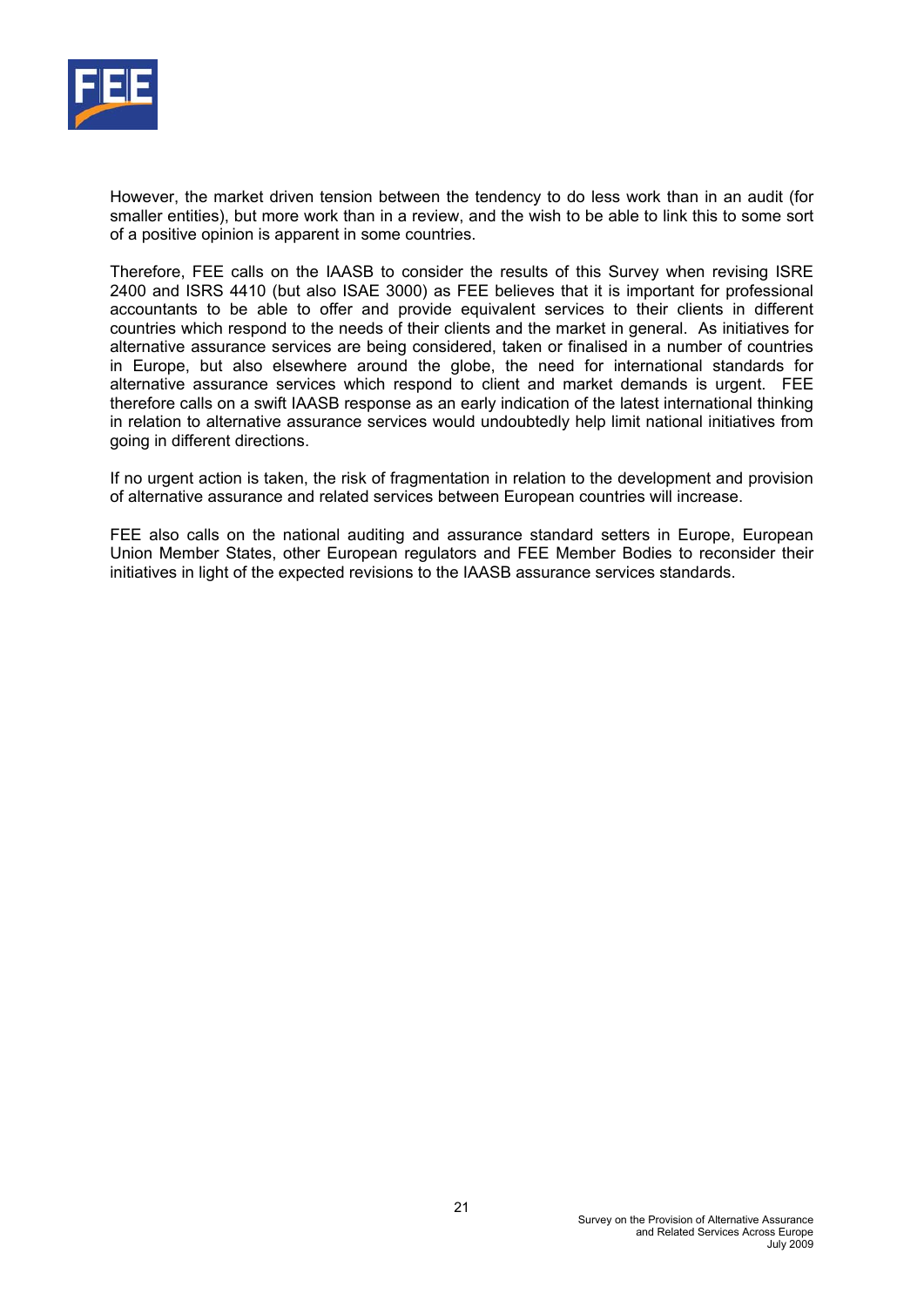

# **4. COUNTRY SUMMARIES**

#### *Austria*

There is a professional standard for the conduct of review services regarding interim financial statements as required by sec 87 Stock Exchange Act (Börsegesetz), as amended to transpose Article 5 of the Transparency Directive (2004/109/EC) recommendation KFS/PE 16.

It is expected in the near future that a technical Committee ("Fachsenat") of the Austrian Chamber of Chartered Accountants and Auditors will issue a professional standard on review engagements for the recommendation KFS/PE 16 issued by the "Fachsenat".

The level of assurance to be provided in relation to the (expected) alternative assurance service will be negative assurance which is in conformity with ISRE 2410; additionally it will consider details of the specific regulation (sec 87 Stock Exchange Act).

KFS/PE 16 reports are issued for listed stock corporations. The proposed new standard on review engagements will apply for all types of entities. The expected report and type of opinion to be issued will be in accordance with ISRE 2410 for review engagements and will be provided by Licensed Auditors (Chartered Accountants). These services will be offered on a voluntary basis and will be mandatory if regulated by sec 87 Stock Exchange Act.

The Licensed Auditor (Chartered Accountant) has to comply with the general professional regulations in Austria, including broad ethical and independence requirements.

Engagements for a review of financial statements are not subject to the statutory external quality control system, but shall be subject to the internal quality system of the auditor.

The use of assurance-related services engagements is frequent in Austria.

#### *Belgium*

There is a national standard and a recommendation related to limited review.

The level of assurance provided by the Belgian national standard is limited assurance (negative assurance). The recommendation only deals with a review engagement performed by the auditor of the entity (the equivalent of ISRE 2410). Belgian auditing standards do not include a standard related to a review engagement as performed in accordance with ISRE 2400.

Alternative assurance services will be provided for those companies which are legally required to submit their interim financial situation to a limited review (public interest entities). An interim review engagement is voluntary for other types of companies.

The review report issued explains clearly the scope of the engagement and the work to be performed by the auditor as well as a comparison and a discussion of the information given by the management. The report has to specify that an assurance engagement leading to a reasonable assurance was not conducted under this scope. The conclusion of the report has to be written in a negative form. It is legally required that the providers of such services must be auditors (members of the Belgian Institute of Auditors (Instituut der Bedrijfsrevisoren (IBR) – Institut des Reviseur d'Entreprises (IRE)).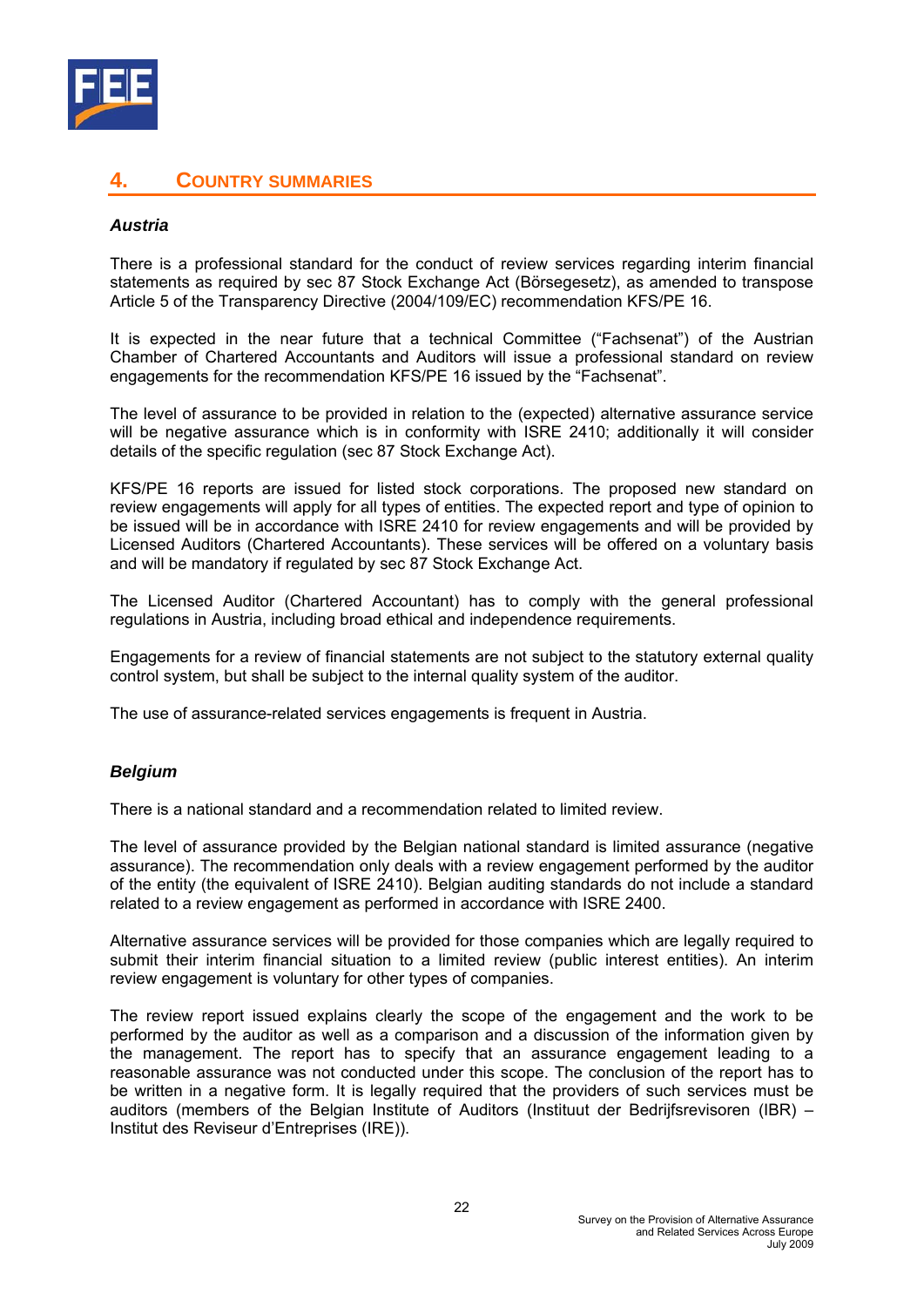

The ethical and independence requirements as regulated by the Belgian Royal Decree of 10 January 1994 regarding the obligations imposed on Belgian Registered Auditors are applicable. Additionally, there is a specific Belgian Standard dealing with some supplementary independence requirements.

As far as quality assurance inspections are concerned, the specific Belgian Standard on Quality of 15 September 2008 is applicable.

The scope, responsibility and authority of the public oversight bodies are the same as for statutory audits.

The frequency of use of the afore-mentioned standards is much less than the use of the Belgian standards related to an audit of financial statements.

The board of the Institute has decided to propose to the public oversight bodies (High council for the Economic professions and the Ministry of Economy) the adoption of the ISRE 2410 instead of the national standard and recommendation on review engagements.

Accountants and auditors also have the competence to perform 'verifications'. Such 'verifications' form part of the provision of advice to partners of a partnership or company in the context of the performance of their individual control powers within the partnership or company when the latter is not subject to statutory audit. The service is aimed at verifying and correcting accounting records.

## *Bulgaria*

There are no national professional standards for the conduct of alternative assurance services in Bulgaria. Such services are conducted in Bulgaria following the relevant standards issued by the IFAC such as: ISRE 2400, ISRE 2410, ISAE 3000, ISAE 3400, ISRS 4400 and ISRS 4410.

The level of assurance provided for alternative services complies with the above-mentioned standards. The potential users of such services have not been defined as these assurance services are not regulated by Law, therefore there are no specific requirements. As far as the qualified professionals to perform the work those have to be Statutory Auditors.

As already commented, alternative assurance services are offered on a voluntary basis and are not regulated by Law. When providing alternative assurance services the auditor has to comply with the requirements of the IFAC Code of Ethics and with the International Standards on Quality Control (ISQC).

The standards used guarantee the internal and external quality assurance in the provision of the work done.

The alternative assurance services are not subjected to public oversight.

The standards or guidance on assurance services are rarely used in Bulgaria.

# *Cyprus*

At present there are no national professional standards for the conduct of alternative assurance services in Cyprus. All limited liability companies, irrespective of their size, are required to have a statutory audit for tax purposes on an annual basis.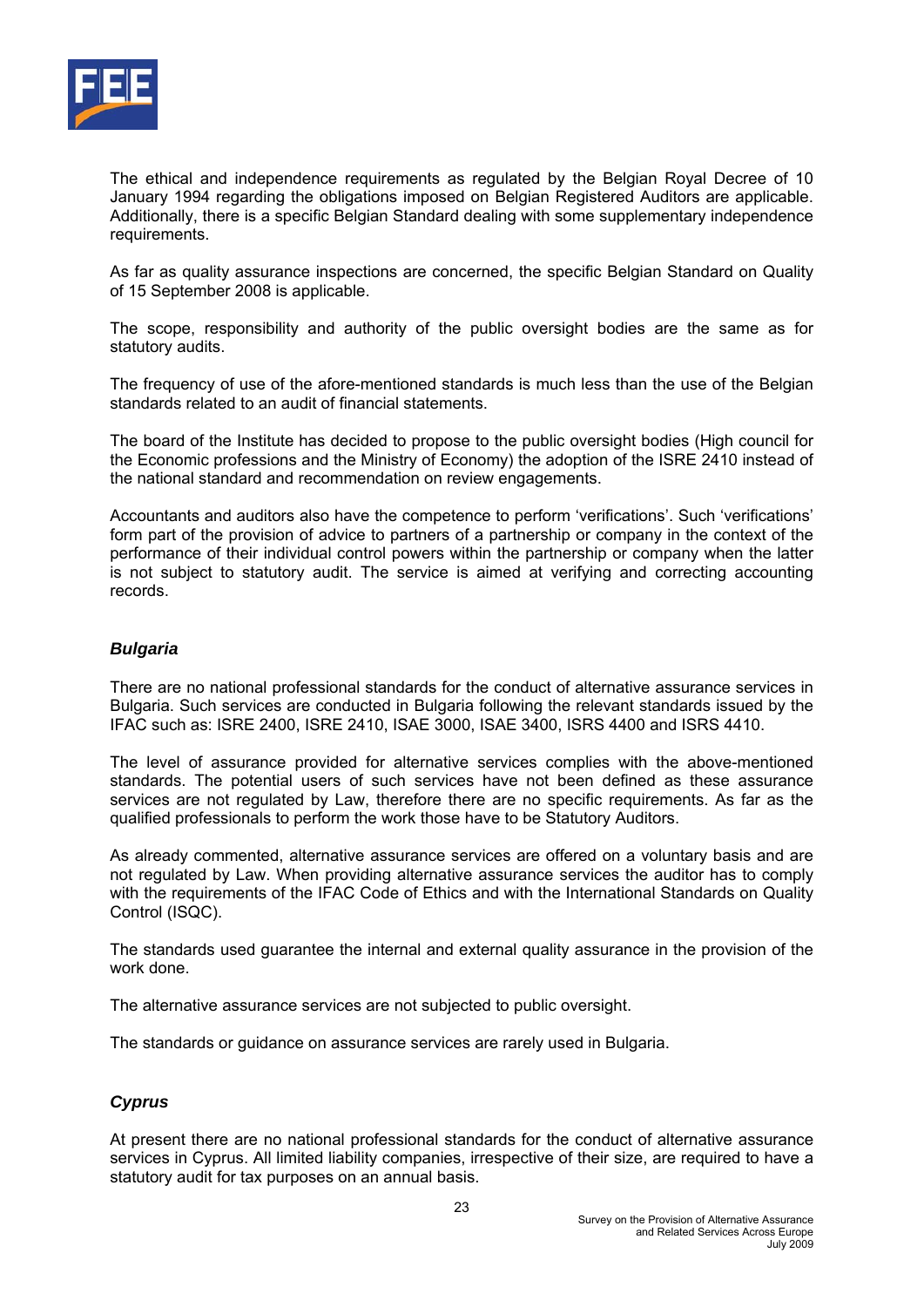

The possibility of introducing the option of alternative assurance services in lieu of a full scope audit for small and medium-sized entities is currently under consideration, but no formal position has been reached as yet.

## *Czech Republic*

There is no national legislation as far as the provision of alternative assurance services is concerned. In case of an interim review on financial statements, it is provided on a voluntary basis. ISRE 2410 is the applicable standard to be used in the Czech Republic for an interim review.

Compilation services are generally not used in the Czech Republic. The level of assurance in case of a limited review service is negative assurance in line with ISRE 2410.

A limited review in accordance with ISRE 2410 can be provided to any entity, however, it is generally provided to select listed companies and subsidiaries of larger groups.

As interim reviews are provided on a voluntary or contractual basis, they could theoretically be provided by anyone. However, the Chamber of Auditors is not aware of any cases where these services are not being provided by an authorized auditor or audit firm.

The ethical and independence requirements to be complied with are in accordance with the IFAC Code of Ethics.

As these services are provided on a voluntary/contractual basis, they are not subjected to any quality assurance system or oversight unless the audit firm itself, the group auditor or the foreign group auditor's regulator requires a specific quality assurance control.

ISRE 2410 is applied regularly for limited reviews on a voluntary basis.

#### *Denmark*

All assurance and related services applied in Denmark are national standards closely aligned to international standards issued by IAASB. Any differences to IAASB's standards are a reflection of national requirements exceeding the requirements of IAASB's standards.

There is currently no national standard for the provision of other alternative assurance or related services in Denmark. The Danish Institute (FSR - Foreningen af Statsautoriserede Revisorer) is in the process of drafting an alternative assurance service for SMEs which should be less demanding than an audit. The final outcome of the work will depend on the approval by the authorities.

#### *Estonia*

On a voluntary basis, all the services which can be offered based on IFAC standards are available in Estonia. Such services are conducted following the relevant standards issued by the IFAC such as: ISRE 2400, ISRE 2410, ISAE 3000, ISAE 3400, ISRS 4400 and ISRS 4410.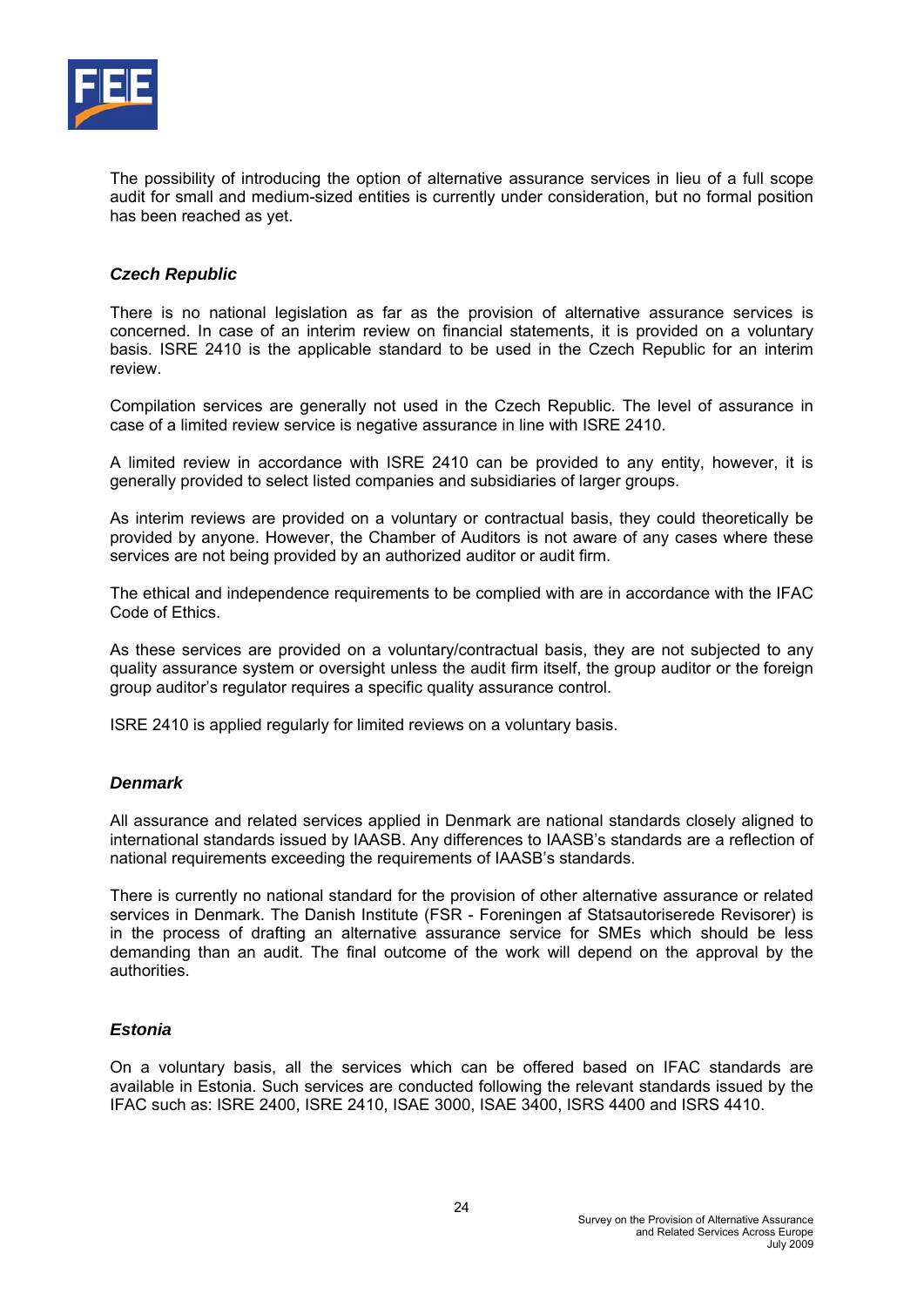

The level of assurance provided for alternative services complies with the above-mentioned standards. The potential users of such services have not been defined as these assurance services are not regulated by law, therefore there are no specific requirements. The qualified professionals to perform these services have to be Statutory Auditors.

The alternative assurance services fit all into the IAASB assurance framework.

There are plans to introduce a statutory review in Estonia in 2009.

The statutory review would be performed in accordance with the ISRE standards. The level of assurance would be limited assurance.

The type of entities for which a statutory review would be introduced are all those entities:

Exceeding two of the following three thresholds:

- Sales over €0,6 million;
- Assets over €0,3 million;
- Employees over 10.

But not exceeding two of the following three thresholds above which a statutory audit would be required:

- Sales over €1,8 million;
- Assets over €0,9 million;
- Employees over 30.

The professionals to perform such statutory review will continue to be statutory auditors and the review would be provided to companies on a statutory or mandatory basis.

The auditor has to comply with the requirements of the IFAC Code of Ethics for all services performed. Quality assurance arrangements would be equal to the ones already in place for statutory audits.

In Estonia, there will also be a Public Interest Oversight Board (in accordance with Statutory Audit Directive requirements) for oversight of the audit profession and covering all professional activities including review services.

#### *Finland*

There are no alternative assurance or related services or any national professional standards to conduct alternative assurance services in Finland to substitute full audits in small and medium entities (SMEs). This is because an audit has traditionally been required even in the smallest companies.

The current auditing act came into force on 1 July 2007. The exemption thresholds for a statutory audit were lowered and set as listed below (when two out of three listed criteria are exceeded). Smaller companies can engage an auditor on a voluntary basis or use no audit services.

- Turnover € 200.000
- Balance Sheet Total € 100.000
- 3 Employees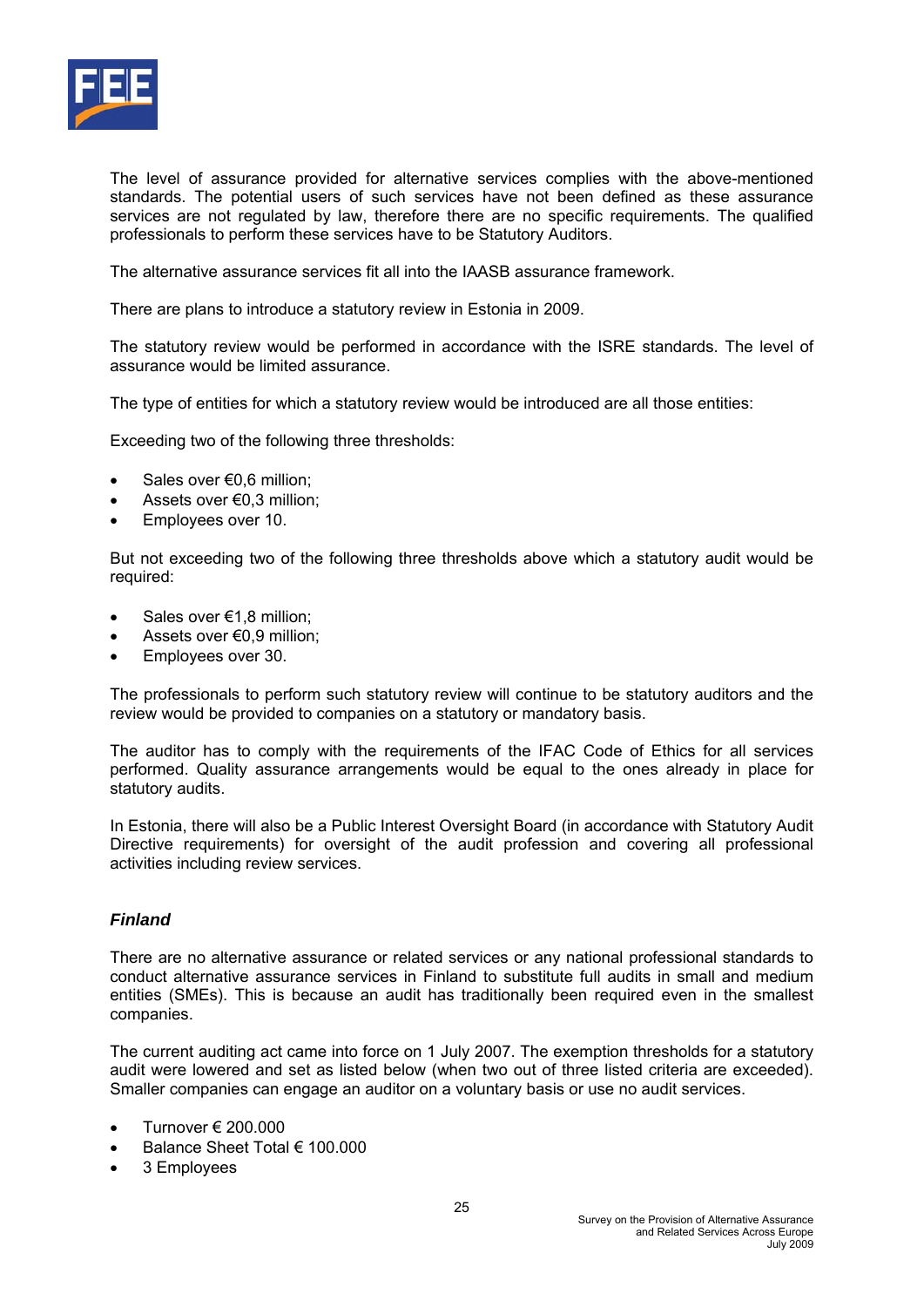

Previously the audit exemption thresholds were higher: balance sheet total of € 340.000, turnover of € 680.000 and 10 employees. Companies with thresholds below two out of these three thresholds had to appoint a layman auditor.

The only exception to the current audit exemption thresholds is the proposed law on housing companies, which is at the moment in the Finnish Parliament. The adoption of its proposal on audits is, however, still very uncertain. There are approximately 80.000 housing companies in Finland and a statutory 'layman' audit has been proposed for very small housing companies (with less than 30 apartments or if the current audit exemption thresholds are not exceeded). The proposed audit system for housing companies would be mandatory for these very small housing companies unless the Annual General Assembly decides otherwise.

The nature of the proposed 'audit' system in the Housing Companies Act is more like an internal audit than an external audit. Principally, the level of assurance would be reasonable assurance. However, the level of this exceptional assurance for small housing companies would possibly be closer to a limited audit, since it is carried out by non-professionals. These services do not fit into the IAASB assurance framework.

In accordance with the proposed law for the Housing Companies Act, an opinion would be given whether the company's revenues, expenses, assets and liabilities are included in all material respects in the financial statements and whether the Report of the Board of Directors includes, in all material respects, the information required by law.

In accordance with the proposed draft, the providers of such services would be non-qualified persons (laymen). These persons may, however, not be under guardianship, in bankruptcy and their legal capacity may not be restricted. They should have an (undefined) knowledge of financial and legal matters necessary to carry out the (statutory) layman audit.

As far as ethical and independence requirements are concerned, the proposed draft includes that the "layman auditor" has to be independent. The draft law on housing companies lists a few circumstances which may compromise the independence of the "layman auditors".

No internal or external quality assurance arrangements are put in place. No reference is made to an oversight body in the specific proposal for a draft law for housing companies.

The following standards issued by IFAC have been translated into Finnish and can be used for special assurance services, when necessary: ISRE 2400, ISRE 2410 (e.g. review of interim financial information of listed companies), ISAE 3000 (e.g. an opinion on matters prescribed by the Companies Act for limited liability companies), ISAE 3400, ISRS 4400 (e.g. reports concerning travel agencies' advance payments) and ISRS 4410. Assurance services have not, however, been proposed to substitute audits for SMEs.

#### *France*

There is no compulsory assurance related service provided by statutory auditors for Small Medium Entities (SMEs). All alternative assurance services are offered on a voluntary basis.

Alternative assurance services are not foreseen for statutory auditors, since the Compagnie Nationale des Commissaires aux Comptes (CNCC) has just completed a standard for the audit of certain SMEs.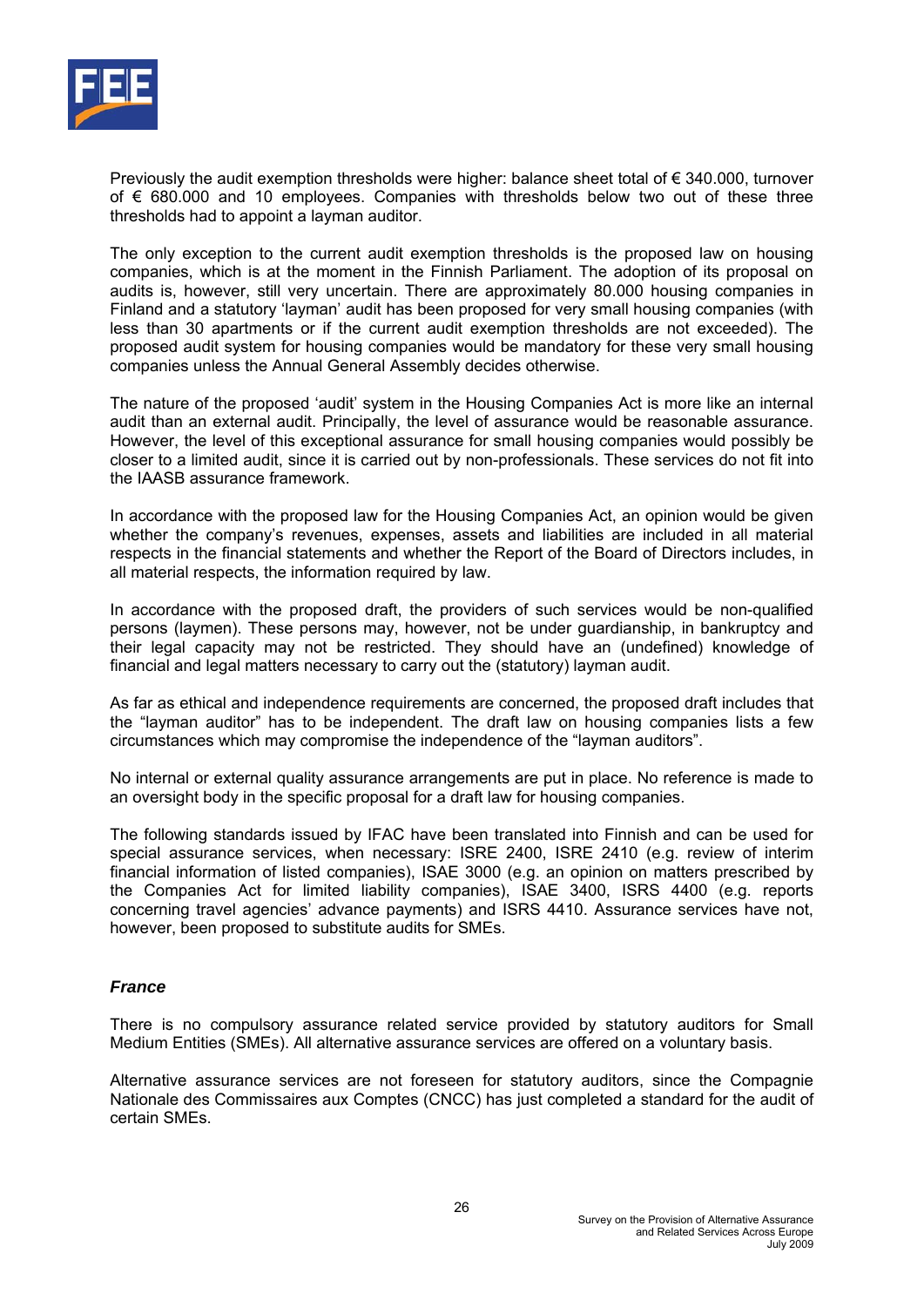

Indeed, in March 2009, there were some amendments to the French legislation (Article L823-12-1 of the Commercial Code and Article R 823-7-1 of the Decree of 2 March 2009) related to the auditing standards for certain specific legal forms of companies under certain thresholds, following the voting of the "simplified auditing standards". The simplified auditing standard allows for the use of audit procedures adjusted to the nature, timing and extent of a simple and small entity with the increased use of professional judgement and audit documentation adjusted to the size and complexity of the audited entity.

These simplified auditing standards can only be used for SMEs as follows:

- For Sociétés par Actions Simplifiée (SAS) exceeding at the end of the financial year the limit of two of the three following criteria:
	- Balance sheet total: Euro 1.000.000;
	- Net turnover: Euro 2.000.000;
	- Average number of employees during the financial year: 20; and
	- Not exceeding at the end of the financial year the limit of two of the three following criteria:
		- Balance sheet total: Euro 1.550.000;
		- Net turnover: Euro 3.100.000;
		- Average number of employees during the financial year: 50.
- For Sociétés en Nom Collectif (SNC), Sociétés en Commandite Simple (SCS) and sociétés à responsabilité limitée (SARL) not exceeding at the end of the financial year the limit of two of the three following criteria:
	- Balance sheet total: Euro 1.550.000;
	- Net turnover: Euro 3.100.000;
	- Average number of employees during the financial year: 50.

On the other hand, if an SME is exempted from statutory audit, the chartered accountants ("experts-comptables") can provide on a voluntary basis the following services:

- A review of the financial statements;
- A "presentation" engagement ("mission de présentation") which leads to a negative assurance opinion on the consistency and the plausibility of the financial statements;
- Some "agreed-upon" procedures whereby the chartered accountant would perform procedures on the financial statements or elements of the financial statements for a particular purpose specified by the entity and issue a report of factual findings , without issuing any assurance opinion or conclusion on these financial statements or elements of the financial statements.

The review and agreed-upon procedures standards are based on the corresponding IAASB standards. Those services are provided to SMEs exempted from statutory audit by expertscomptables (chartered accountants). The review or limited assurance is expressed in a negative form, as in the IAASB standards (ISRE 2400).

The "presentation" engagement ("mission de présentation") is a limited assurance engagement. The "presentation" engagement is expressed in negative form on the consistency and plausibility of the Financial statements

These two services are based on the corresponding IAASB standards (review and agreed-upon procedures), therefore they fit into the IAASB assurance framework, i.e. moderate/limited assurance and no assurance. The "presentation" engagement is also a moderate/limited assurance engagement which would fit below the review on the continuous spectrum of assurance levels.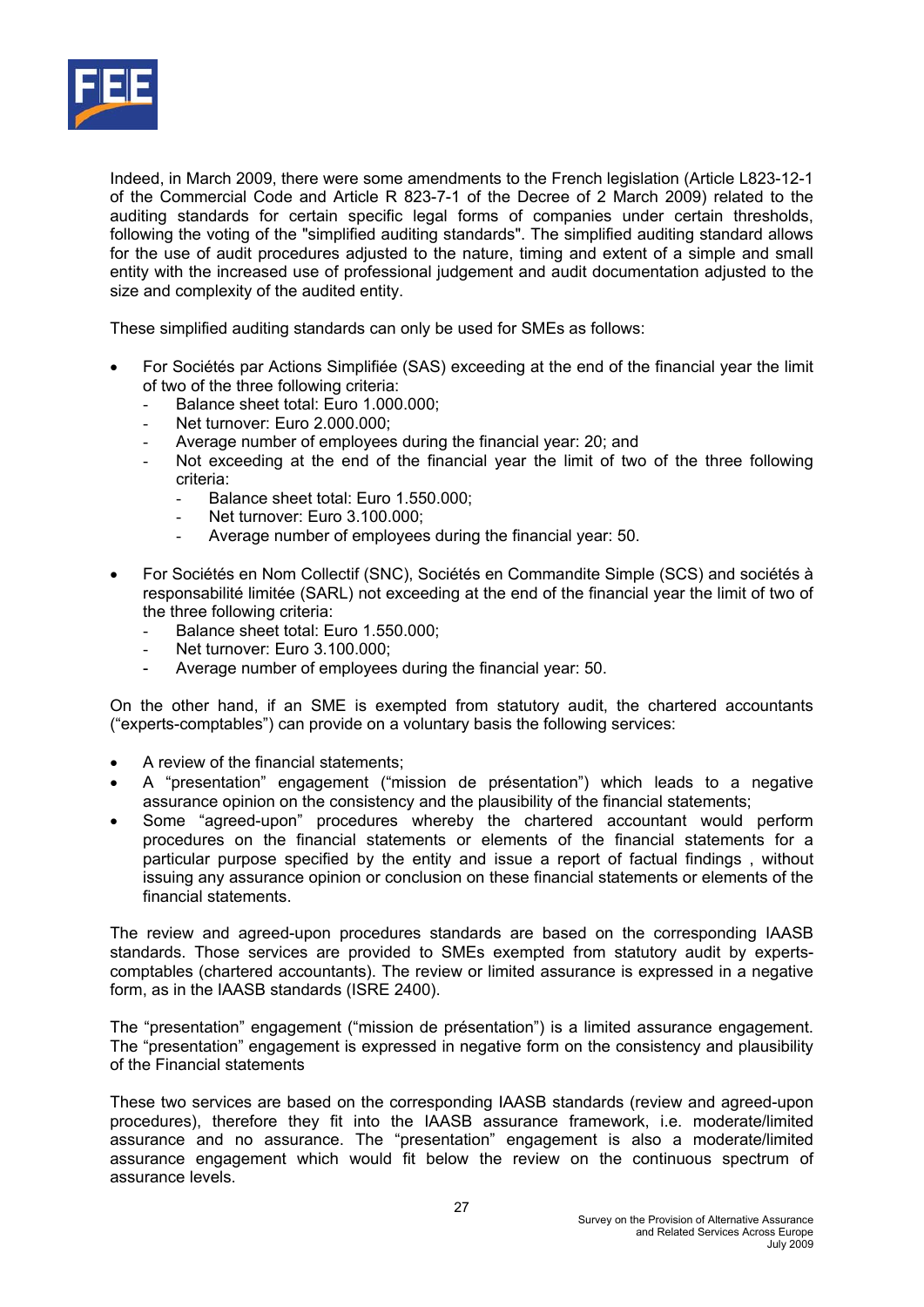

The entities for which those services can be provided, are those which are not subject to statutory audit. The type of report would be as the one used in the IAASB standards (ISRE 2400 and ISRS 4400). Those services are provided for on a voluntary basis.

The Ethical Code of the Experts-Comptables is applicable for chartered accountants that perform reviews of financial statements and other assurance and related services engagements.

The French ethical Code of the Experts-comptables establishes ethical requirements that do not differ from those contained in the part A of Code of Ethics for Professional Accountants of IFAC.

A quality assurance review is mandatory for all chartered accountants performing alternative related services. Quality assurance reviews are monitored by the Conseil Supérieur de l'Ordre des Experts-Comptables (CSOEC). The oversight body is the Finance Ministry (Ministère de l'économie et des finances) which oversees the profession of "experts-comptables".

The use of the "presentation" engagement is frequent. The Conseil Supérieur de l'Ordre des Experts-Comptables (CSOEC) has developed several guidance documents regarding assurance–related services.

#### *Germany*

Neither National legislation or regulations require the provision of alternative assurance services. However, reviews of certain financial information specified under the thin capitalization rules of German tax law must be undertaken at the request of the German taxation authorities.

In addition, with the implementation of the Transparency Directive, pursuant to Article 37w and Article 37x (para3) of the Wertpapierhandelsgesetz [German Securities Trading Law], interim financial statements of capital market oriented entities may undergo a review on a voluntary basis starting with the business year 2007. The law stipulates basic principles of these review engagements in line with the professional standards on review engagements.

IDW Professional Standards cover review engagements and compilation engagements of the latter, one type is a pure compilation engagement (Type I engagement), a second type also includes review-level assurance on the underlying books and records but not on the financial statements that the practitioner compiles (Type II engagement), and a third one includes auditlevel assurance on the underlying books and records but not on the financial statements that the practitioner compiles (Type III engagement).

IDW AuS 900 "Generally Accepted Standards for the Review of Financial Statements" covers review engagements whereby – limited assurance (moderate level of assurance) would be expressed in negative form. IDW AuS 900 complies with ISRE 2400.

There is no specific standard for reviews of interim reports, as IDW AuS 900 is applicable. In 2007 IDW published additional guidance with examples of review reports in the context of interims.

The IDW Statement HFA 4/96 "Generally Accepted Standards for the Compilation of Annual Financial Statements by Wirtschaftsprüfer", will be replaced by the finalized version of the current exposure draft IDW ES7 of the same name. This Statement/ Draft Standard respectively deal with compilation engagements of the three types Type I, II and III.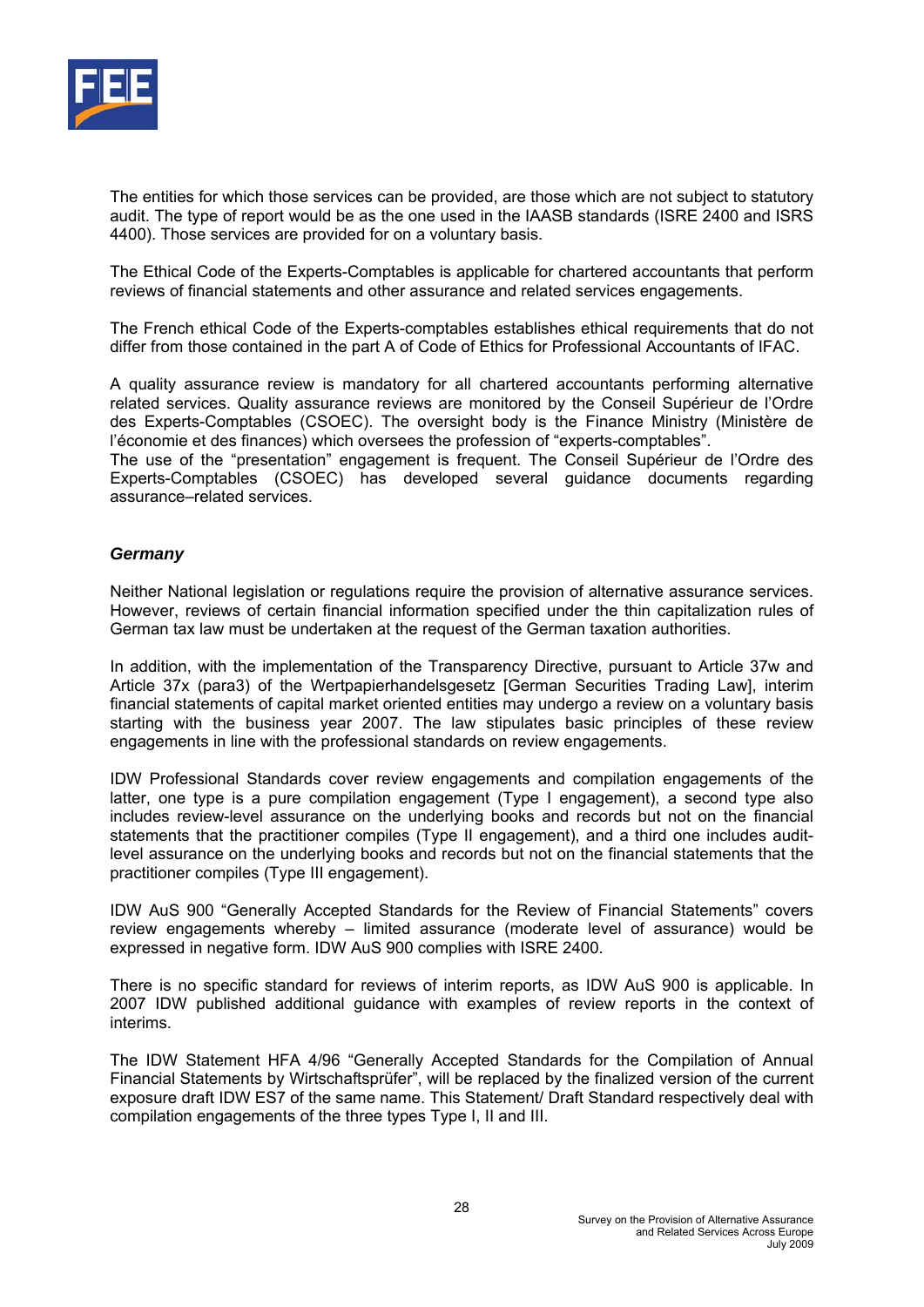

NOTE: The revision of this Standard will be finalized towards the end of 2009, at the earliest. It is probable that the final Standard (IDW S7) will deviate from the outline provided in this Survey. For example, the wording of the report(s) is subject to further consideration.

Summary of the main elements of IDW ES7:

#### For a compilation engagement (Type I) the practitioner:

- Prepares financial statements on the basis of vouchers, books and records submitted by the entity;
- Takes into account additional information received by the client;
- Requires knowledge of the applicable financial reporting framework and supplementary provisions in the articles of incorporation/partnership agreement;
- Must have an appropriate understanding of the entity's business environment and industry.

The practitioner:

- Does not express any opinion on the vouchers, books and records presented to the practitioner;
- May not be associated with any valuations, presentations etc. the practitioner recognizes as not permissible, in particular related to going concern;
- On becoming aware of obvious issues causing doubt about whether the books etc. have been properly maintained:
	- Must take action in respect of errors or deficiencies of which the practitioner becomes aware during the engagement, including, if necessary, modifying the report and informing management;
	- Must withdraw from the engagement if the client refuses to cooperate;
	- Is required to issue a report detailing the compilation work.

#### In a Type-II Engagement, in addition to the above the practitioner:

- Performs appropriate inquiry and analytical procedures on the entity's vouchers, books and records in order to:
	- Obtain limited assurance as to the plausibility of the vouchers, books and records submitted; and
	- Express an opinion as to plausibility, in negative form, restricted to the entity's vouchers, books and records submitted by the entity;
- Obtains a sufficient understanding of internal control relevant to financial reporting by appropriate procedures;
- Performs tests of design and implementation or of operating effectiveness of internal control;
- Performs further procedures only when the practitioner has reason to believe there may be:
	- Material misstatement; or
	- False information.
- Expresses no opinion on the financial statements.

#### Compilation with comprehensive audit-type procedures (Type III) involves:

- Audit-type procedures on vouchers, books and records submitted by the entity;
	- Audit procedures analogous to IDW Auditing Standards:
		- Reasonable assurance obtained:
		- Positive formulation of opinion as to the propriety of the information and documents submitted to the practitioner;
		- But no opinion on the financial statements is given.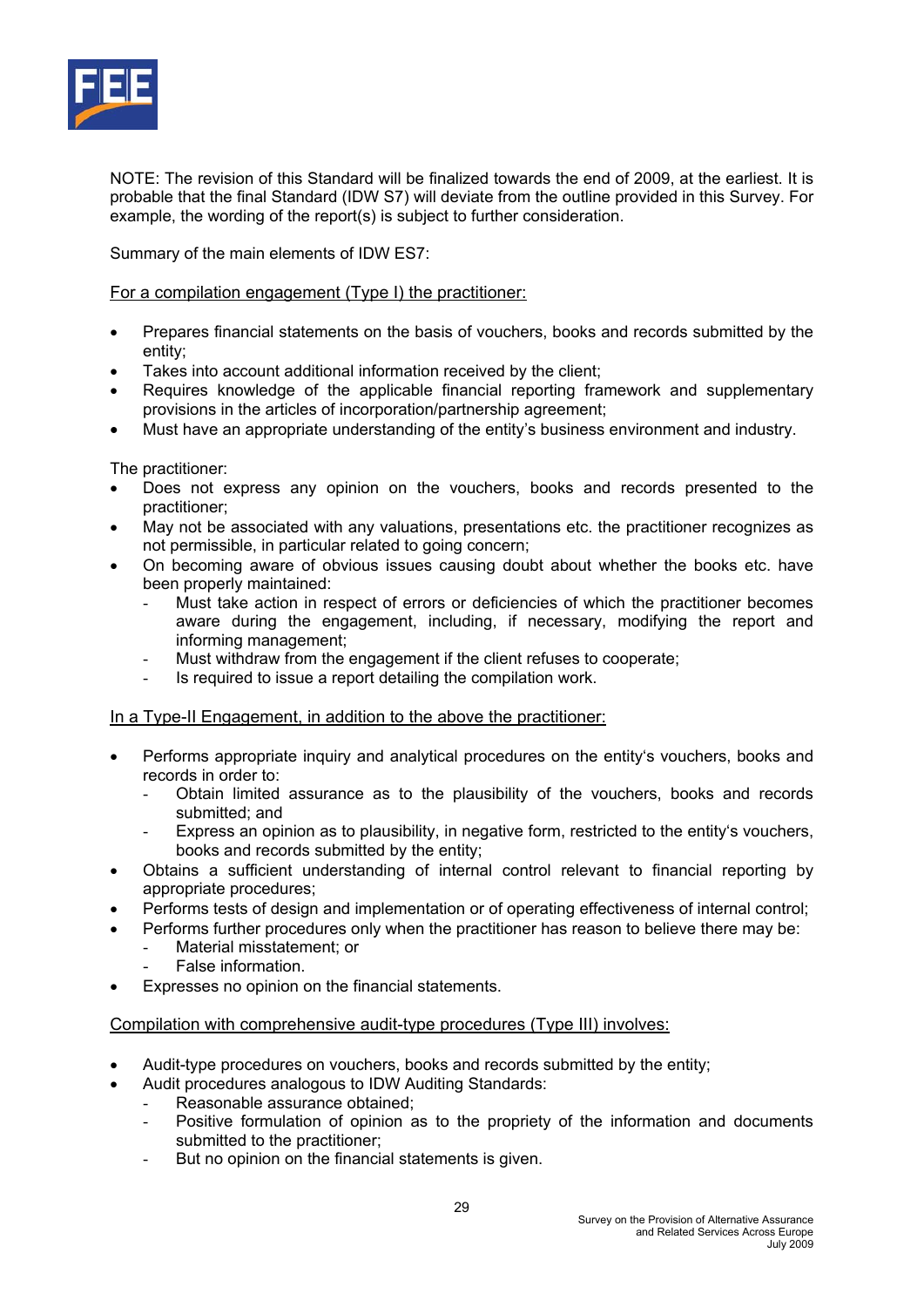

#### Other Matters

When the practitioner has been involved in the bookkeeping:

- There is no opinion to the extent the practitioner has been involved in maintaining the books and prepared inventory and the scope of the practitioners' involvement is described within report.
- The opinion on plausibility/propriety is only allowed on aspects where there has been no practitioner involvement.

The requirements set forth in IDW ES7 relevant to a Type I engagement (compilation only) comply with the requirements of International Standard on Related Services (ISRS) 4410 "Engagements to Compile Financial Statements" relevant to compilation engagements. The other engagements have not been vetted to see if and how they may fit into the IAASB assurance framework.

Neither standard specifies any restriction as to the type of entities for which the engagement may be performed.

Providers of alternative assurance services such as reviews of interim reports according to Wertpapierhandelsgesetz may only be performed by members of the German auditing profession (Wirtschaftsprüfer).

For other engagements, there is no legal prohibition that others (e.g. German tax advisors) provide such services, since any individual or firm that is empowered by German law to provide taxation advisory services (according to the Steuerberatungsgesetz [German law on tax advisory services] this means lawyers, tax advisors and auditors) may provide such general accounting services to the public. These compilation and review services are not mandatory.

German Public Auditors must comply with the ethical requirements set forth in German law (Article 43 et seq. WPO ["Wirtschaftsprüferordnung": German Law Regulating the Profession of Wirtschaftsprüfer] and professional requirements and regulations, which together comprise the German equivalent to the IFAC Code of Ethics. In addition, Article 49 WPO applies to all kinds of engagements: "The Wirtschaftsprüfer must refuse to act if this leads to a breach of his professional duties or if there is reason to doubt his independence in performing an engagement."

German lawyers and tax advisors are not subject to the same ethical and independence requirements. The ethical and independence requirements applicable to German public auditors are far more stringent than those for German lawyers and tax advisors.

German Public Auditors must comply with the IDW and WPK joint statement on quality control standard VO 1/2006, which complies with ISQC 1 and ISA 220. Lawyers and licensed tax advisors are not subject to any internal or external quality assurance standards.

If German Public Auditors use their professional seal for assurance reports, these engagements are then also subject to external Quality Assurance Reviews. Such reviews are carried out through the German Chamber of Public Auditors under the control of the Auditor Oversight Commission.

Lawyers and tax advisors are not subject to any internal or external quality assurance. Lawyers and tax advisors are subject to professional oversight of their respective chambers, but such oversight is cursory in nature.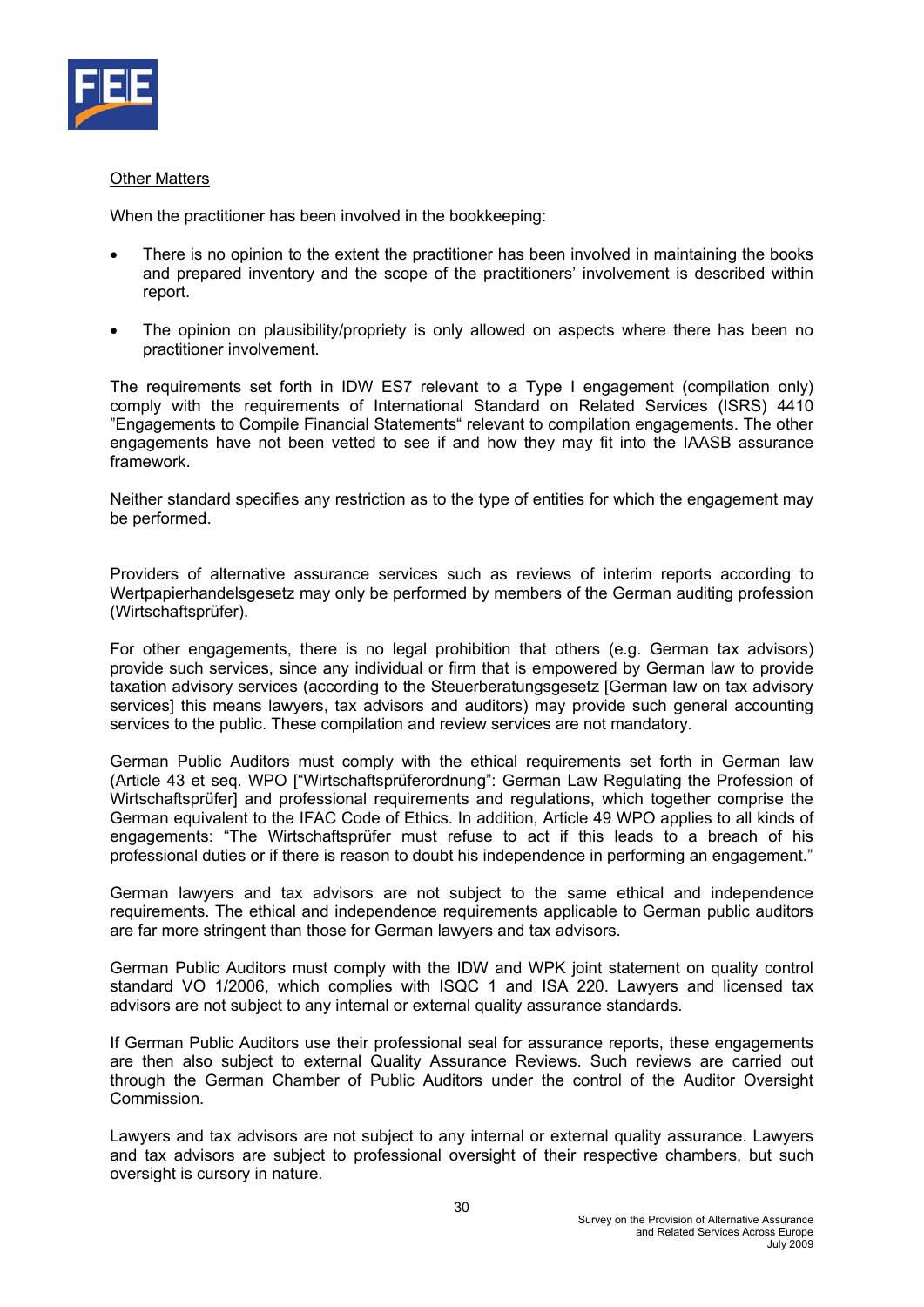

As far as the IDW is aware, other than in respect of interim financial statements, review engagements have not been widely used in Germany. Compilation engagements of the three noted types are far more widespread. In particular, reports resulting from Type II compilation engagements are widely accepted by banks in loan negotiations; Type III engagements are less common.

# *Greece*

There are no national professional standards for the conduct of alternative assurance services in Greece. All "Sociétés Anonymes" have to be audited under Greek Law.

In order to be audited by a *Certified Public Accountant*, companies have to exceed two out of three of the following criteria during two consecutive years:

- Turnover of €5 million;
- Total assets of  $\epsilon$  2.5 million:
- Personnel of 50 employees.

According to a recent regulatory framework change (Law 3604, article 46), "accounting firms" are eligible to undertake "audit reviews" for companies with annual turnover between  $\epsilon$  1 and 5 million which fulfill the criteria described by the above law.

The stipulations in the above Greek Company Law provide that such companies should be "audited" by two accountants with specific experience and fulfilling criteria that are called "auditors". However, these "audits" are not performed by audit firms and Certified Public Accountants as mentioned above. Furthermore, those "auditors" are not registered in the official registry of Soma Orkoton Elegton Logiston (SOEL) and are not subject to any kind of supervision.

# *Hungary*

National legislation is in accordance with the IAASB assurance framework. If a company is over the audit exemption threshold, an audit is mandatory and no alternative services can be provided instead of a statutory audit. All additional services in accordance with the IAASB assurance framework can be offered.

The types of alternative assurance and related services and level of assurance provided for vary as follows:

- ISREs: review engagement whereby a negative assurance report would be issued;
- ISRSs: related services in the form of agreed upon procedures or compilation engagements whereby no assurance reports are issued;
- ISAEs: other limited or reasonable assurance engagements than audit or review of historical financial information could be subject to a negative assurance or a positive assurance report, respectively.

The scope of the provision of the alternative assurance and assurance related services is full compliance with the IAASB assurance framework. The entities subject to such services are all entities including business companies, non-profit organizations, public- interest entities, etc.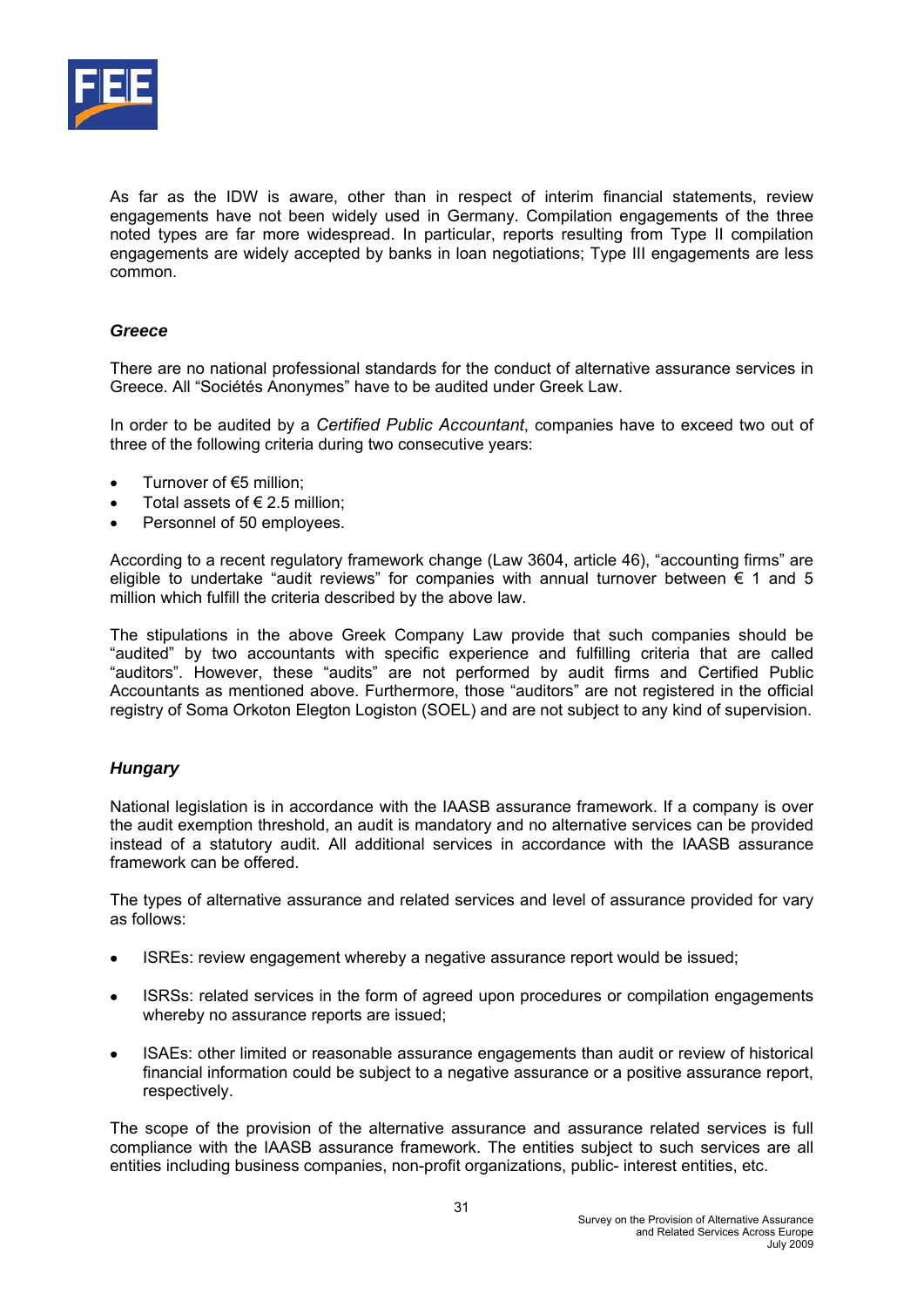

The alternative assurance and related services are offered on a voluntary basis.

Auditors are required to be fully compliant with the IFAC Code of Ethics. Quality assurance reviews and oversight applicable to statutory audits are also applicable to alternative assurance and related services.

The use of non statutory audit services is frequent in Hungary.

#### *Ireland*

Alternative assurance services, as opposed to an audit, are currently not required in the Republic of Ireland by legislation, statutory regulations, or professional standards, for companies generally.

Certain categories of entities, if specific criteria are met, have the option to prepare a report which will be the subject of an Accountants Report, rather than an Audit Report. The criteria are specified in law, with the reporting content determined by the accounting profession in consultation with the relevant regulator(s).

In Ireland, the current alternative assurance services are as follows:

• Section 50, Charities Act, 2009, permits a charity whose turnover does not exceed a maximum of  $\epsilon$  500.000 (to be specified in Ministerial Regulations) to opt to prepare (simplified) accounts which may be examined, as an alternative to an audit, by "an independent person approved by the Authority".

Officials in the Department of Communications, Gaeltacht and Rural Affairs will meet with the accounting profession in the development process of the Ministerial Regulations which will detail the accounting and reporting requirements for such "small charities".

• Section 30, Property Services (Regulation) Bill, 2009, requires the application for a statutory license by an auctioneer/ estate agent to be accompanied by various documents including:

"A certificate in the specified form by a duly qualified accountant that proper financial systems and controls are or will be in place for the protection of client moneys".

The format of such Accountants Report and the conclusions therein have yet to be determined. They will be the subject of discussions between the profession and officials in the Ministry for Justice, Equality and Law Reform.

• Section 56, Pensions Act, 1990, as amended, permits a defined benefit pension scheme with less than 100 members, or a defined contribution pension scheme, to present an Accountants Report on its accounts instead of subjecting them to an audit. The content of that Report is specified in the Occupational Pension Schemes (Disclosure of Information) Regulations 2006 – S.I. 301 of 2006.

The Accountants Report on the accounts of relevant pension schemes consists of the conclusion required by law.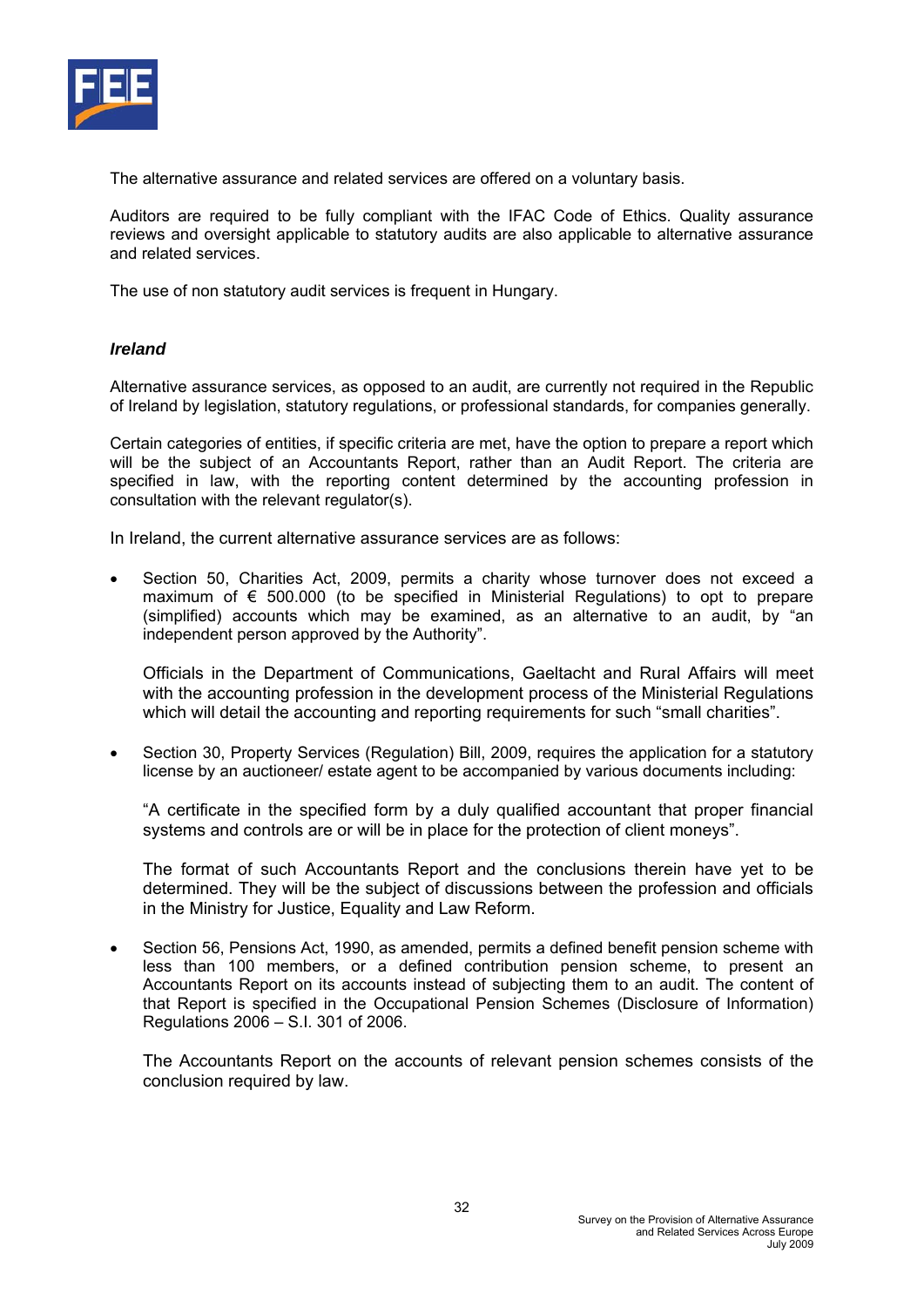

• Listed companies registered in the Republic of Ireland are required to publish a half-yearly interim report. Each company has the option of having its report reviewed by its auditors.

The report provided on interim financial statements "Review of Interim Financial Information" follows an approach which is consistent with ISRE 2410.

The following professionals are qualified to perform the alternative assurance services:

- Charity Accounts: person qualified to be statutory auditor of a charity, or a "qualified person". Section 45, Charities Bill, 2007 defines the latter as "A person who has the requisite ability and practical experience to carry out a competent examination".
- Pension Accounts: person qualified to be statutory auditor of the pension scheme, or, where some or all of the relevant benefits are secured under insurance contract, by a person designated by the insurer.
- The recently published Property Service (Regulation) Bill, 2009, refers to a "a duly qualified accountant", which term is not (yet) defined.

The ethical and independence requirements, which are consistent with, but not identical to, the IFAC Code of Ethics govern all professional activities of practitioners in Ireland.

Persons providing these services, who are not members of our own profession, are subject to the requirements, if any relevant, of the organisation, if any, of which he is a member.

The use of the standards on interim financial statements and on pension schemes is frequent; on auctioneers and charities, it is not yet applicable.

# *Italy*

The Italian legislation foresees alternative assurance and related services to be provided mainly to listed entities which are performed by the same auditor performing the audit of the annual financial statements. Such services include alternative assurance services on interim financial information (not mandatory, negative assurance), on quarterly financial information (not mandatory, negative assurance), on proposals for increases in share capital, or for mergers and spin-offs involving a share-for-share exchange, on proposals for the distribution of interim dividends and on pro-forma financial information (negative assurance).

All these assurance-related services are in compliance with the IAASB framework.

The entities that would be subject to the alternative assurance services are listed companies and other Public Interest Entities (PIEs) except for the proposals for mergers and spin-offs involving a share-for-share exchange which are applicable to all type of entities.

All the alternative assurance services must be rendered by an auditor.

In Italy, there is also a kind of "continuous assurance" or "on going" assurance, which is an addition to the audit of historical financial information, and which is performed by the Collegio Sindacale. It can be considered as an "integrative" service rather than an "alternative" one.

Continuous assurance performed by Collegio Sindacale is applicable to both PIEs and non-PIEs. Only in non-PIEs the Collegio Sindacale may also perform statutory audits of the financial statements.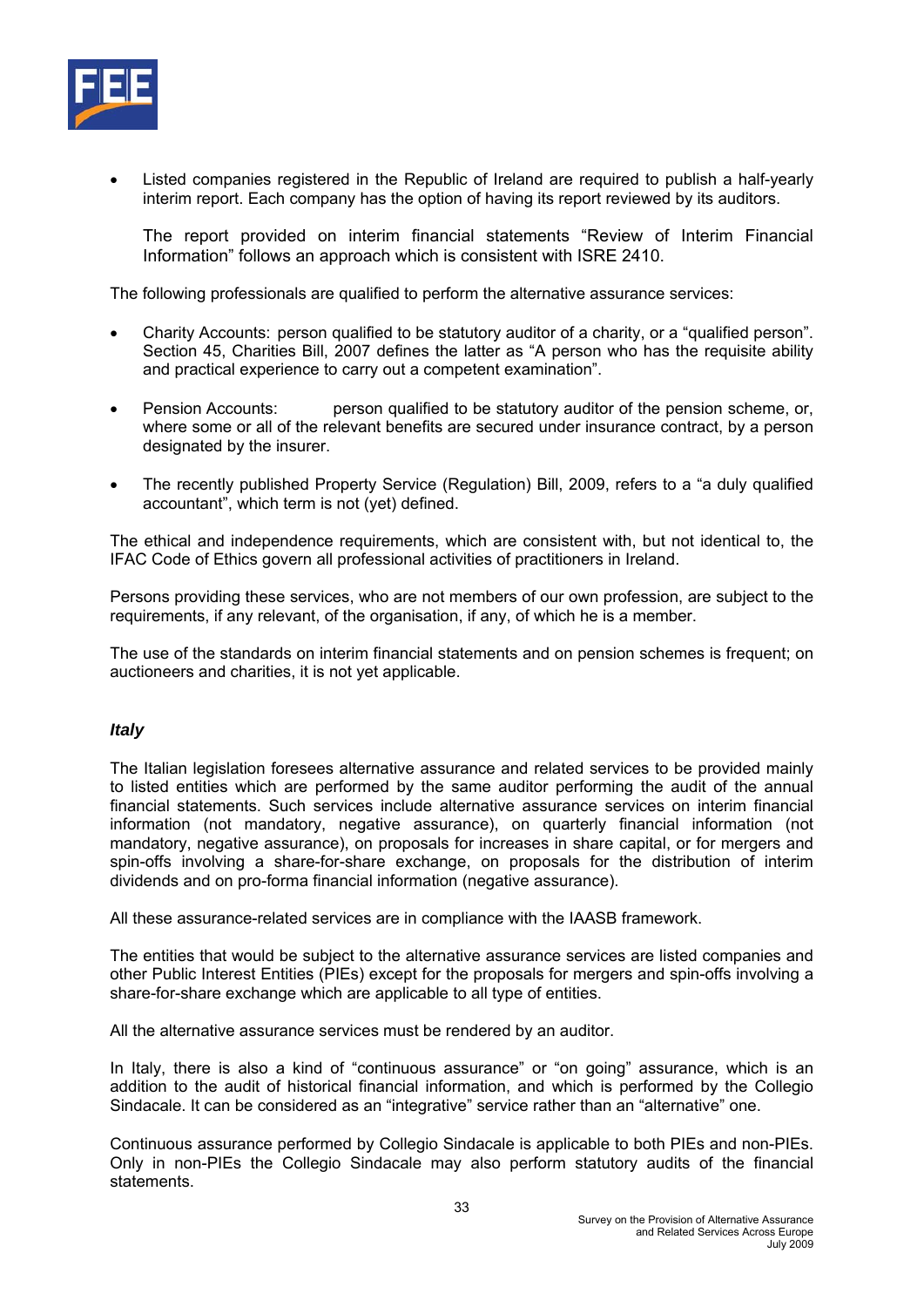

Continuous assurance is mandated when the entity has to appoint a Collegio Sindacale (which is for limited liability companies (Srl or Società responsabilità limitata) above certain thresholds and for joint stock companies (SpA or Società per Azioni) regardless of their size).

The main areas covered by this positive assurance engagement are:

- Compliance with law, regulations and company by-laws;
- Assessment of the administrative system and the internal control system.

The Collegio Sindacale:

- Oversees the decision making process by attending the meetings of the Board of Directors; it may not vote but it has the right to speak and may formally dissent to any board decision;
- Has unrestricted, continuous access to company accounts and to all company's documents and information;
- Has reporting duties to the General Assembly of Shareholders;
- Has a duty to report to Enforcement Authorities in case of misconduct of the company's directors or when there is a risk of company failure.

The independence requirements and quality assurance arrangements for alternative assurance and related services are the same as when performing an audit.

Members of the Collegio Sindacale have to comply with the independence requirements of Article 22 of the Statutory Audit Directive.

The oversight body depends on the type of entity to which the service is provided:

- Consob in the case of assurance engagements provided to listed entities and other PIEs;
- Ministry of Justice (Ministero della Giustizia) or assurance engagements provided to non-PIEs.

Alternative assurance and related services are rendered frequently in Italy.

#### *Latvia*

There are no locally developed standards for alternative assurance services. Only IFAC Standards including IAASB Standards are used.

Taking into account that IAASB Standards are the only framework used in Latvia, the main tasks performed by auditors correspond to the definitions in the Law on Sworn Auditors. The assurance services provided are in fact audit, financial statements review, agreed upon procedures and compilations.

There are no specific requirements on alternative assurance services set by law. In practice auditors may be asked to perform such services by the clients (any type of entities).

In the current market situation, the FKFK (the regulator of financial institutions and listed entities) is requesting auditors to perform particular agreed upon procedures which are set in accordance with IAASB Standards.

The report to be issued in relation to these alternative assurance and related services are in accordance with the IAASB guidelines and requirements.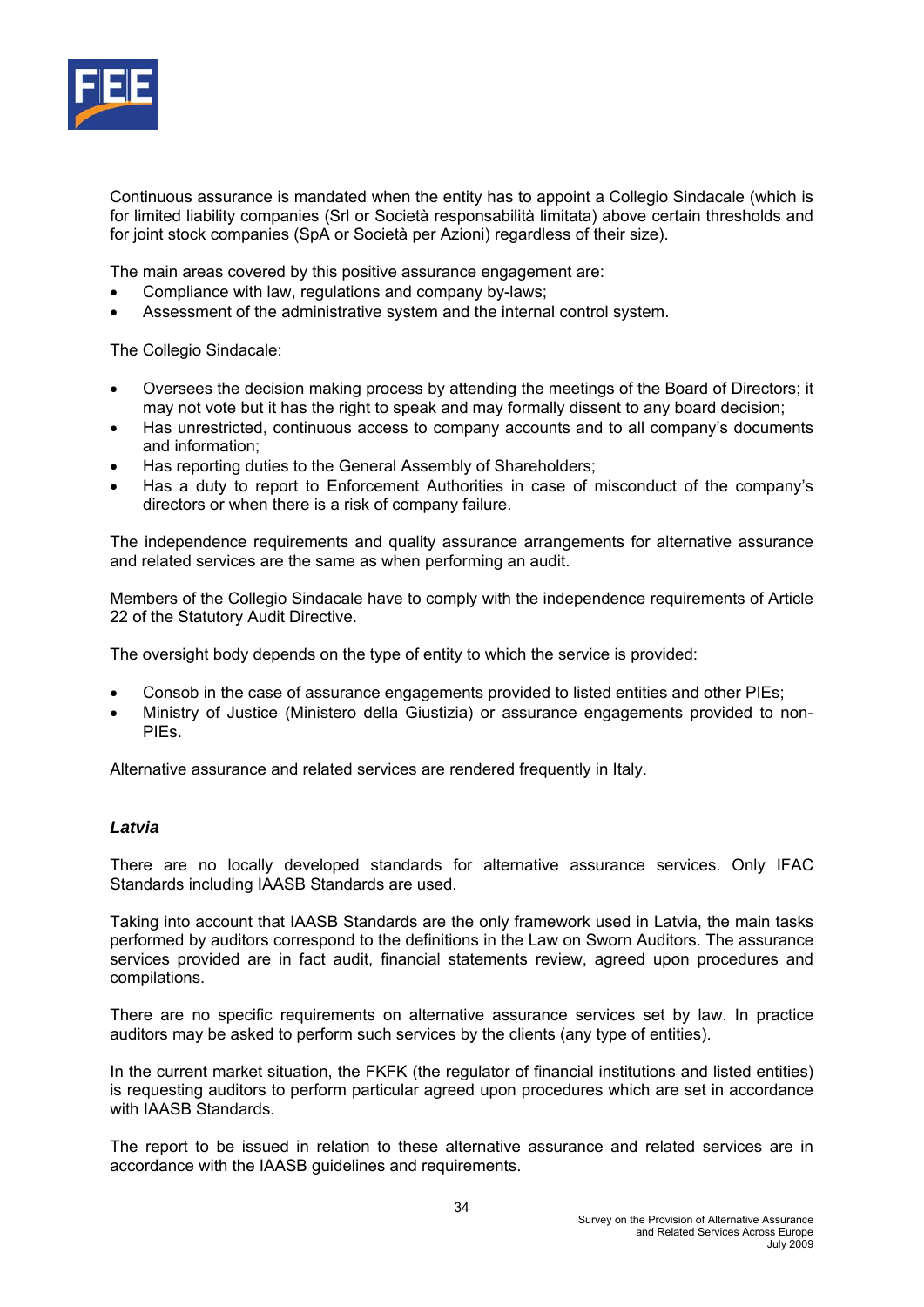

Latvia's "Law on Sworn Auditors" refers to Certified Auditors as those who can perform or provide these alternative assurance services. Alternative assurance and related services are offered on a voluntary basis, except in some rare circumstances, whereby this year agreed upon procedures on financial institutions (IMF requirement) are being carried out.

In Latvia, there is an Ethics Code based on the IFAC Code of Ethics. There is also a Quality Control Committee (LACA) which is in charge of quality controls on certified auditors. All services regulated by the Law on Sworn Auditors are subject to this quality control although the focus is on statutory audits.

The use of alternative assurance and related services as compared to the provision of statutory audits is much less frequent.

#### *Lithuania*

There are no national professional standards for the conduct of alternative assurance services in Lithuania.

#### *Malta*

At present all limited liability companies in Malta, irrespective of their size, are required to have a statutory audit in accordance with ISAs on an annual basis. To date there is no legislation, regulation, professional standard or professional practice that includes alternative assurance or related services.

The issue of introducing an alternative service (or alternative services) to full-scope audits keeps on coming up regularly however, to date, no formal decision has been taken by the Institute or by the Accountancy Board, the public oversight body. The issue was also discussed during the Institute's conference of November 2008 and the Minister of Finance, the Shadow Minister and the Profession were then of the opinion that an alternative needs to be considered. Nevertheless, it is premature to assert that such a service is planned or expected.

As far as the level of assurance to be provided is concerned, for example a compilation type of engagement for micro entities and a review type of engagement for small entities could be provided. Based on informal discussions, it would seem likely that a hybrid approach would be adopted, medium and large entities would continue being subjected to a full-scope audit requirement.

If alternative services were to be adopted, these would probably be provided to owner-managed entities that are relatively small in size and that attract no public interest accountability.

Due to the lack of legislation in respect of this matter, it is too premature to comment on the types of reports and opinions that might be issued. It would be the intention to clearly identify these forms of reports and opinions from the audit report and opinion.

Based on informal discussions, certain companies (yet to be defined) would be 'required' to have an assurance-related service as a minimum. Nevertheless it would be the intention to allow all companies to have a full scope audit in accordance with ISAs in lieu of the assurance-related engagement.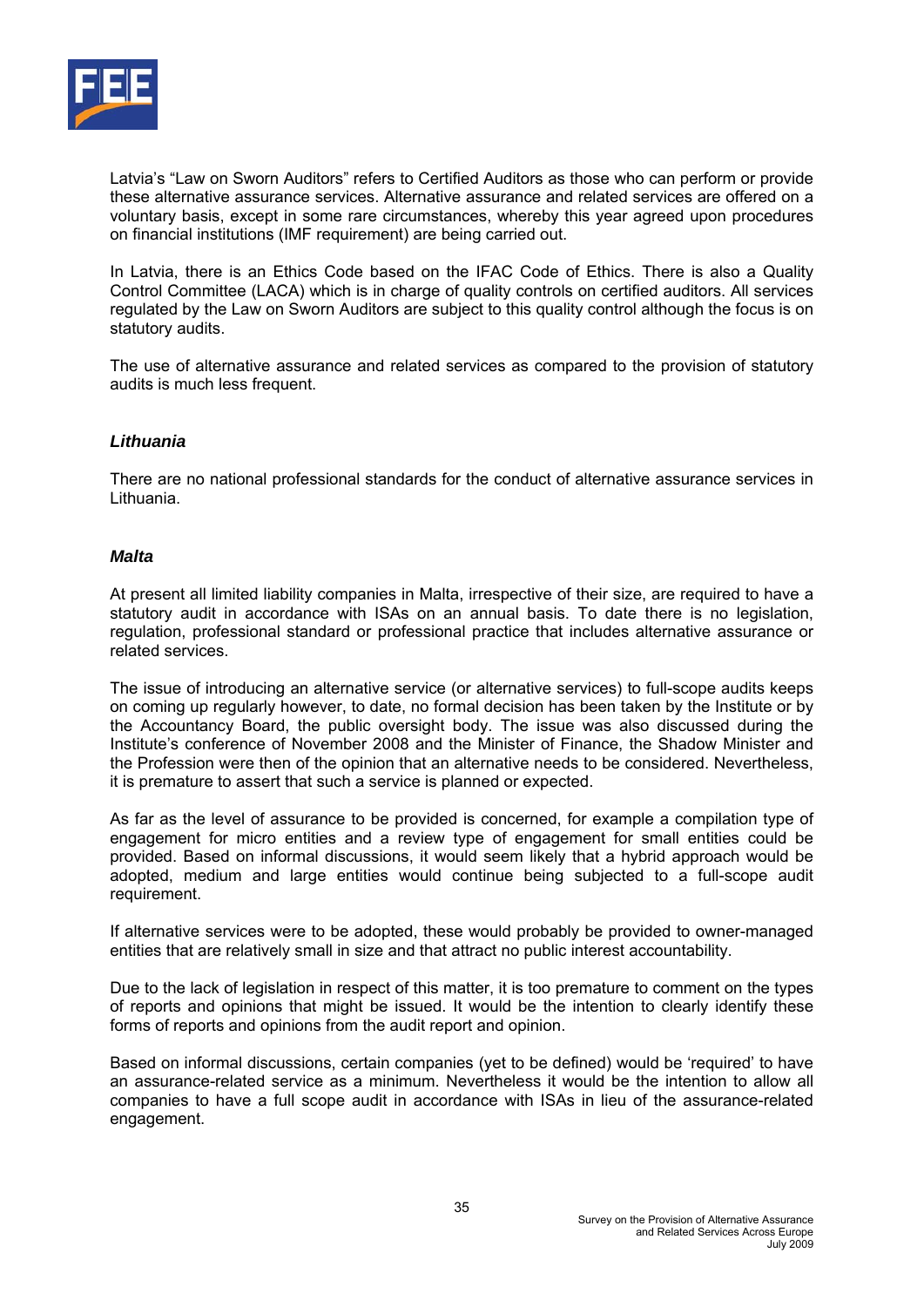

Companies which would qualify to be subject to (possible) alternative engagements would probably be required to undergo such an engagement on an annual basis in lieu of a full scope audit.

#### *Netherlands*

The Netherlands have voluntary audits, review engagements and compilation engagements as well as agreed upon procedures.

These assurance services follow the standards of the "Nadere Voorschriften Controle- en overige standaarden" (NV COS). The NV COS is based on the IFAC engagement standards.

There are no concrete plans for the implementation of alternative assurance services. Nevertheless NIVRA as an accounting body encouraged the IAASB in its response to the IAASB Consultation Paper – Matters to Consider in a Revision of International Standard on Review Engagements 2400, *Engagements to Review Financial Statements* to be creative in developing a product that might combine elements of a review and compilation engagement. It is important to define alternative products based on discussions with potential users of these kind of products.

The type of entities subject to alternative assurance services are all except the entities subject to a statutory audit. The expected type of report issued in such services is currently based on IFAC Standards.

In order to provide a statutory audit it is necessary for the chartered or certified accountant to have a license from the public oversight body. All chartered or certified accountants can provide a voluntary audit, review engagement or compilation engagement. The services are offered on a voluntary basis and are not regulated.

The ethical and independence requirements are based on the IFAC Code of Ethics.

There are internal and external quality assurance controls in place as follows:

- Internal: Local NIVRA / NOvAA Regulation based on ISQC1;
- External: NIVRA- College Kwaliteitsonderzoek (CKO).

The public oversight body for providers of alternative assurance services is the NIVRA- CKO.

The use of compilation engagements is widely spread, but with regards to review engagements, it is presumed that the usage is rather limited, as no details are available on actual numbers.

#### *Norway*

There are no additional national services to the services covered by standards from the IAASB, whereby the latter are applicable in Norway, except for ISRS 4410.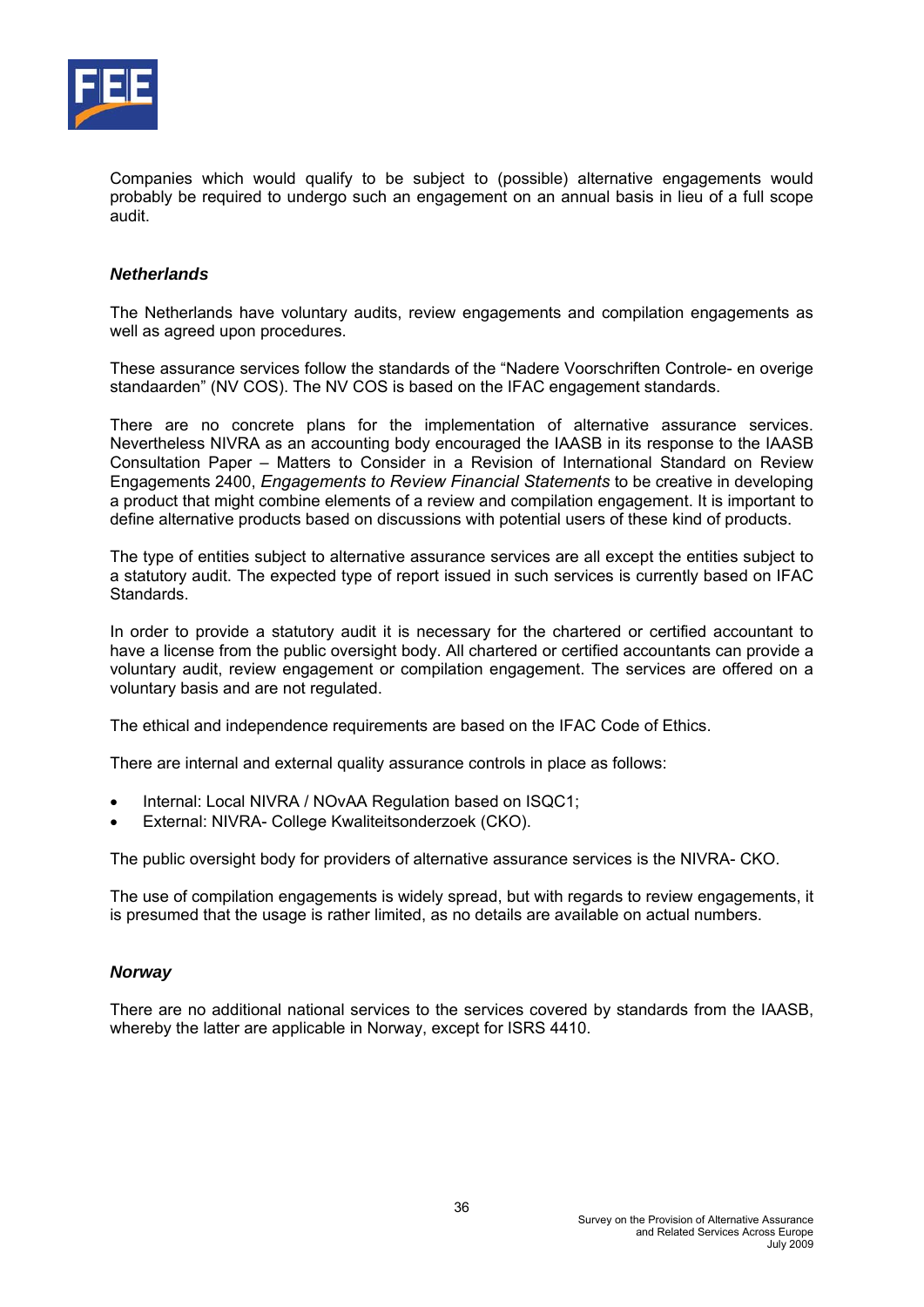

# *Poland*

The national professional standards do not provide guidelines for any alternative assurance or related services. The Polish Chamber of Auditors has formed a project team to review this area.

In case of a client request for alternative assurance or related services, the auditors can follow the IFAC Standards but they are not required neither by Polish law nor the Institute.

Alternative assurance and related services are not defined in the Polish legislation. Thus its provision is not restricted to any profession. This service can be provided by anyone. As it is not regulated nor defined in Polish law, there is no mandatory basis for it.

If alternative assurance and related services are provided by Chartered Accountants, they are required to follow the professional Code of Ethics (based on the IFAC Code of Ethics). However when such services are performed by other experts (not being members of the Polish Institute), no code is to be observed.

No quality assurance inspection or oversight is required for such services in Poland either by the Institute or by any external oversight bodies.

# *Portugal*

The national legislation includes interim reviews that are performed under certain circumstances. A professional standard exists and it is "ISA" based. Alternative assurance services to replace an audit by a review have not so far been considered in Portugal.

The current national review standard is the former ISA 910 that has on international level been replaced by ISRE 2400, which is still not incorporated into Portuguese Audit law. It is however expected that Portugal will adopt ISRE 2400 and 2410.

The interim reviews are limited assurance services for which a negative opinion is issued.

The companies subject to interim reviews are mainly listed companies. The type of report to be issued is a report with a negative opinion.

Only statutory auditors registered with the OROC (Ordem dos Revisores Oficiais de Contas, the Portuguese Institute of Auditors) are allowed to perform such services.

Reviews are mandatory in certain circumstances (mainly for listed entities). They can also be performed on a voluntary basis if requested by the client.

The ethical and independence requirements are the same as required for an audit. Review engagements have to be performed in compliance with the Portuguese Code of Ethics.

Reviews are subject to the Portuguese External Quality Control Program. The oversight body is the Conselho Nacional de Supervisão de Auditoria (Public oversight body created under the dispositions of the Statutory Audit Directive).

The alternative services are rendered rarely.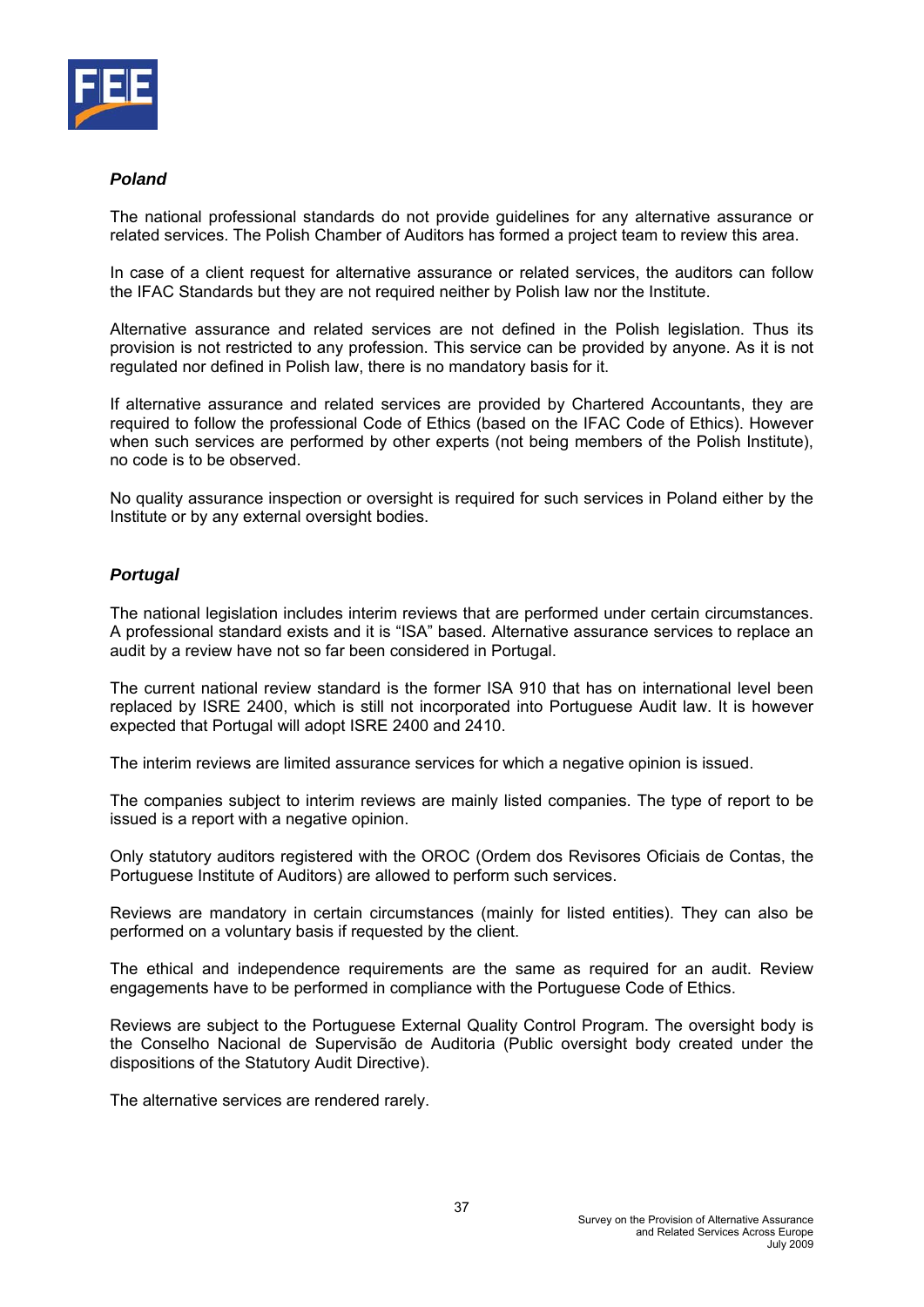

# *Romania*

National legislation includes assurance-related services. The Trading Companies Law states that trading companies may have statutory auditors or censors. The censor's activity is regulated by the Professional Standard No 23 issued by CECCAR (The Body of Expert and Licensed Accountants of Romania) in 2001.

The Censors Commission is composed of at least three members (uneven number) being elected by shareholders in the General Assembly; they cannot be employees of the entity.

The activities developed by censors are the following:

- Supervision of the entity's management during the whole year, according to an intervention program;
- Verification of the regularly keeping of the accounting registers:
- Verification of the accurate transfer of the information from the accounting registers to the monthly account balances and in the annual financial statements;
- Verification whether the accounting rules were observed for the valuation of assets;
- Verification of the way of profit distribution;
- Convocation of the General Assembly of shareholders for cases stipulated by law;
- Verification of the actual achievement of capital increase:
	- Censors take part in the Shareholders' General Assembly meetings and in the Administration Council meetings; they can intervene in the debates, but they do not have the right to vote;
	- They verify and report on the statute observance of the shareholders general assemblies.

The level of assurance provided is limited assurance.

In order to adjust national regulation to the IAASB framework, the national standard no 23 is currently being revised to bring it in accordance with ISAE 3000 following a recommendation from IFAC.

The censor's activity can be provided to trading companies (that are not audited), organisations, associations, cooperatives etc.

Censors do not issue an opinion; they elaborate "conclusions" concerning the objectives they are obliged to observe; this obligation is stipulated by law. For each verified objective (stipulated by law or established by the Shareholders General Assembly), after the respective verification, the censors elaborate their conclusions. Conclusions are meant to inform target groups about the issues verified by censors.

The conclusion may be expressed in a positive or negative form.

The type of report to be issued can be:

- A long form report or a short form report;
- The censor's report is attached to the annual report and presented to the General Assembly of the Shareholders.

The providers of audit services are expert accountants and other professional accountants with a university education and practice.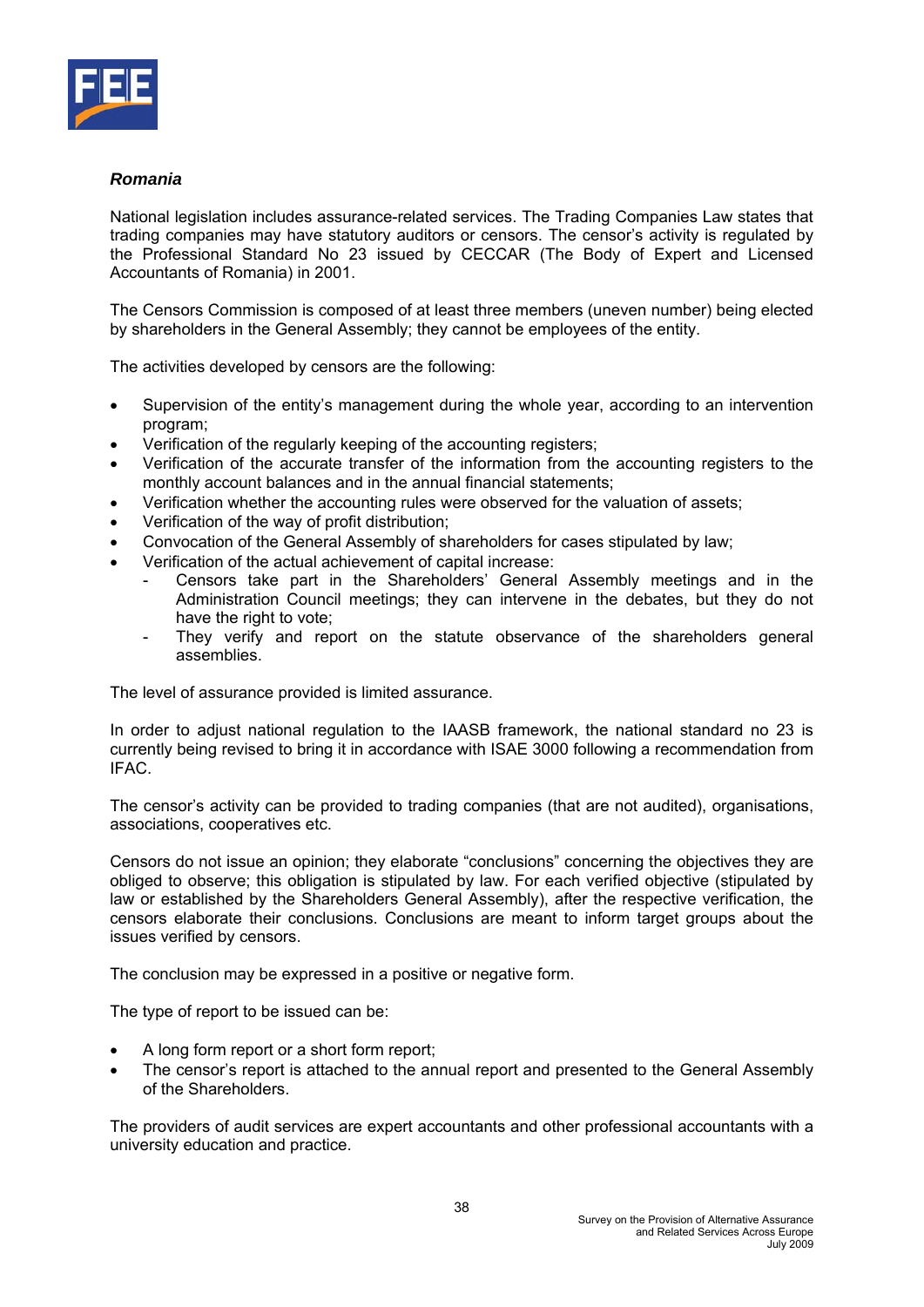

The national Code of Ethics for professional accountants, through which the IFAC Code of Ethics has been adopted, has to be complied with when performing assurance-related services.

The Professional Standard No 23 includes the evaluation criteria for the quality assurance control of the censor. The oversight body is CECCAR.

The use of the standard is frequent.

#### *Slovak Republic*

National legislation is in accordance with the IAASB assurance framework. The Slovak Republic Act on Audit and Oversight of the Audit Performance number 540/2007 establish that: "An auditor and an audit firm are required to comply with International Auditing Standards "ISA", internal regulations issued by the Authority and the Chamber of Auditors, and the Code of Ethics".

The types of alternative assurance and related services and level of assurance provided for vary as follows:

- ISREs: review engagement whereby a negative assurance report would be issued:
- ISRSs: related services in the form of agreed upon procedures or compilation engagements whereby assurance reports are issued;
- ISAEs: other limited or reasonable assurance engagements than audit or review of historical financial information could be subject to a negative assurance or a positive assurance report, respectively.

The scope of the provision of the alternative assurance and assurance related services is full compliance with the IAASB assurance framework. There are no entities which are mandated to be subject to such services.

The alternative assurance and related services are offered on a voluntary basis and are not regulated by law.

Auditors are required to be fully compliant with the IFAC Code of Ethics. Quality assurance reviews and oversight applicable to statutory audits are also applicable to alternative assurance and related services.

The use of non statutory audit services is lower than the use of audits in the Slovak Republic.

#### *Slovenia*

International Standards on Review Engagements (ISRE), International Standards on Assurance Engagements (ISAE) and International Standards on Related Services (ISRS) are used in Slovenia directly on the basis of the Auditing Act.

Additionally, Slovenia has established their national related position papers on the basis of the standards issued by the IFAC: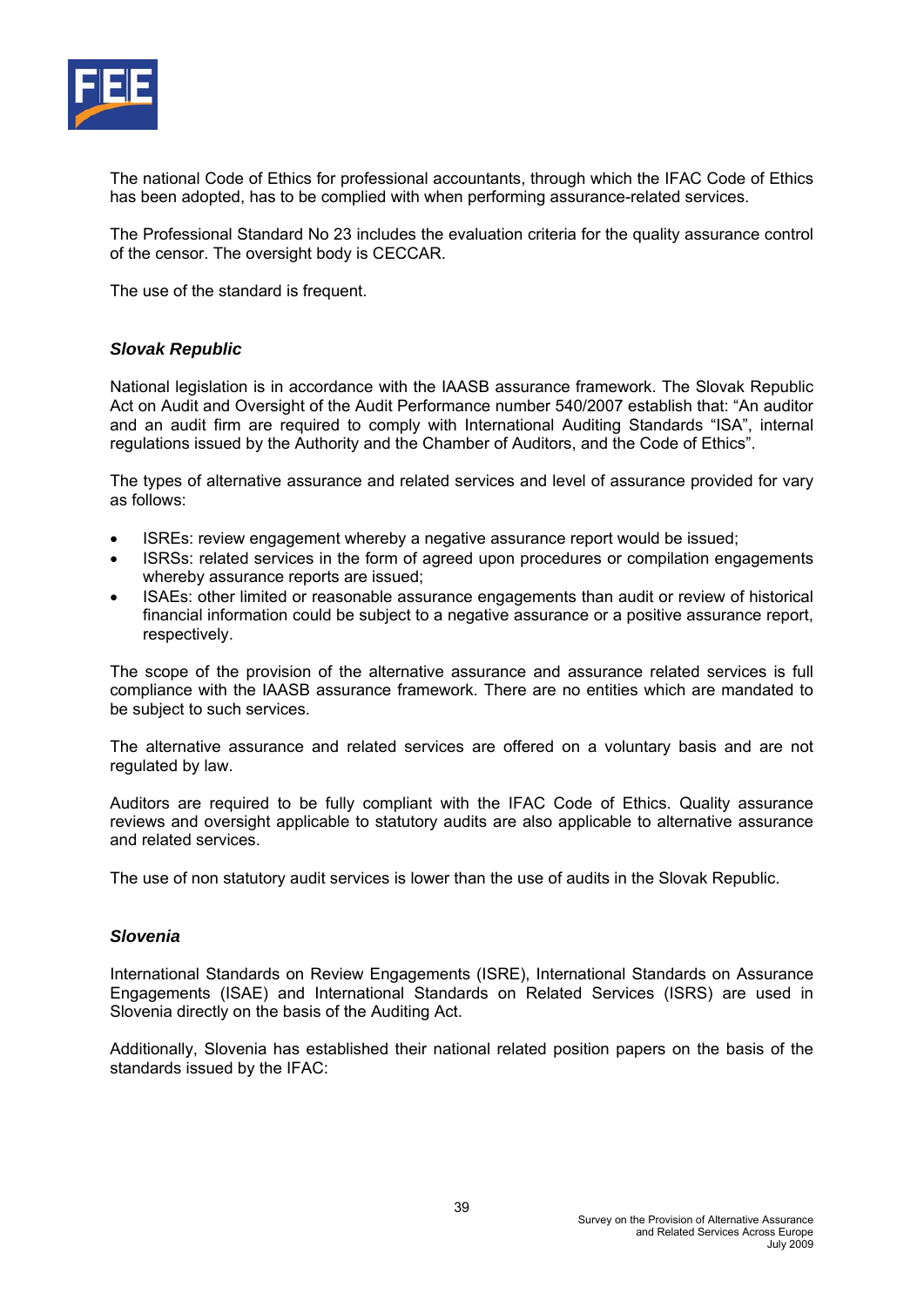

Limited assurance is provided for based on the following position papers of the Auditing Council of the Slovenian Institute of Auditors:

- Position paper 8 (*Stališče 8)*: *The Auditor's Review and the Auditor's Report Regarding Annual Reports and Other Legal and Regulatory Requirements of Banks* whereby limited assurance (based on the use of ISRE 2400 (Engagements to Review Financial Statements)) is provided for the quality of the information system of a bank.
- Position paper 9 (*Stališče 9)*: *The Audit of the Report Regarding Financial Status and Operation of the Debtor* whereby limited assurance (based on the use of ISRE 2400) is provided for the review of the lists of the ordinary creditors, of the sub-ordinary creditors and of the separated creditors of the debtor, and for the review of the average annual costs of the debtor's operation.
- Position paper 11 (*Stališče 11)*: *The Auditor's Review and the Auditor's Report Regarding Annual Report and Other Legal and Regulatory Requirements of Stockbroker's Companies* also includes limited assurance for the quality of the information system of a stockbroker company.

The level of assurance provided when the above mentioned position papers are used is limited assurance with a negative assurance opinion. The use of ISRE 2400 assures compliance with the IAASB assurance framework.

Auditing firms (statutory auditors) are the services providers as established on the basis of the Auditing Act. Those services are regulated and are offered on a mandatory basis.

Compliance with IFAC and national ethical and independence requirements applied to auditors performing assurance related services are applicable.

Internal quality assurance arrangements are in line with ISQC 1. External quality assurance arrangements as provided by the Auditing Act are to be followed.

The public oversight bodies are as follows:

- The Agency for the Public Oversight of Auditing supervision of the assurance –related services, investigation, penalties and sanctions;
- The Slovenian Institute of Auditors supervision of the assurance-related services.

The frequency with which those services are rendered varies depending on the nature of the work done:

- On the basis of the Position paper 8: once a year;
- On the basis of the Position paper 9: in case of solvency problems;
- On the basis of the Position paper11: once a year.

#### *Spain*

There are no alternative assurance or related services in Spain, although professionals provide other assurance engagements, such limited reviews, etc.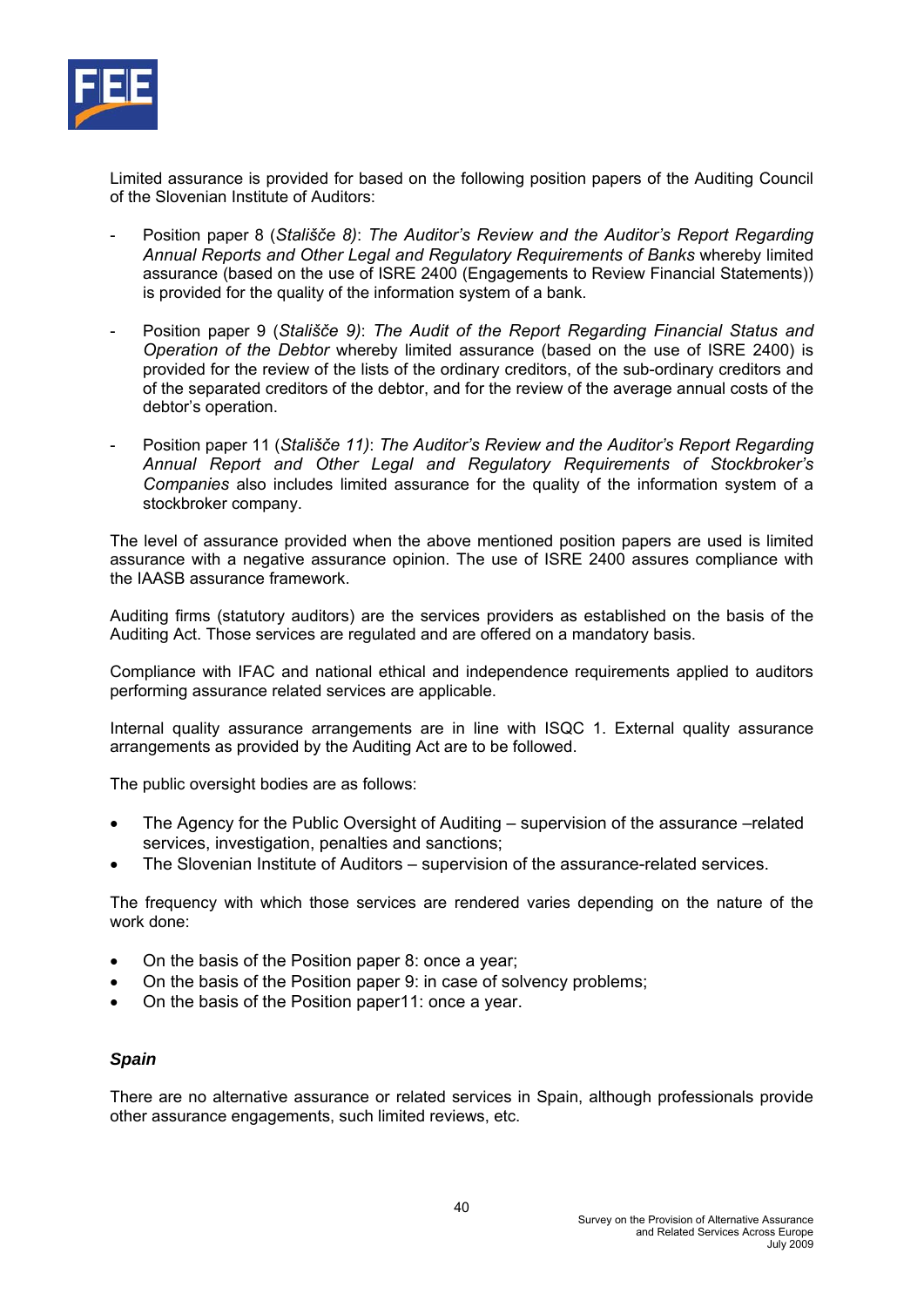

The *Instituto de Contabilidad y Auditoria de Cuentas* (ICAC), regulates the work of the auditors as follows:

- a) Statutory and voluntary audits;
- b) Special reports required by law for financial supervisory bodies to be performed by auditors.

The Spanish law states that some reports have to be performed by an "independent advisor" (usually an auditor) which do not fall into the scope of the regulation.

There are no voluntary alternative assurance or related services in Spain. Limited reviews and agreed-upon procedures engagements are rendered but not regulated, and the law specifically forbids the auditor to sign those reports in his role as auditor.

All non-regulated engagements may be performed by Spanish auditors applying their own standards. The *Instituto de Censores Jurados de Cuentas de España* (ICJCE) has however issued several guides based on ISRE 2400, ISRE 2410 and ISAE 3000 including the translation of those guides into the Spanish language which its members are enforced to apply. All nonregulated engagements can be performed for all kinds of entities.

When providing assurance services, the ICJCE professionals have to comply with the requirements of the ICJCE Code of Ethics, which is based on the IFAC Code of Ethics (which is in process of adoption).

#### *Sweden*

As far as alternative assurance and related services for Small Medium Entities (SMEs) are concerned, there are three professional standards available in Sweden:

- A standard for review engagements based on ISRE 2400;
- A standard for agreed-upon procedures based on ISRS 4400; and
- A standard on how to perform and report on a compilation engagement.

It should be noted that currently all limited entities (aktiebolag) in Sweden are required to have a statutory audit.

The Swedish review standard (SÖG 2400) is almost identical to the current ISRE 2400.

A standard for accounting consultants (Reko) was developed by FAR SRS (Sweden's professional institute for authorized public accountants) in 2008. The standard indicates important procedures for accounting consultants in the exercise of their profession, including a compilation report.

The correlation of the Swedish alternative assurance and related services with the IAASB framework is as follows:

• The review standard (SÖG 2400) provides limited assurance in line with the ISRE 2400.

Reporting on a compilation according to the Reko-standard in comparison to ISRS 4410:

- The accountant states that the engagement was performed in accordance with the Rekostandard (instead of ISRS 4410);
- The accountant may not issue a compilation report if he is not independent from the company (independence as defined in the Reko-standard);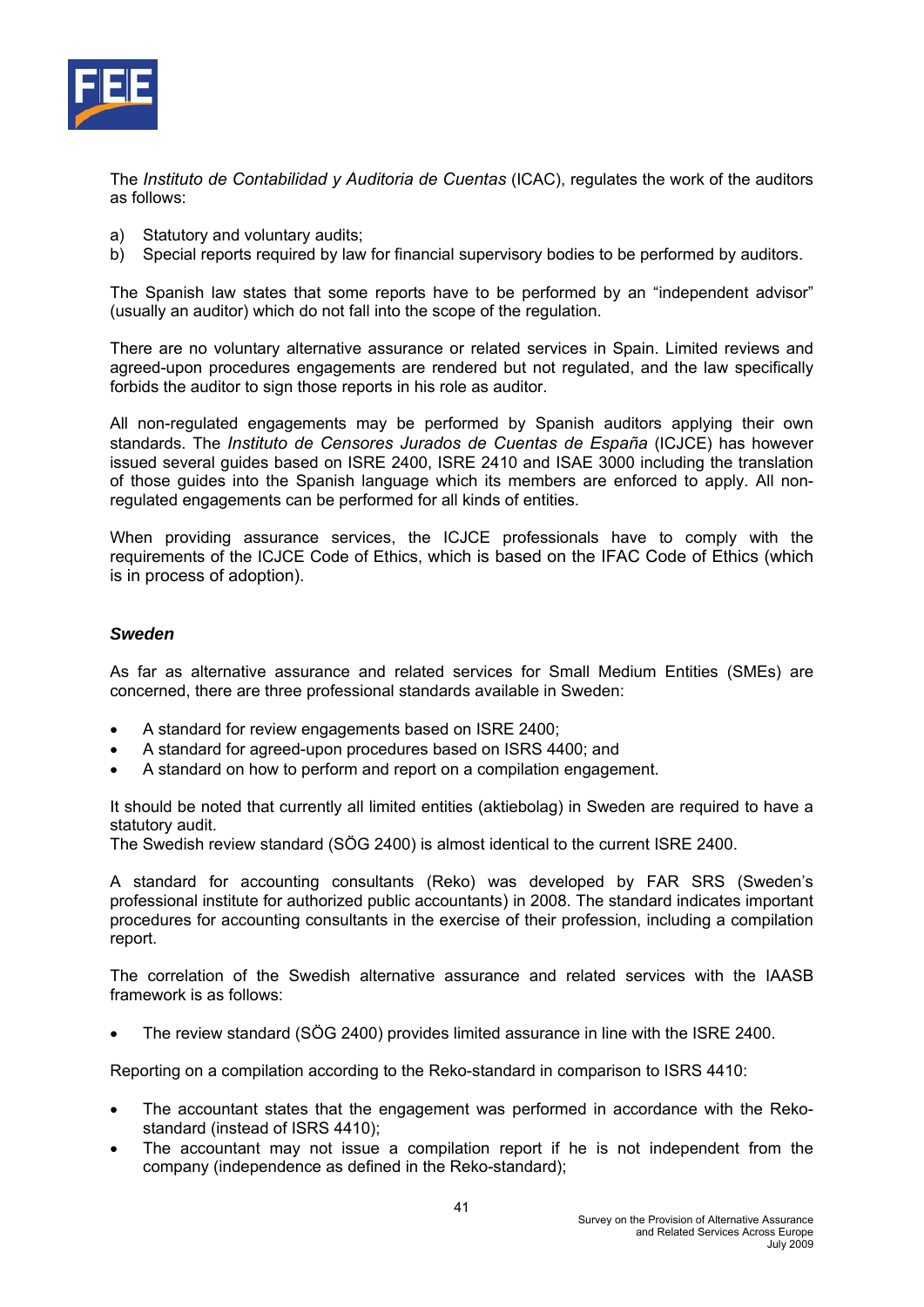

- The accountant must state certain key figures from the financial statements in the compilation report for identification purpose. This is not required by ISRS 4410;
- The Reko-standard requires a statement that no audit has been carried out. ISRS 4410 requires a statement that neither an audit nor a review has been carried out (however, the Reko-report should be understood in the same way);
- Material departures from the applicable financial reporting framework disclosed in the financial statements, shall not be referred to under the Reko-standard, but should be under ISRS 4410;
- The financial statements compiled by the accountant need not be marked with unaudited etc. under the Reko-standard as is required under ISRS 4410;
- The Reko-standard appears to require the accountant to determine the reasonableness of the accounting material to a greater extent than required by ISRS 4410 (par. 11-16).
- The Swedish compilation standard is a compilation only engagement whereby no assurance is provided.

A compilation report based on the Swedish compilation standard can be provided to all entities, except when the accounting firm is also providing limited or reasonable assurance to the entity. The Reko-standard is presently under review (June 2009) by FAR SRS.

The type of opinion issued varies depending on the report issued:

- For reviews in accordance with ISRE 2400;
- The compilation report as per Reko does not include any conclusion or opinion, i.e. no assurance is provided.

The providers of alternative assurance and related services may be any service provider.

However, if an alternative assurance or related service providing positive or negative assurance is performed by an audit firm, the audit firm must assign a registered auditor to sign the report. There are no such restrictions for service providers that are not audit firms.

The alternative assurance or related services are offered on a voluntary basis. There are no regulations in Sweden requiring entities to arrange for any assurance of their financial statements, except for those entities that have a statutory audit requirement as described above.

FAR SRS ethical rules are based on the IFAC Code of Ethic and they are to be applied by FAR SRS members for review, agreed-upon procedures and compilation engagements.

Review assignments performed by registered auditors are in the scope of the external supervision and disciplinary actions by the Public Oversight Board in Sweden. For compilation services, FAR SRS has implemented a quality assurance system in 2009 with mandatory inspections every six years.

The scope of the Public Oversight Board (Supervisory Board of Public Accountants) is all assurance engagements performed by registered auditors.

For compilation services performed by audit firms there is some uncertainty whether the Public Oversight Board will regard those services as within the scope for oversight or not. Compilation services performed by other than audit firms are not within the scope for public oversight.

Review engagements of SMEs are not frequent at all.

Related to compilation engagements, as the Reko-standard was published recently, there are no statistics yet on how frequently the standard has been applied.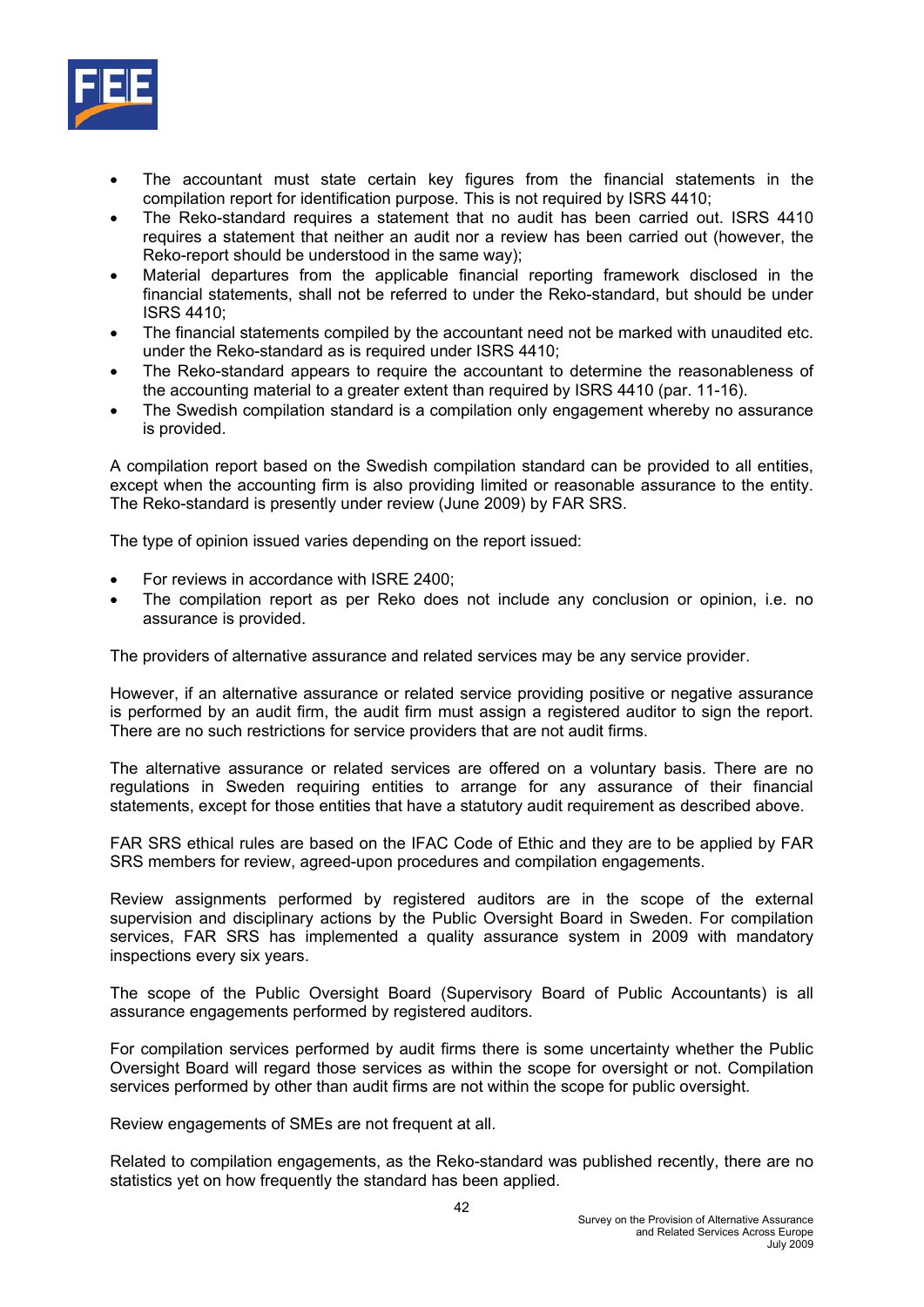

#### *Switzerland*

The Swiss Commercial law (Code of Obligations) has been significantly amended with respect to audit requirements effective as from 1 January 2008.

Since then, all limited liability companies (especially corporations (Aktiengesellschaft) and closed corporations (Gesellschaft mit beschränkter Haftung)) are either subject to a statutory full scope audit ("ordentliche Revision") or a limited statutory examination ("eingeschränkte Revision").

The Swiss alternative assurance service is called limited statutory examination, as it provides a moderate level of assurance that the financial statements are free of material misstatement. This is expressed in a negative way in the assurance report (thus similar to a review). Nonetheless, certain substantive audit procedures are required for certain balance sheet or income statement items in case of a heightened risk in that area. In any case, third party confirmations, inventory observations and internal control testing are not part of the limited statutory examination.

The examination is based on a standard which has been prepared by the Institute of Certified Accountants and Tax Consultants (Treuhand-Kammer).

A limited statutory examination consists primarily of inquiries of company personnel and analytical procedures as well as certain substantive tests of company documents as considered necessary in the circumstances. However, the testing of operational processes and the internal control system, as well as inquiries and further testing procedures to detect fraud or other legal violations, are not within the scope of a limited statutory examination.

If, during the performance of a limited statutory examination, certain matters come to the auditor's attention, the auditor has to describe those matters and should quantify the possible effect, unless it is impracticable to do so. Situations of material scope limitations are also possible. Insofar, the new assurance service does not materially differ from review engagements widely applied worldwide.

The limited statutory examination is strongly related to a review as laid out in ISRE 2400. The structure of the Swiss standard for the limited statutory examination is thus comparable to ISRE 2400.

The limited statutory examination is a compulsory assurance service for small and mid-sized companies.

The types of entities subject to limited statutory examination assurance are entities *not* meeting two out of the following three criteria in two consecutive years as such entities are subject to statutory audit:

- Balance sheet total over 10 million Swiss Francs (approximately €6,6 million);
- Net sales over 20 million Swiss Francs (approximately €13,3 million);
- Employees over 50 (full-time equivalents on average per year).

The following entities are always subject to a full scope audit:

- Companies with listed equity or debt financing; or
- Companies, contributing at least 20% to the balance sheet total or net sales of another company's group accounts, provided this other company has either listed equity or listed debt financing; or
- Companies, which have to prepare group accounts; or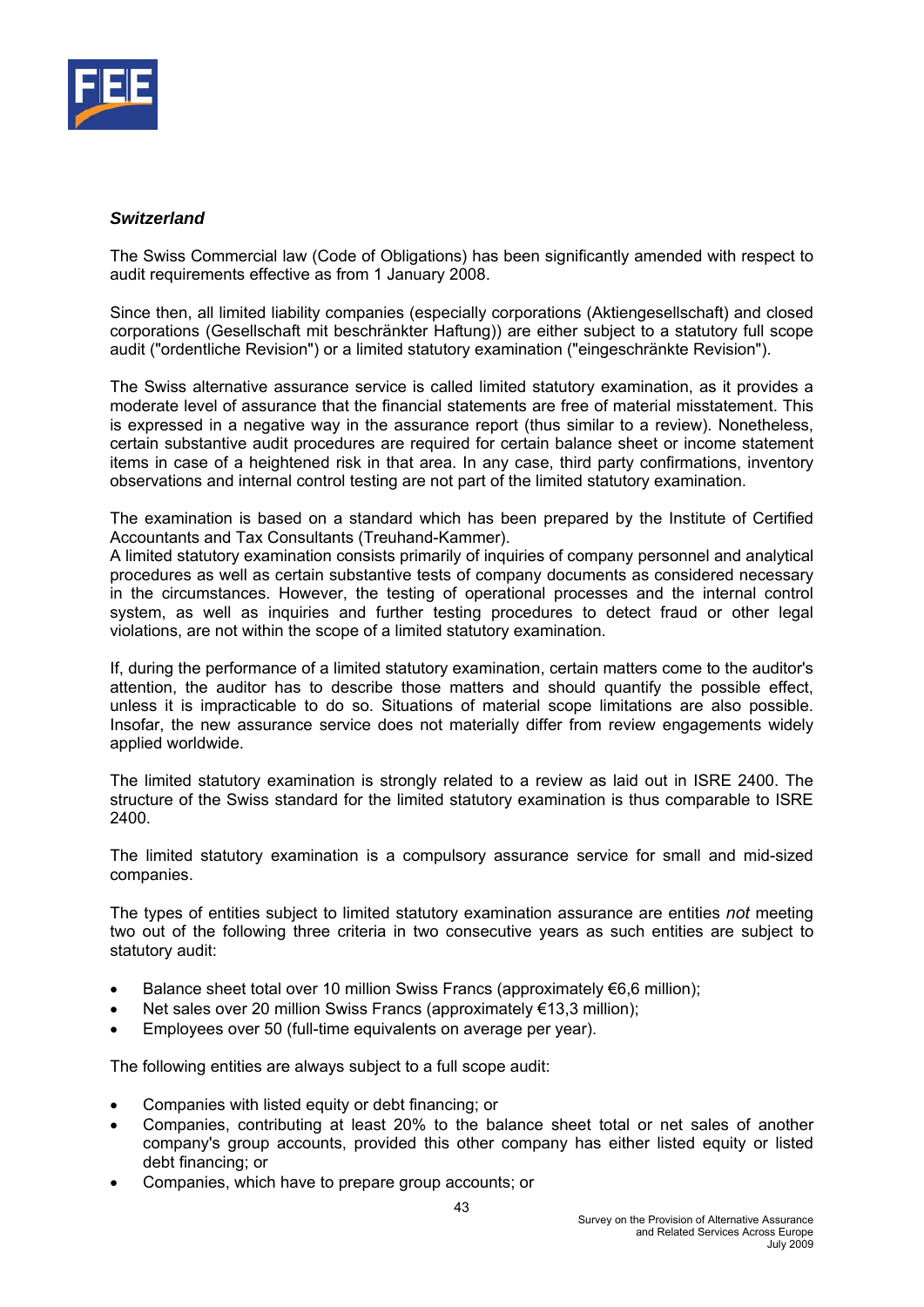

• Companies, which exceed the thresholds as mentioned above.

Nonetheless, the company might decide for an opting-out. Under the opting-out rule the company might decide to go without any audit - assurance engagement, provided that the company does not employ more than ten employees on a full employment basis and provided that all shareholders agree with this opting-out.

On the other hand, a company being subject to a limited statutory examination might also decide for an opting-up, i.e. it decides to have a full scope audit on its financial statements.

Under the Auditor Oversight Act (AOA), Swiss practice differentiates between licensed auditors and licensed audit experts. There are higher education and qualification requirements for licensed audit experts.

Licensed auditors and licensed audit experts are both allowed to perform limited statutory examinations, but only licensed audit experts are legally permitted to conduct full scope audit engagements required under Swiss Law.

The limited statutory examination is both mandatory and regulated.

In case of a limited statutory examination, the independence requirements are less strict than for a full scope audit. Thus, advisory services including bookkeeping services are allowed provided certain safeguarding measures are adhered to and disclosed in the report.

In general, licensed auditors performing the limited statutory examination are not subject to firm and file reviews (inspections) undertaken by the Federal audit oversight authority.

Nonetheless, licensed auditors have to adhere to high quality standards and compliance with these standards has to be confirmed regularly in connection with re-licensing procedures.

In case sole practitioners perform the limited statutory examination, they are subject to an external quality control (peer review). The peer review system is currently being established and is expected to be implemented in 2010.

All auditors who want to perform audit services regulated by Swiss Law (full scope audits, limited statutory examinations, audits in respect of capital decreases, contributions in kind etc.), have to register with the Swiss audit oversight body.

# *United Kingdom*

The national legislation in the UK covers the regulation on the alternative assurance services as follows:

#### *Mandatory services*

- 1. Audit exempt charities of certain sizes;
- 2. The Independent Examination of Charity Accounts required by Charities Act & Charities Accounts (Scotland) Regulations 2006 (limited assurance).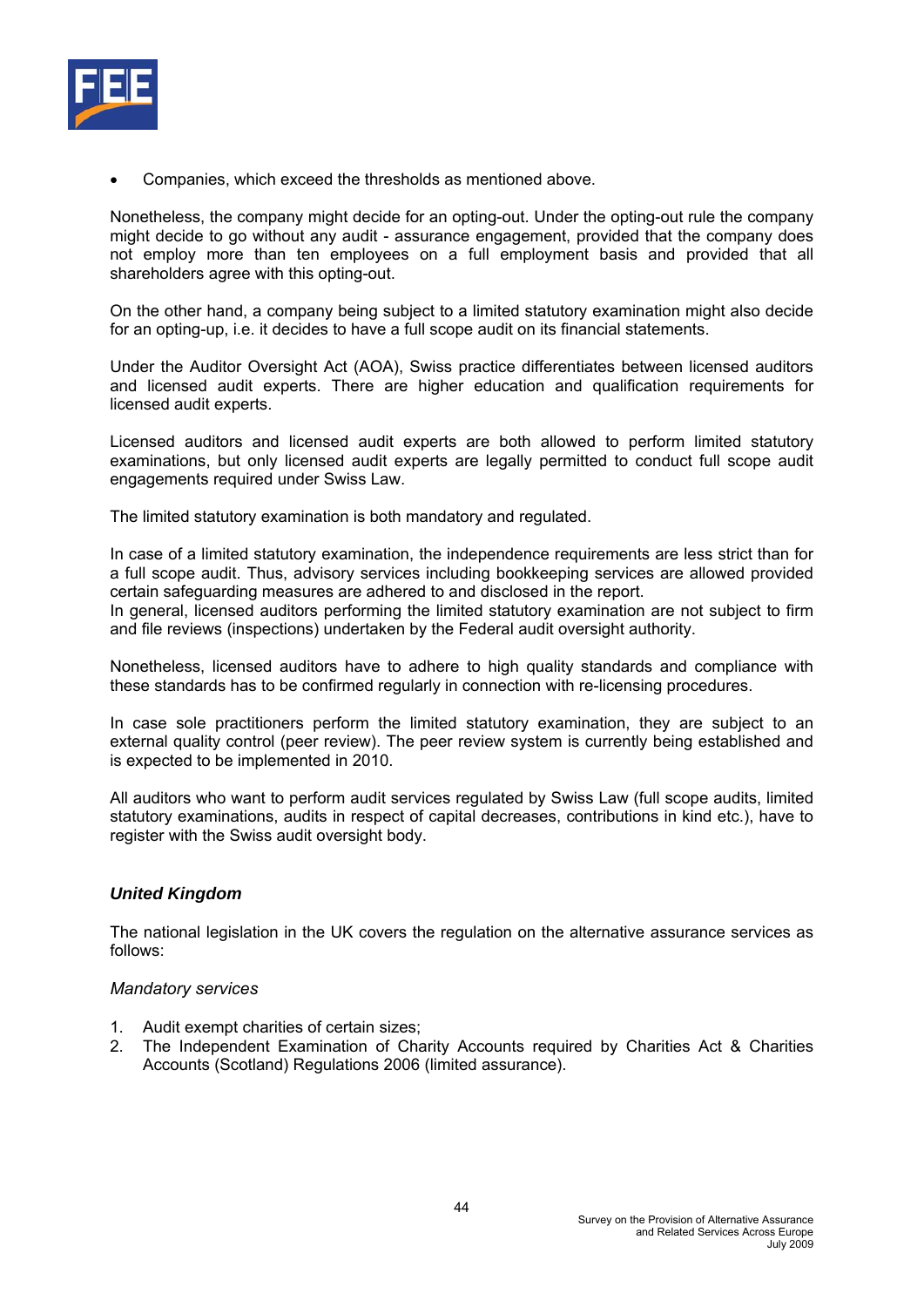

#### *Voluntary services*

Audit-exempt entities:

- 3. Accounts compilation services (no assurance): individual professional accountancy bodies. The Consultative Committee of Accountancy Bodies (CCAB) member bodies are working together to develop a cross-profession compilation report and associated guidance on communicating the advantages of utilising the services of a professional accountant;
- 4. The Institute of Chartered Accountants in England and Wales (ICAEW) Assurance Service (limited assurance).

#### *Mandatory services*

#### *1. Independent Examination of Charity Accounts*

The Independent Examination of Charity Accounts makes no reference to the IAASB Assurance Framework, but is a limited assurance service. The report issued includes a negative opinion.

The Independent Examination of Charity Accounts can be provided for by an independent person who is reasonably believed by the charity trustees to have the requisite ability and practical experience to carry out a competent examination of the accounts. (Section 43(3)(a), Charities Act)

Where the accounts are prepared on the accruals basis in accordance with the 2005 Regulations, a commensurate understanding of accountancy principles and accounting standards will still be needed. Experience of charity administration and accounting is desirable.

Where the gross income of the charity exceeds £250,000 and the charity is not subject to statutory audit (i.e. gross income does not exceed £500,000 and gross assets are £2.8 million or less), the 2006 Act introduces a requirement that the independent examiner be a member of a specified accountancy body.

For an examiner to be independent that individual should have no connection with the charity trustees which might inhibit the impartial conduct of the examination.

Where a potential independent examiner is a member of the charity, for example a member of a church congregation, provided they have not been involved in the day to day decision making or administration of the charity, for example by serving on a committee or subcommittee convened by the charity, and are not connected with the charity trustees, then they may normally act as an examiner, subject to then having the necessary qualification or experience required.

When carried out by a practising member of one of the professional accountancy bodies, Independent Examinations of Charity Accounts are subject to the practice assurance/quality review scheme provided by the respective professional accountancy body (unless the engagement is carried out in a personal, voluntary capacity), but not to external quality assurance.

As the Independent Examination of Charity Accounts is a mandatory requirement for audit exempt charities of certain sizes as explained above, the application of this service is supposed to be 100%.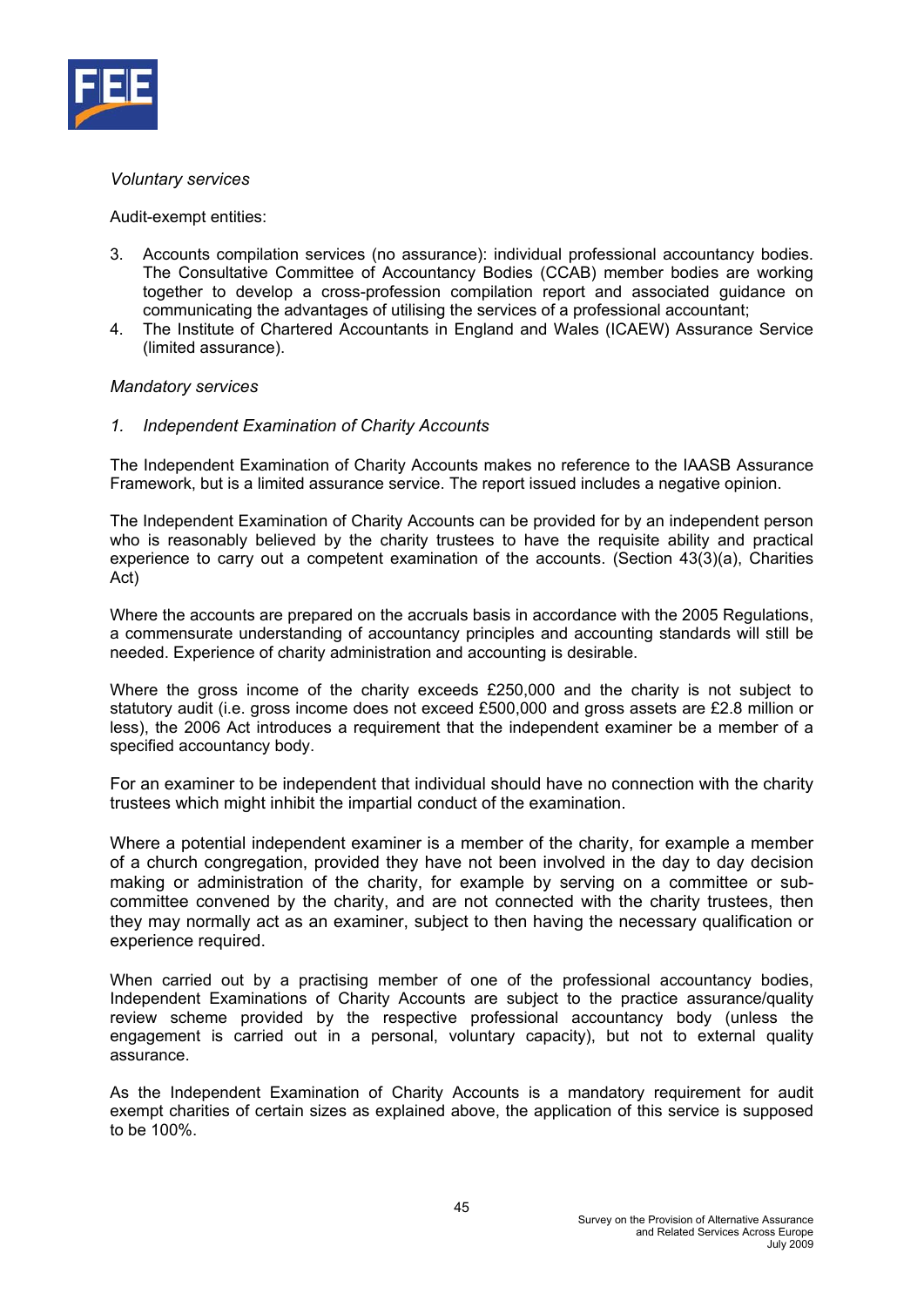

#### *2. Services for Scottish charities*

The stipulations as explained above are applicable. In addition, certain specific requirements are applicable for Scottish charities, as detailed below.

The reporting criteria are the relevant requirements of Charities and Trustee Investment (Scotland) Act 2005 and Charities Accounts (Scotland) Regulations 2006 for Scottish Charities and Companies Act 2006, and Statement of Recommended Practice for Charities where applicable.

The independent examiner for Scottish charities must be reasonably believed by the charity trustees to have the requisite ability and practical experience to carry out a competent examination of the accounts. Where the charity prepares fully accrued accounts, the independent examiner must also be a member of a specified accountancy body or Auditor General for Scotland.

For Scottish charities, independence definitions are broadly similar to the other services commented previously.

#### *Voluntary services*

#### *3. Accounts compilation services*

Accounts compilation services are broadly in line with ISRS 4410, do not result in the issuance of an opinion and can currently be provided by anyone. It is not necessary to be a member of a professional body. However, the issuance of an accounts compilation report that is based on the technical guidance issued by a CCAB member body, ie. ICAEW, ICAS, ICAI, ACCA, CIMA and CIPFA, may be restricted to professional accountants. While individual technical guidance remains effective, CCAB (the Consultative Committee of Accountancy Bodies) bodies are working to develop a single CCAB accounts compilation report which may be used by professional accountants who are CCAB members in public practice.

When accounts compilation services are provided for by members of professional accountancy bodies, compliance with the body's Code of Ethics is required. Independence, in the sense in which it is applied to assurance engagements, is not essential to engagements to prepare financial statements. For those unqualified, there are no ethical or independence requirements.

When carried out by a member of one of the professional accountancy bodies, accounts compilation services are subject to the practice assurance/quality review scheme provided by the respective professional accountancy body. When carried out by an unqualified accountant, there are no quality assurance arrangements.

There is no information on the frequency of use as accounts compilation services are voluntary services and no filing requirements exist.

#### *4. The ICAEW Assurance Service*

The ICAEW Assurance Service is in line with the IAASB International Framework for Assurance Engagements. The technical guidance for the service (AAF03/06) adopts limited assurance (in contrast to reasonable assurance) instead of moderate assurance as used in ISRE 2400. The key characteristic of AAF 03/06 is its focus on the practitioner's judgment as to the work effort required to reach a limited assurance conclusion.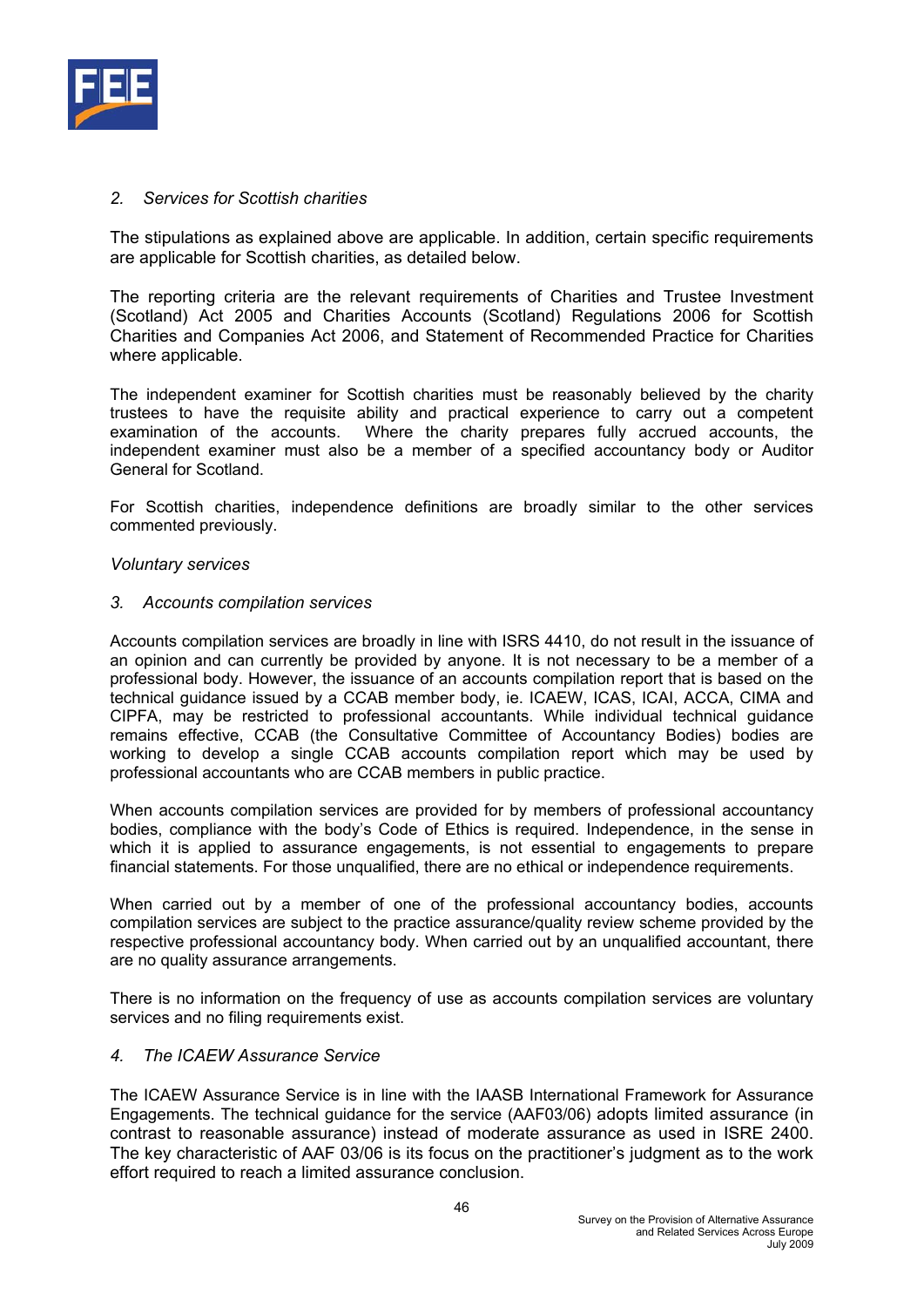

Under AAF 03/06, the practitioners are expected to perform additional or alternative procedures where minimum defined procedures (analytical review and management enquiry) do not provide them with the assurance required to reach a limited assurance conclusion. The report issued includes a negative opinion.

The reporting criteria are the relevant requirements of the Companies Act 2006 and Generally Accepted Accounting Practice in the UK ('UK GAAP').

The ICAEW Assurance Service is provided for by practicing members of the ICAEW. Where a firm complies with the relevant Regulations concerning the control of firms and general affiliates of the ICAEW but is not permitted to use the term Chartered Accountant(s), it can still provide the service by amending the title of the report.

In carrying out an assurance engagement, accountants who are members of the ICAEW are subject to ethical guidance as laid down by the ICAEW's Code of Ethics. When conducting an assurance engagement, there are additional requirements in Independence for Assurance Engagements within the Code. This applies to all assurance engagements outside the scope of audit and is in compliance with the IFAC Code of Ethics.

If practitioners are registered as practising members of one of professional accountancy bodies, they are subject to the practice assurance scheme provided by the respective professional accountancy body. The practice assurance is conducted in line with relevant standards.

In addition, International Standard on Quality Control (UK and Ireland) (ISQC (UK and Ireland)) 1 *Quality Control for Firms that Perform Audits and Reviews of Historical Financial Information, and Other Assurance and Related Services Engagements* is applicable to firms providing audits and reviews of historical financial information, and other assurance and related services engagements.

There is no information on the frequency of use as the ICAEW Assurance Service is a voluntary service and no filing requirements exist.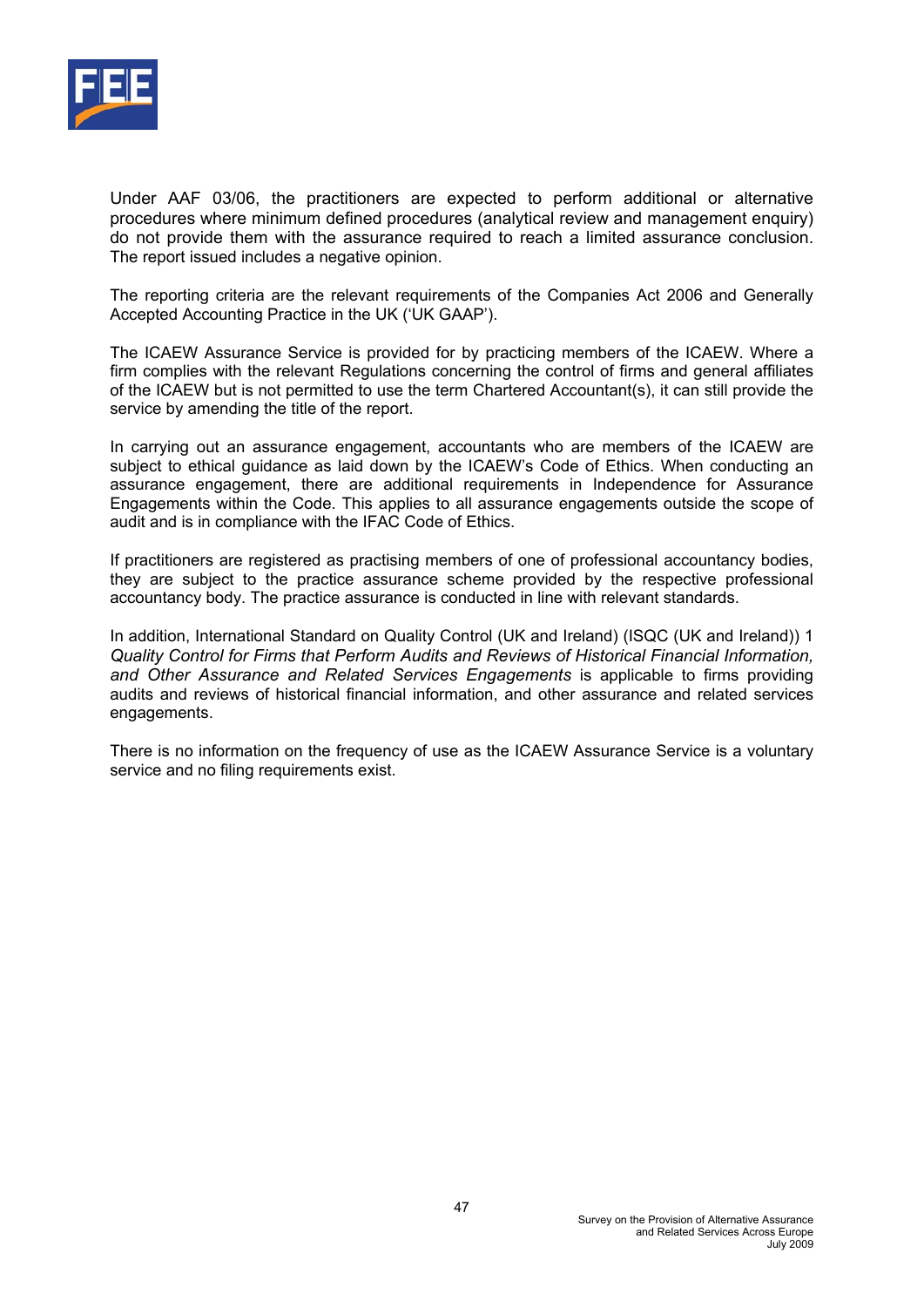

# **ANNEX A: COMPARATIVE COUNTRY OVERVIEW OF SURVEY RESULTS**

|                 |                                             | <b>Comparative Country Overview of Survey Results</b>                                          |                                                                                                |                                                   |                                                                                                |                                                 |                                    |                                                    |                                                                               |                  |                            |
|-----------------|---------------------------------------------|------------------------------------------------------------------------------------------------|------------------------------------------------------------------------------------------------|---------------------------------------------------|------------------------------------------------------------------------------------------------|-------------------------------------------------|------------------------------------|----------------------------------------------------|-------------------------------------------------------------------------------|------------------|----------------------------|
| Country         | National alternative<br>assurance services? | Level of assurance :<br>limited/ negative/<br>none/ other?<br>$\cdot$ .                        | Fit into IAASB<br>assurance<br>framework?                                                      | Ęor<br>which types<br>entities?<br>$\overline{a}$ | Type of report and<br>opinion?                                                                 | Provider?                                       | Voluntary (V) or<br>mandatory (M)? | Which ethical and<br>independence<br>requirements? | Which internal (QC)<br>and external quality<br>assurance<br>arrangements(QA)? | Which oversight? | Frequency of use?          |
| Austria         | Interim review<br>Expected:<br>review       | Limited/<br>negative                                                                           | // ISRE 2410                                                                                   | Listed                                            | // ISRE 2410                                                                                   | Licensed auditor                                | V                                  | // Audit                                           | QC/ no QA                                                                     | <b>NA</b>        | Frequent                   |
| <b>Belgium</b>  | Interim review<br>Expected: ISRE<br>2410    | Limited                                                                                        | $\frac{\pi}{2}$ ISRE<br>2410                                                                   | <b>PIEs</b>                                       | Negative                                                                                       | Statutory auditor<br>(member $IBR -$<br>IRE)    | M listed, V<br>other               | // Audit                                           | QC and QA                                                                     | // Audit         | Much<br>less than<br>audit |
|                 | Verification                                | Verification and<br>correction of<br>accounting<br>records                                     | No                                                                                             | Partnerships,<br>companies with<br>partners       | No information                                                                                 | External<br>accountant<br>(member IAB -<br>IEC) | $\vee$                             | <b>NA</b>                                          | <b>NA</b>                                                                     | <b>NA</b>        | No<br>information          |
| <b>Bulgaria</b> | $\overline{N}$<br>// IAASB                  | <b>ISRE</b><br>2400,<br>2410,<br><b>ISAE</b><br>3000,<br>3400,<br><b>ISRS</b><br>4400.<br>4410 | <b>ISRE</b><br>2400,<br>2410,<br><b>ISAE</b><br>3000,<br>3400,<br><b>ISRS</b><br>4400,<br>4410 | No requirement                                    | <b>ISRE</b><br>2400,<br>2410,<br><b>ISAE</b><br>3000.<br>3400,<br><b>ISRS</b><br>4400,<br>4410 | <b>Statutory Auditor</b>                        | $\overline{V}$                     | IFAC Code of<br>Ethics                             | QC, no QA                                                                     | <b>NA</b>        | Once in a<br>while         |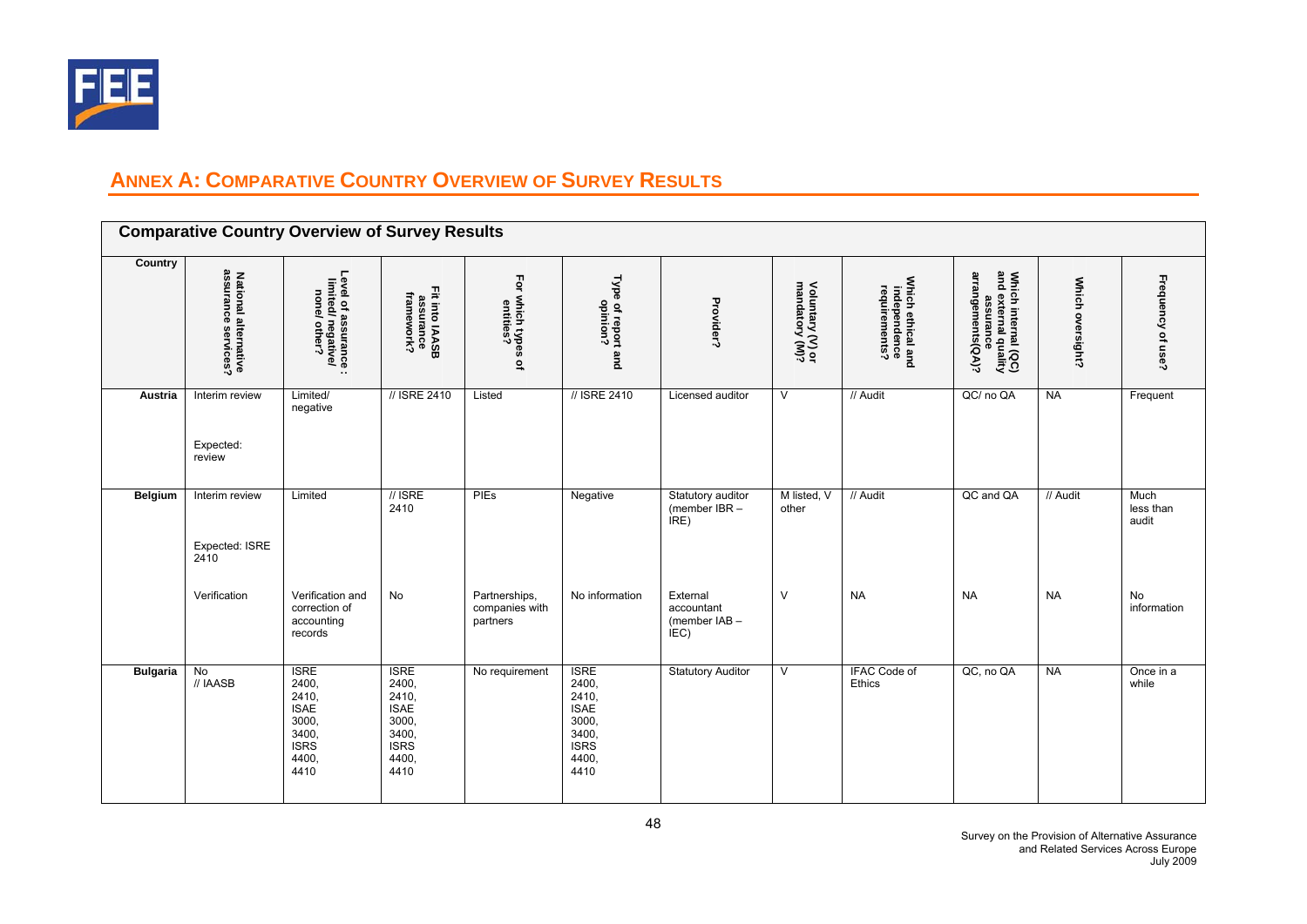

|                   |                                                                                        | <b>Comparative Country Overview of Survey Results</b>                                          |                                                                      |                                       |                                                                      |                                          |                                       |                                                    |                                                                                                       |                                     |                                     |
|-------------------|----------------------------------------------------------------------------------------|------------------------------------------------------------------------------------------------|----------------------------------------------------------------------|---------------------------------------|----------------------------------------------------------------------|------------------------------------------|---------------------------------------|----------------------------------------------------|-------------------------------------------------------------------------------------------------------|-------------------------------------|-------------------------------------|
| Country           | National alternative<br>assurance services?                                            | Level of assurance :<br>limited/ negative/<br>none/ other?                                     | Fit into IAASB<br>assurance<br>framework?                            | For which types of<br>entities?       | Type of report and<br>opinion?                                       | Provider?                                | Voluntary (V) or<br>mandatory (M)?    | Which ethical and<br>independence<br>requirements? | Which internal $(\mathbf{QC})$<br>and external quality<br>assurance<br>arrangements( $\mathbf{Q}$ A)? | Which oversight?                    | Frequency of use?                   |
| Cyprus            | No - full scope<br>statutory audit<br>for all entities<br>required for tax<br>purposes | NA                                                                                             | <b>NA</b>                                                            | <b>NA</b>                             | <b>NA</b>                                                            | <b>NA</b>                                | <b>NA</b>                             | <b>NA</b>                                          | <b>NA</b>                                                                                             | <b>NA</b>                           | <b>NA</b>                           |
| Czech<br>Republic | <b>ISRE 2410</b>                                                                       | Limited/<br>negative<br>Not compilations                                                       | Y                                                                    | Listed<br>and their<br>subsidiaries   | <b>ISRE</b><br>2410                                                  | Authorized auditor<br>but not restricted | $\vee$                                | <b>IFAC</b><br>Code of Ethics                      | <b>No</b><br>QC or QA                                                                                 | <b>NA</b>                           | Regular                             |
| <b>Denmark</b>    | National<br>Standards<br>based on IAASB<br>standards                                   | Based on IAASB<br>standards                                                                    | Y                                                                    | Based on IAASB<br>standards           | Based on IAASB<br>standards                                          | Based on IAASB<br>standards              | Based on<br><b>IAASB</b><br>standards | Based on IAASB<br>standards                        | Based on<br><b>IAASB</b><br>standards                                                                 |                                     |                                     |
|                   | Expected                                                                               | Expected:<br>SME standard<br>less demanding<br>than audit                                      | Expected:<br>Awaiting<br>approval<br>authorities                     | Expected: SMEs                        | Awaiting<br>approval<br>authorities                                  | Awaiting approval<br>authorities         | Awaiting<br>approval<br>authorities   | Awaiting approval<br>authorities                   | Awaiting<br>approval<br>authorities                                                                   | Awaiting<br>approval<br>authorities | Awaiting<br>approval<br>authorities |
| Estonia           | $\overline{N}$<br>// IAASB                                                             | <b>ISRE</b><br>2400,<br>2410,<br><b>ISAE</b><br>3000,<br>3400,<br><b>ISRS</b><br>4400,<br>4410 | <b>ISRE 2400,</b><br>2410, ISAE<br>3000, 3400,<br>ISRS 4400.<br>4410 | For entities<br>above certain<br>size | <b>ISRE 2400,</b><br>2410, ISAE<br>3000, 3400,<br>ISRS 4400.<br>4410 | <b>Statutory Auditor</b>                 | V                                     | <b>IFAC Code of</b><br>Ethics                      | // Audit                                                                                              | // Audit                            | $\overline{N}$<br>information       |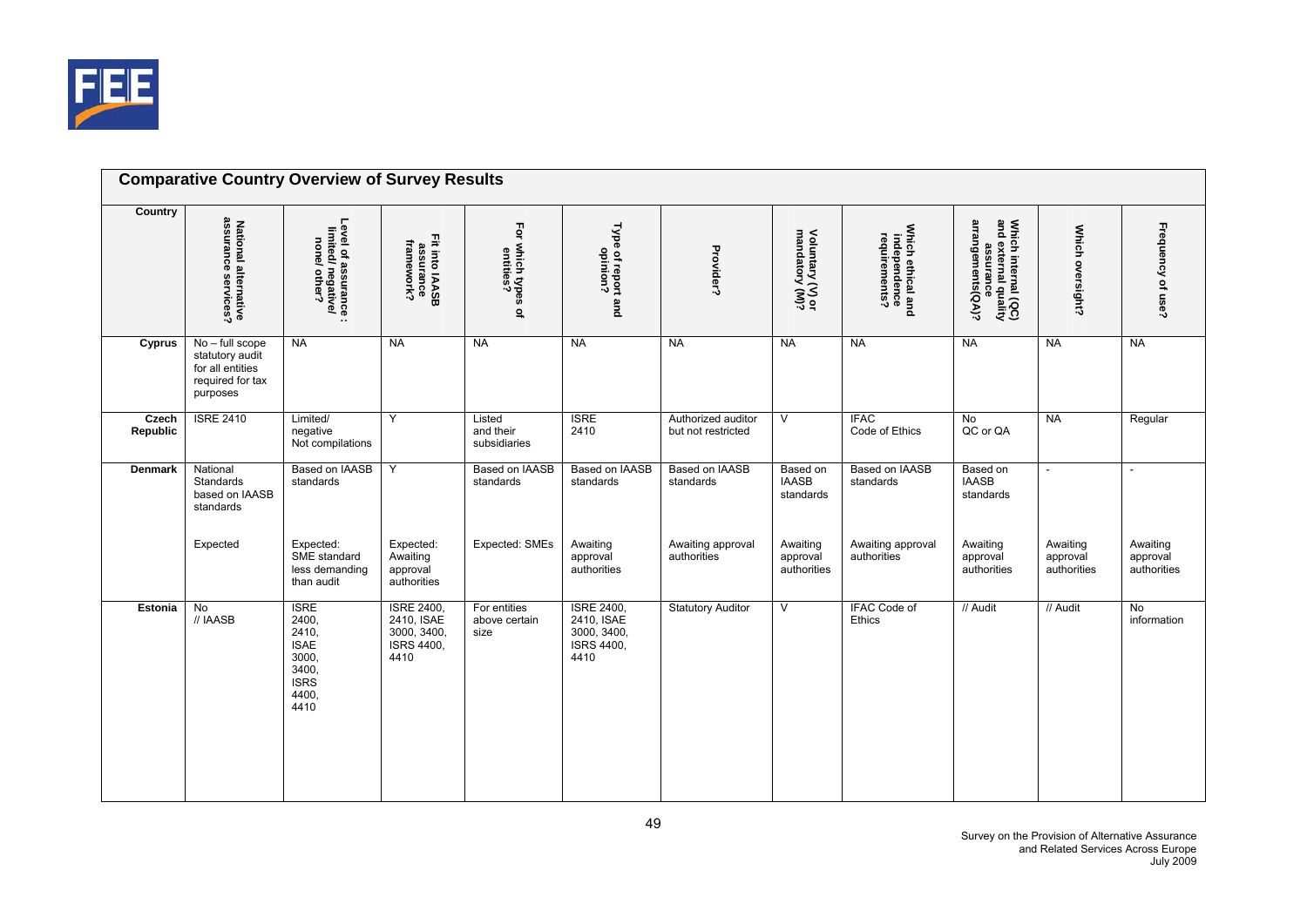

| <b>Country</b> | assurance<br>National alternative<br>assurance services?                                              | Level of assurance :<br>limited/ negative/<br>none/ other? | Fit into IAASB<br>assurance<br>framework? | For which types of<br>entities?                                                                                                                                                                                          | Type of report and<br>opinion? | Provider?                      | Voluntary (V) or<br>mandatory (M)? | Which ethical and<br>independence<br>requirements?                           | Which internal (QC)<br>and external quality<br>assurance<br>arrangements(QA)?                           | Which oversight?                                                                      | Frequency of use? |
|----------------|-------------------------------------------------------------------------------------------------------|------------------------------------------------------------|-------------------------------------------|--------------------------------------------------------------------------------------------------------------------------------------------------------------------------------------------------------------------------|--------------------------------|--------------------------------|------------------------------------|------------------------------------------------------------------------------|---------------------------------------------------------------------------------------------------------|---------------------------------------------------------------------------------------|-------------------|
|                | Plans for<br>statutory review<br>$\frac{\pi}{2}$ ISREs                                                | Expected:<br>Limited                                       | Expected: Y                               | Expected: All<br>entities between<br>2 of 3:<br>BS:<br>$> \text{\large}60.3 \text{ mio}$<br>$<$ $\in$ 0.9 mio<br>Turnover:<br>>€0.6 mio<br><€1.8 mio<br>Employees:<br>>10, 30                                            | Expected:<br>negative          | Expected: Statutory<br>Auditor | Expected:<br>M                     | Expected: IFAC<br>Code of Ethics                                             | // Audit                                                                                                | // Audit                                                                              | <b>NA</b>         |
| Finland        | <b>NA</b>                                                                                             | <b>NA</b>                                                  | <b>NA</b>                                 | <b>NA</b>                                                                                                                                                                                                                | <b>NA</b>                      | <b>NA</b>                      | <b>NA</b>                          | <b>NA</b>                                                                    | <b>NA</b>                                                                                               | <b>NA</b>                                                                             | <b>NA</b>         |
|                | ISREs, ISAEs &<br>ISRSs (if<br>applicable:<br>these services<br>do not substitute<br>audits for SMEs) | // IAASB<br>Standards                                      | Yes                                       | ISRE 2410 (e.g.<br>review of interim<br>financial<br>information of<br>listed<br>companies),<br>ISAE 3000 (e.g.<br>opinion on<br>matters<br>prescribed by<br>the Companies<br>Act for limited<br>liability<br>companies) | // IAASB<br>Standards          | Auditor                        | $\vee$                             | IFAC Code of<br>Ethics & provisions<br>in the Finnish<br><b>Auditing Act</b> | ISQC 1 & QA<br>by auditors'<br>oversight<br>body as<br>defined in the<br>Finnish<br><b>Auditing Act</b> | Auditors'<br>oversight<br>body as<br>defined in the<br>Finnish<br><b>Auditing Act</b> | <b>NA</b>         |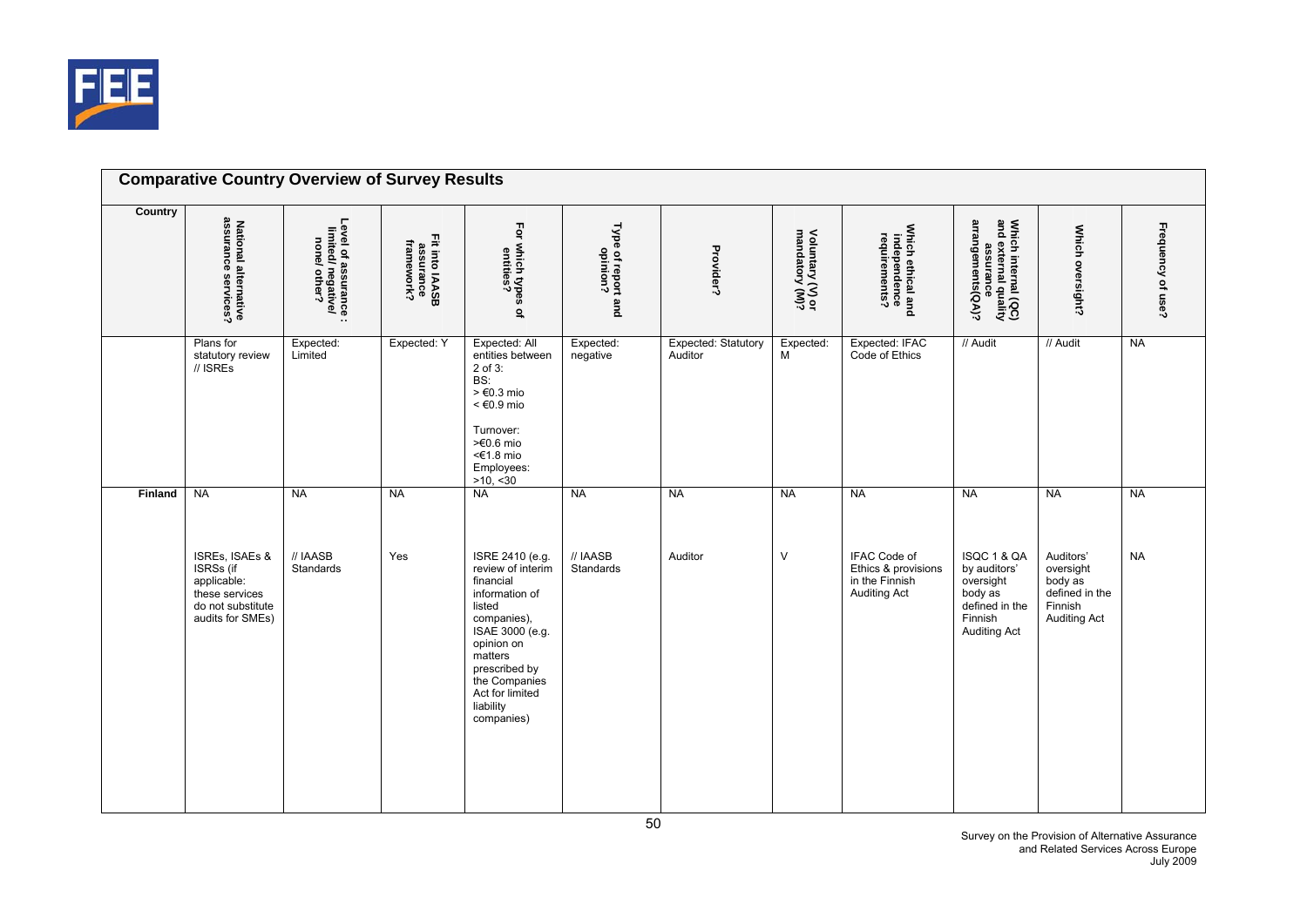

|         |                                                                                                                       | <b>Comparative Country Overview of Survey Results</b>                   |                                           |                                                      |                                                                                           |                                                      |                                            |                                                    |                                                                               |                        |                          |
|---------|-----------------------------------------------------------------------------------------------------------------------|-------------------------------------------------------------------------|-------------------------------------------|------------------------------------------------------|-------------------------------------------------------------------------------------------|------------------------------------------------------|--------------------------------------------|----------------------------------------------------|-------------------------------------------------------------------------------|------------------------|--------------------------|
| Country | National alternative<br>assurance services?                                                                           | Level of assurance :<br>limited/ negative/<br>none/ other?<br>$\cdot$ . | Fit into IAASB<br>assurance<br>framework? | For which types of<br>entities?                      | Type of report and<br>opinion?                                                            | Provider?                                            | Voluntary (V) or<br>mandatory (M)?         | Which ethical and<br>independence<br>requirements? | Which internal (QC)<br>and external quality<br>assurance<br>arrangements(QA)? | Which oversight?       | Frequency of use?        |
|         | Proposed: for<br>very small<br>housing<br>companies<br>(adoption<br>uncertain), not<br>substituting<br>audits in SMEs | Reasonable<br>assurance/<br>limited audit by<br>laymen                  | $\overline{N}$                            | Only for very<br>small housing<br>companies          | Audit opinion<br>on revenues,<br>expenses,<br>assets and<br>liabilities and<br>report BoD | Laymen with<br>knowledge FS                          | M<br>unless<br>AGM<br>decides<br>otherwise | Must be<br>independent                             | <b>NA</b>                                                                     | <b>NA</b>              | <b>NA</b>                |
| France  | There is<br>Standard for<br>audit SMEs                                                                                | Reasonable<br>assurance,<br>adapted audit<br>procedures                 | Presumably<br>yes                         | Article L. 82 3-2<br>$1 - 1$ entities<br>(some SMEs) | Positive                                                                                  | Auditor                                              | M if no<br>audit                           | // Audit                                           | // Audit                                                                      | // Audit               | <b>NA</b>                |
|         | Review                                                                                                                | Limited                                                                 | Yes                                       | <b>SMEs</b>                                          | Negative                                                                                  | Experts-<br>comptables<br>(chartered<br>accountants) | $\vee$                                     | // Part A IFAC<br>Code of Ethics                   | QC; QA by<br>CSOEC                                                            | Ministry of<br>Finance | <b>No</b><br>information |
|         | Presentation<br>engagement                                                                                            | Negative<br>assurance on<br>consistency and<br>plausibility FS          | No                                        | SMEs                                                 | Negative<br>assurance on<br>consistency and<br>plausibility FS                            | Experts-<br>comptables<br>(chartered<br>accountants) | $\vee$                                     | // Part A IFAC<br>Code of Ethics                   | QC; QA by<br>CSOEC                                                            | Ministry of<br>Finance | Frequent                 |
|         | Agreed upon<br>procedures<br>(AUP)                                                                                    | None                                                                    | Yes                                       | <b>SMEs</b>                                          | None                                                                                      | Experts-<br>comptables<br>(chartered<br>accountants) | $\vee$                                     | // Part A IFAC<br>Code of Ethics                   | QC; QA by<br>CSOEC                                                            | Ministry of<br>Finance | No<br>information        |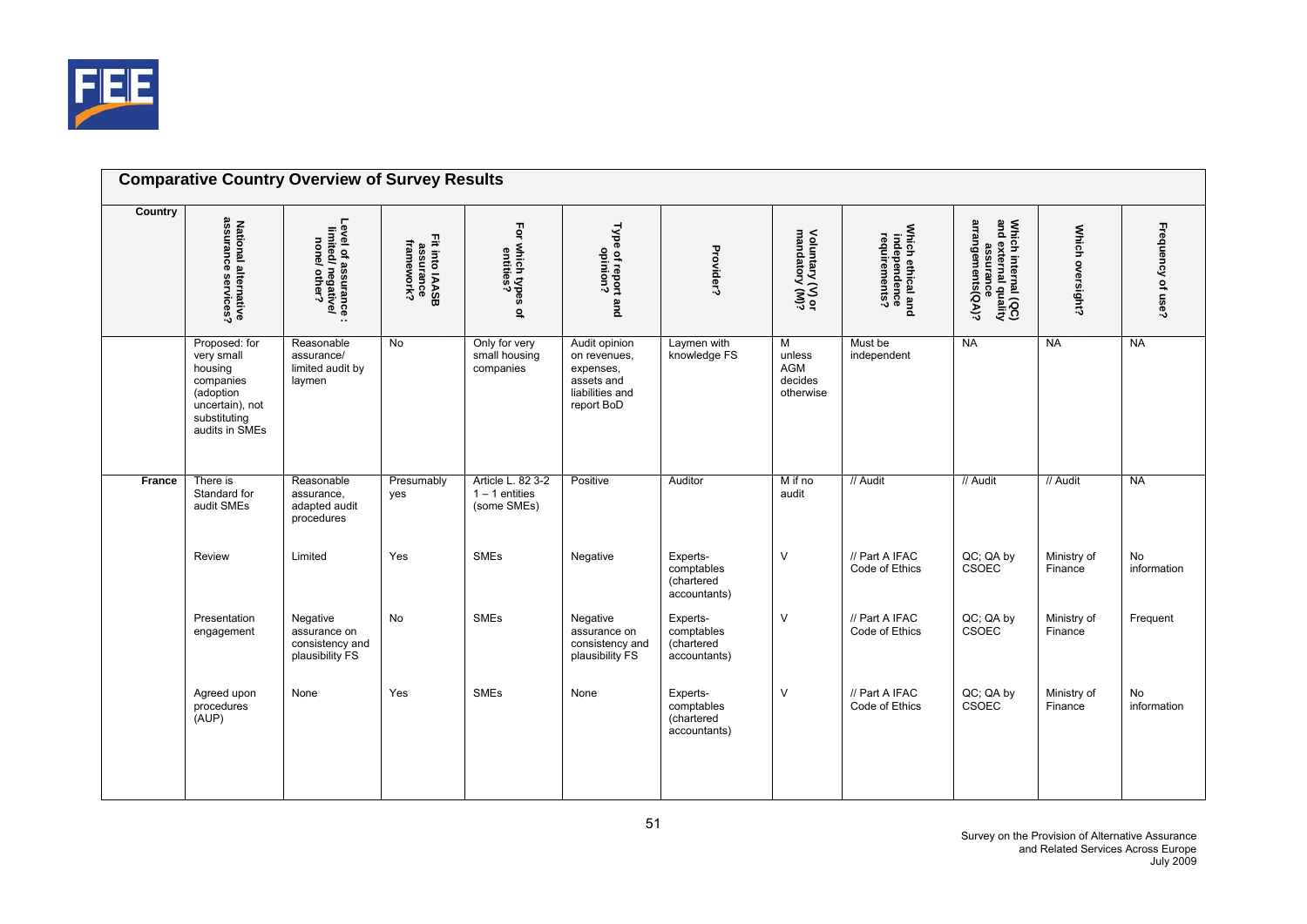

|         |                                                                                                                       | <b>Comparative Country Overview of Survey Results</b>                                                |                                           |                                    |                                       |                                                       |                                    |                                                    |                                                                               |                                          |                                       |
|---------|-----------------------------------------------------------------------------------------------------------------------|------------------------------------------------------------------------------------------------------|-------------------------------------------|------------------------------------|---------------------------------------|-------------------------------------------------------|------------------------------------|----------------------------------------------------|-------------------------------------------------------------------------------|------------------------------------------|---------------------------------------|
| Country | assurance<br>National alternative<br>assurance services?                                                              | Level of assurance :<br>limited/ negative/<br>none/ other?<br>$\cdot$ .                              | Fit into IAASB<br>assurance<br>framework? | For which types<br>entities?<br>٩  | Type of report and<br>opinion?        | Provider?                                             | Voluntary (V) or<br>mandatory (M)? | Which ethical and<br>independence<br>requirements? | Which internal (QC)<br>and external quality<br>assurance<br>arrangements(QA)? | Which oversight?                         | Frequency of use?                     |
| Germany | Review<br>Interim Review                                                                                              | Limited/<br>Negative                                                                                 | // ISRE 2400                              | Any                                | Negative                              | Licensed auditor                                      | $\overline{\mathsf{v}}$            | // Audit                                           | QC<br>and QA                                                                  | // Audit                                 | Interim<br>Widespread<br>Review: rare |
|         | Compilation<br>Types I, II, III                                                                                       | Type I: no                                                                                           | Type $I: \mathcal{U}$<br><b>ISRS 4410</b> | Contractual<br>basis               | Type I: report on<br>compilation work | Licensed auditor or<br>tax advisor and<br>lawyers     | $\vee$                             | Less stringent for<br>tax advisors and<br>lawyers  | NA for tax<br>advisors and<br>lawyers                                         | Chamber of<br>tax advisors<br>or lawyers | Types I:<br>widespread                |
|         |                                                                                                                       | Type II: limited<br>assurance on<br>plausibility<br>vouchers, books<br>& record, not on<br><b>FS</b> | Type II: ?                                | Not to replace<br>(interim) review | Type II: negative                     | Licensed auditor or<br>tax advisor and<br>lawyers     | $\vee$                             | Less stringent for<br>tax advisors and<br>lawyers  | NA for tax<br>advisors and<br>lawyers                                         | Chamber of<br>tax advisors<br>or lawyers | Type II:<br>widespread                |
|         |                                                                                                                       | Type III:<br>reasonable<br>assurance on<br>propriety<br>vouchers, books<br>& records, not<br>on FS   | Type III: ?                               | Not to replace<br>audit            | Type III:<br>reasonable               | Licensed auditor or<br>tax advisor and<br>lawyers     | $\vee$                             | Less stringent for<br>tax advisors and<br>lawyers  | NA for tax<br>advisors and<br>lawyers                                         | Chamber of<br>tax advisors<br>or lawyers | Type III: less<br>common              |
| Greece  | All Greek SAs<br>are audited<br>Greek SAs: > 2<br>$of 3$ :<br>BS: € 2.5 mio<br>Turnover: $65$<br>mio<br>Employees: 50 | <b>NA</b>                                                                                            | NA                                        | <b>NA</b>                          | <b>NA</b>                             | Any<br>Audit by Certified<br><b>Public Accountant</b> | <b>NA</b>                          | <b>NA</b>                                          | <b>NA</b>                                                                     | <b>NA</b>                                | <b>NA</b>                             |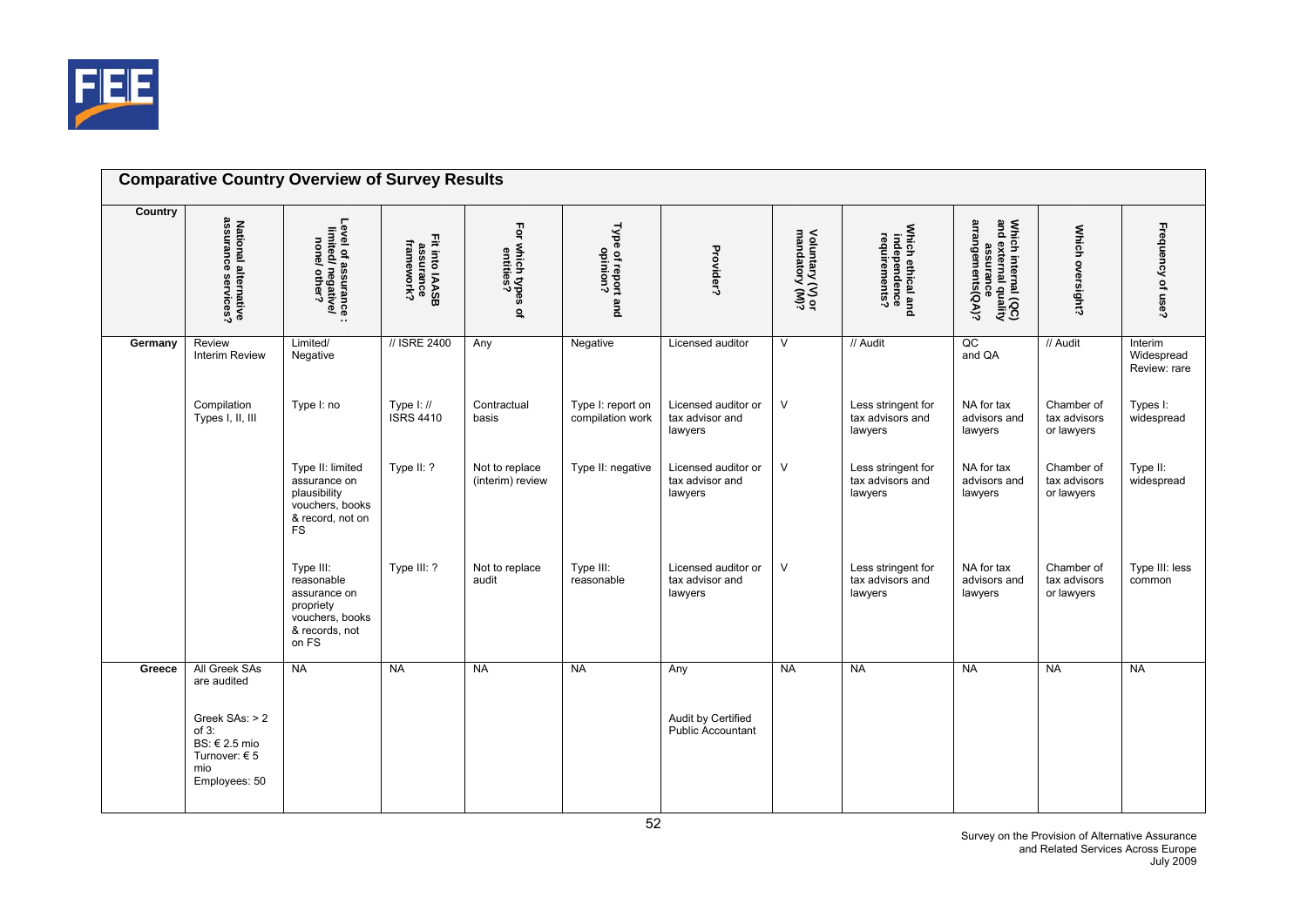

|         |                                                                   | <b>Comparative Country Overview of Survey Results</b>                   |                                           |                                                                                                  |                                  |                                            |                                    |                                                                                    |                                                                               |                                                            |                   |
|---------|-------------------------------------------------------------------|-------------------------------------------------------------------------|-------------------------------------------|--------------------------------------------------------------------------------------------------|----------------------------------|--------------------------------------------|------------------------------------|------------------------------------------------------------------------------------|-------------------------------------------------------------------------------|------------------------------------------------------------|-------------------|
| Country | assural<br>National alternative<br>assurance services?            | Level of assurance :<br>limited/ negative/<br>none/ other?<br>$\cdot$ . | Fit into IAASB<br>assurance<br>framework? | For which types of<br>entities?                                                                  | Type of report and<br>opinion?   | Provider?                                  | Voluntary (V) or<br>mandatory (M)? | Which ethical and<br>independence<br>requirements?                                 | Which internal (QC)<br>and external quality<br>assurance<br>arrangements(QA)? | Which oversight?                                           | Frequency of use? |
| Hungary | No, IAASB                                                         | <b>IAASB</b><br>Standards                                               | <b>IAASB</b><br>Standards                 | Voluntary for<br>entities                                                                        | <b>IAASB</b><br>Standards        | Statutory auditors                         | $\sqrt{2}$                         | IFAC Code of<br>Ethics                                                             | ISQC <sub>1</sub>                                                             | // Audit                                                   | As required       |
| Ireland | Optional review<br>of interim FS                                  | Limited                                                                 | // ISRE 2410                              | Listed entities                                                                                  | // ISRE 2410                     | Statutory auditor                          | $\overline{\mathsf{v}}$            | <b>Equivalent IFAC</b><br>Code of Ethics if<br>members FEE MB                      | // Audit                                                                      | // Audit                                                   | Frequent          |
|         | Small defined<br>benefit or<br>contribution<br>pension<br>schemes | Conclusion<br>required by law:<br>specific inquiries                    |                                           | Small, criteria<br>set in regulation                                                             | Report on<br>specific inquiries  | Statutory auditor or<br>"qualified person" | $\mathsf{V}$                       | <b>Equivalent IFAC</b><br>Code of Ethics if<br>members FEE MB,<br>or others if any |                                                                               |                                                            | Frequent          |
|         | <b>Small Charities</b><br>Simplified<br>Accounts                  | Examination,<br>accounting &<br>reporting<br>O/S                        |                                           | Charities<br>turnover $\leq \epsilon$<br>500.000                                                 | Accounting &<br>reporting<br>O/S | "Qualified person"                         | V                                  | <b>Equivalent IFAC</b><br>Code of Ethics if<br>members FEE MB,<br>or others if any |                                                                               |                                                            | <b>NA</b>         |
|         | Draft Bill on<br>Auctioneers and<br>Property<br>Managers          | Examination.<br>accounting &<br>reporting<br>O/S                        |                                           | All entities                                                                                     | Accounting &<br>reporting<br>O/S | "Duly qualified<br>accountant"             |                                    | <b>Equivalent IFAC</b><br>Code of Ethics if<br>members FEE MB,<br>or others if any |                                                                               |                                                            | <b>NA</b>         |
| Italy   | Interim and<br>quarterly review                                   | Limited                                                                 | Yes                                       | PIEs                                                                                             | Negative                         | Auditor                                    | V                                  | // Audit                                                                           | // Audit                                                                      | Consob if<br>PIEs<br>Ministry of<br>Justice if non<br>PIEs | Frequent          |
|         | Continuous<br>integrated<br>assurance by<br>Collegio<br>Sindacale | Reasonable                                                              | Yes                                       | All entities (Srl<br>above certain<br>thresholds and<br>for SpA<br>regardless of<br>their size). | Positive                         | Collegio Sindacale                         | M                                  | Auditor // Audit                                                                   | Auditor //<br>Audit                                                           | Auditor //<br>Audit                                        | Frequent          |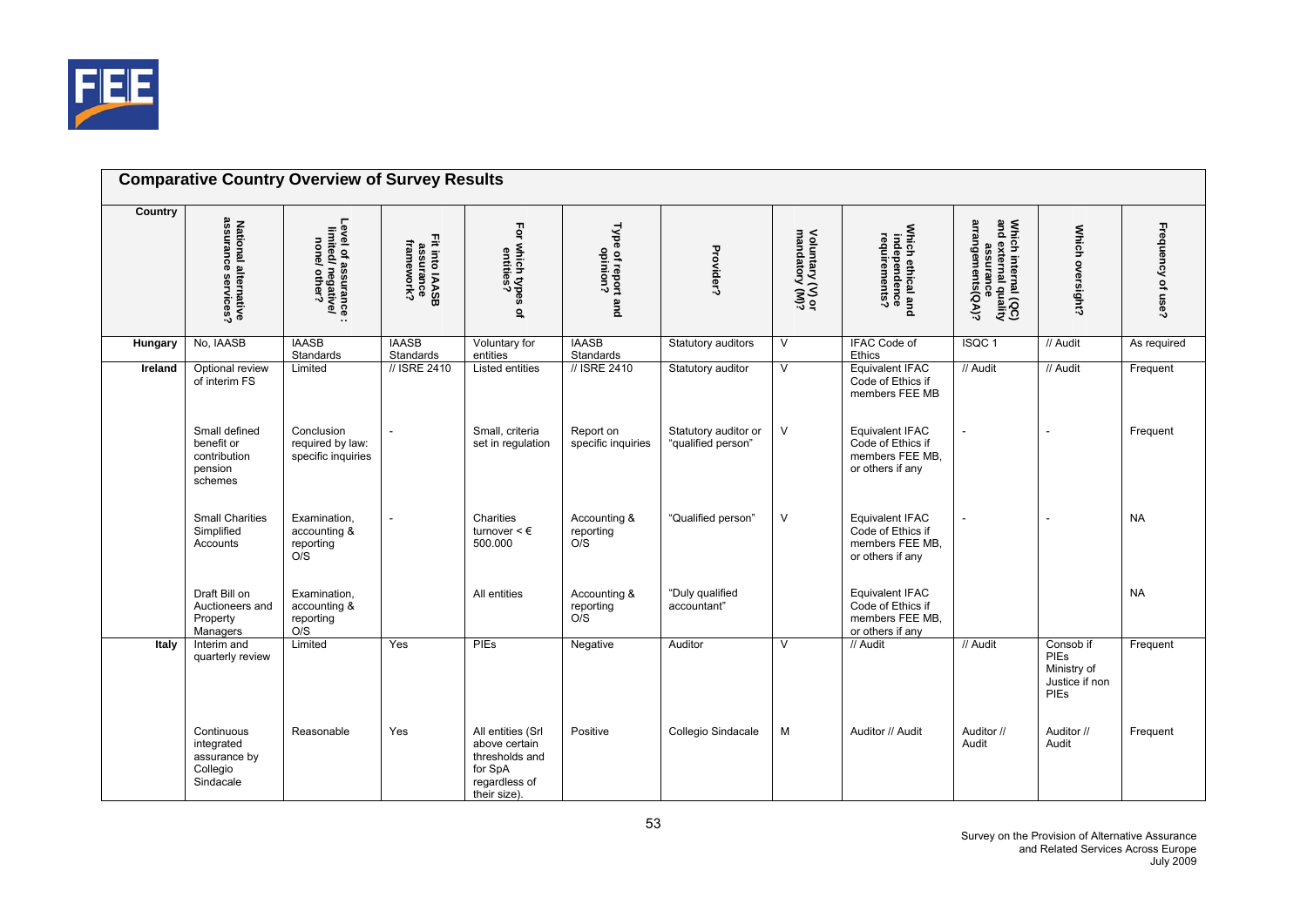

|                    |                                                                               | <b>Comparative Country Overview of Survey Results</b>                               |                                                                              |                                                         |                                         |                           |                                    |                                                    |                                                                                 |                                           |                                                 |
|--------------------|-------------------------------------------------------------------------------|-------------------------------------------------------------------------------------|------------------------------------------------------------------------------|---------------------------------------------------------|-----------------------------------------|---------------------------|------------------------------------|----------------------------------------------------|---------------------------------------------------------------------------------|-------------------------------------------|-------------------------------------------------|
| Country            | assura<br>National alternative<br>assurance services?                         | Level of assurance :<br>limited/ negative/<br>none/ other?<br>$\ddotsc$             | Fit into IAASB<br>assurance<br>framework?                                    | For which types of<br>entities?                         | Type of report and<br>opinion?          | Provider?                 | Voluntary (V) or<br>mandatory (M)? | Which ethical and<br>independence<br>requirements? | Which internal $(QC)$<br>and external quality<br>assurance<br>arrangements(QA)? | Which oversight?                          | Frequency of use?                               |
| Latvia             | No // IAASB                                                                   | Limited                                                                             | Yes                                                                          | All type of<br>entities                                 | Negative                                | <b>Certified Auditors</b> | $\vee$                             | Equivalent to<br><b>IFAC</b><br>Code of Ethics     | Quality<br>Control<br>Committee<br>(LACA)                                       | Quality<br>Control<br>Committee<br>(LACA) | Much less<br>frequent than<br>audit             |
| Lithuania          | $\overline{N}$                                                                | <b>NA</b>                                                                           | <b>NA</b>                                                                    | <b>NA</b>                                               | <b>NA</b>                               | <b>NA</b>                 | <b>NA</b>                          | NA                                                 | <b>NA</b>                                                                       | <b>NA</b>                                 | <b>NA</b>                                       |
| <b>Malta</b>       | No, all LLCs<br>audited                                                       | <b>NA</b>                                                                           | <b>NA</b>                                                                    | <b>NA</b>                                               | <b>NA</b>                               | <b>NA</b>                 | <b>NA</b>                          | <b>NA</b>                                          | <b>NA</b>                                                                       | <b>NA</b>                                 | <b>NA</b>                                       |
|                    | Alternative<br>assurance<br>service will be<br>considered                     | Being<br>considered:<br>Micro:<br>Compilation<br>SME:<br>Review                     | Being<br>considered                                                          | Being<br>considered:<br>Micro and SMEs<br>being non-PIE | Being<br>considered:<br>$\neq$<br>audit | <b>NA</b>                 | M if no<br>V audit                 | Being considered                                   | Being<br>considered                                                             | Being<br>considered                       | Full coverage                                   |
| <b>Netherlands</b> | -Voluntary<br>audits<br>-Review<br>-Compilation<br>-Agreed upon<br>procedures | // IAASB<br>Framework                                                               | // IAASB<br>Framework                                                        | All without audit                                       | // IAASB<br>Framework                   | Certified<br>accountants  | $\overline{V}$                     | IFAC Code of<br>Ethics                             | ISQC1 and<br><b>NIVRA</b>                                                       | <b>NIVRA</b>                              | Review:<br>limited,<br>compilation:<br>frequent |
| Norway             | Only IAASB                                                                    | <b>IAASB</b> to<br>consider<br>combining<br>review and<br>compilation<br>Only IAASB | IAASB to<br>consider<br>combining<br>review and<br>compilation<br>Only IAASB | Only IAASB                                              | Only IAASB                              | <b>Only IAASB</b>         |                                    | Only IAASB                                         | Only IAASB                                                                      | <b>Only IAASB</b>                         | Only IAASB                                      |
|                    | Standards                                                                     | Standards                                                                           | Standards                                                                    | Standards                                               | Standards                               | Standards                 | Only<br>IAASB<br>Standards         | Standards                                          | Standards                                                                       | Standards                                 | Standards                                       |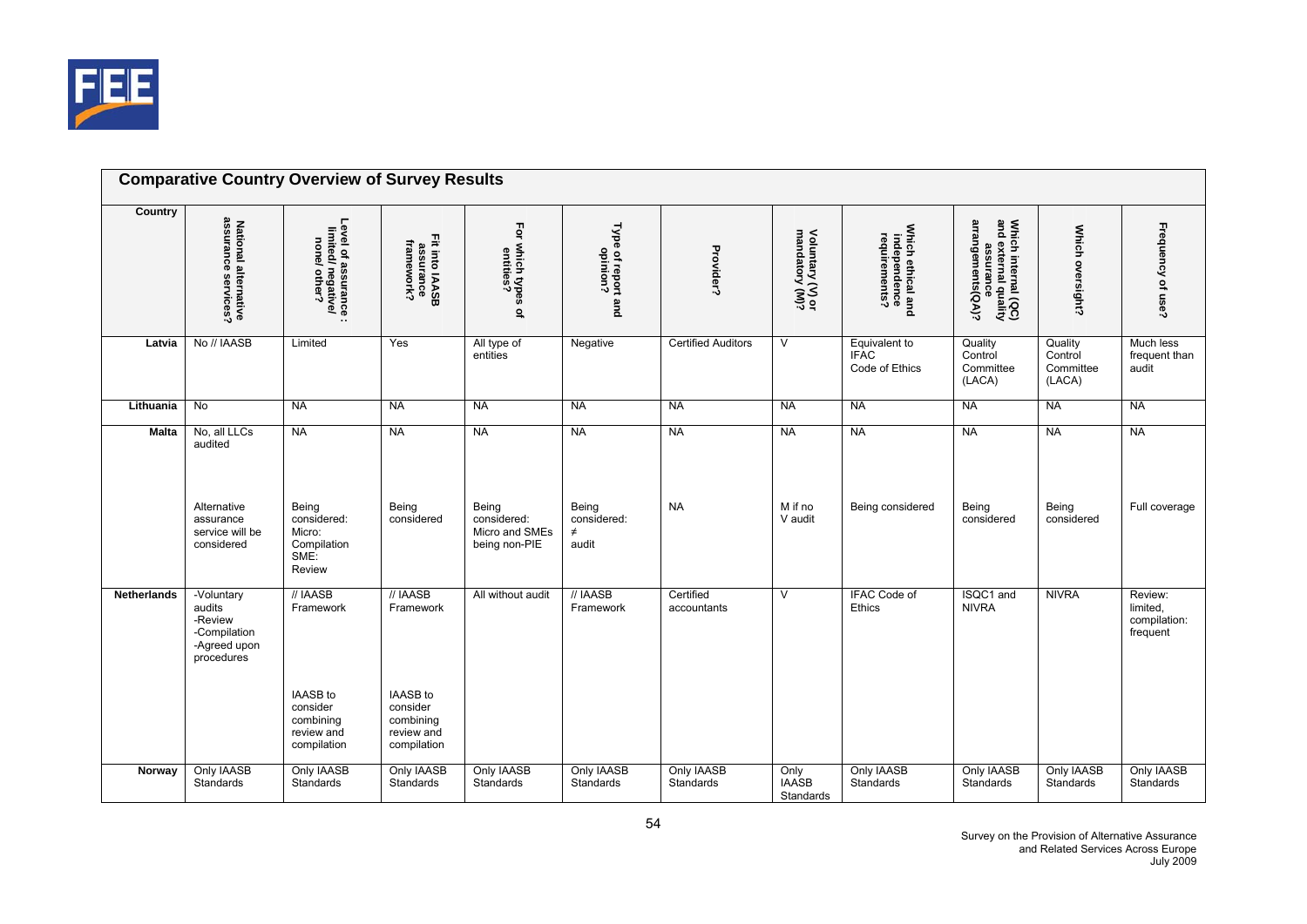

| Country                          |                                                                                |                                                                                                |                                                                                                |                                                                                                        |                                                                                                |                                                                  |                                                     |                                                    |                                                                               |                  |                               |
|----------------------------------|--------------------------------------------------------------------------------|------------------------------------------------------------------------------------------------|------------------------------------------------------------------------------------------------|--------------------------------------------------------------------------------------------------------|------------------------------------------------------------------------------------------------|------------------------------------------------------------------|-----------------------------------------------------|----------------------------------------------------|-------------------------------------------------------------------------------|------------------|-------------------------------|
|                                  | assurance<br>National alternative<br>assurance services?                       | Level of assurance :<br>limited/ negative/<br>none/ other?                                     | Fit into IAASB<br>assurance<br>framework?                                                      | For which types of<br>entities?                                                                        | Type of report and<br>opinion?                                                                 | Provider?                                                        | Voluntary (V) or<br>mandatory (M)?                  | Which ethical and<br>independence<br>requirements? | Which internal (QC)<br>and external quality<br>assurance<br>arrangements(QA)? | Which oversight? | Frequency of use?             |
| Poland                           | Per IAASB<br>Standards or as<br>agreed with<br>client                          | Per IAASB<br>Standards or as<br>agreed with<br>client                                          | $Yes - where$<br><b>IAASB</b><br>Standards<br>voluntary<br>applied                             | <b>Entities not</b><br>subject to<br>statutory audit                                                   | Per IAASB<br>Standards or as<br>agreed with<br>client                                          | Not restricted                                                   | V                                                   | // Audit if chartered<br>auditor, NA if other      | None                                                                          | None             | As requested,<br>not frequent |
| Portugal                         | Interim review                                                                 | Limited<br>assurance                                                                           | Based on ISA<br>910<br>(Adoption of<br>ISRE 2400 &<br>2410<br>expected)                        | <b>Mainly listed</b><br>companies                                                                      | Negative opinion                                                                               | Statutory auditors                                               | M for<br>listed<br>entities.<br>otherwise<br>$\vee$ | // Audit                                           | // Audit                                                                      | // Audit         | Once in a<br>while            |
| Romania                          | Y<br>"Censor" internal<br>audit-like control<br>activities for<br>shareholders | Limited                                                                                        | No, being<br>revised<br>// ISAE 3000                                                           | Trading<br>companies,<br>organizations,<br>associations,<br>cooperatives,<br>etc. not being<br>audited | Long or short<br>form report,<br>positive or<br>negative $\leftrightarrow$<br>subject matter   | Censor: Expert<br>accountants and<br>professional<br>accountants | $\overline{M}$                                      | // IFAC Code of<br><b>Ethics</b>                   | Professional<br>standard No<br>23                                             | <b>CECCAR</b>    | Tradition,<br>frequent        |
| <b>Slovak</b><br><b>Republic</b> | $\overline{N}$<br>// IAASB                                                     | <b>ISRE 2400,</b><br>2410, ISAE<br>3000, 3400,<br>ISRS 4400,<br>4410                           | <b>ISRE 2400,</b><br>2410. ISAE<br>3000, 3400,<br>ISRS 4400,<br>4410                           | <b>ISRE 2400,</b><br>2410, ISAE<br>3000, 3400,<br>ISRS 4400,<br>4410                                   | <b>ISRE 2400,</b><br>2410. ISAE<br>3000, 3400,<br>ISRS 4400,<br>4410                           | <b>Statutory Auditor</b>                                         | $\overline{V}$                                      | <b>IFAC Code of</b><br>Ethics                      | ISQC1                                                                         | // Audit         | Once in a<br>while            |
| Slovenia                         | $\overline{N}$<br>// IAASB                                                     | <b>ISRE</b><br>2400,<br>2410,<br><b>ISAE</b><br>3000,<br>3400,<br><b>ISRS</b><br>4400,<br>4410 | <b>ISRE</b><br>2400,<br>2410,<br><b>ISAE</b><br>3000,<br>3400,<br><b>ISRS</b><br>4400,<br>4410 | Some reviews<br>are required for<br>banks.<br>stockbroker's<br>companies and<br>debtors                | <b>ISRE</b><br>2400,<br>2410,<br><b>ISAE</b><br>3000,<br>3400,<br><b>ISRS</b><br>4400.<br>4410 | <b>Statutory Auditors</b>                                        | M/V                                                 | <b>IFAC Code of</b><br>Ethics                      | ISQC1 //<br>Audit                                                             | // Audit         | As required                   |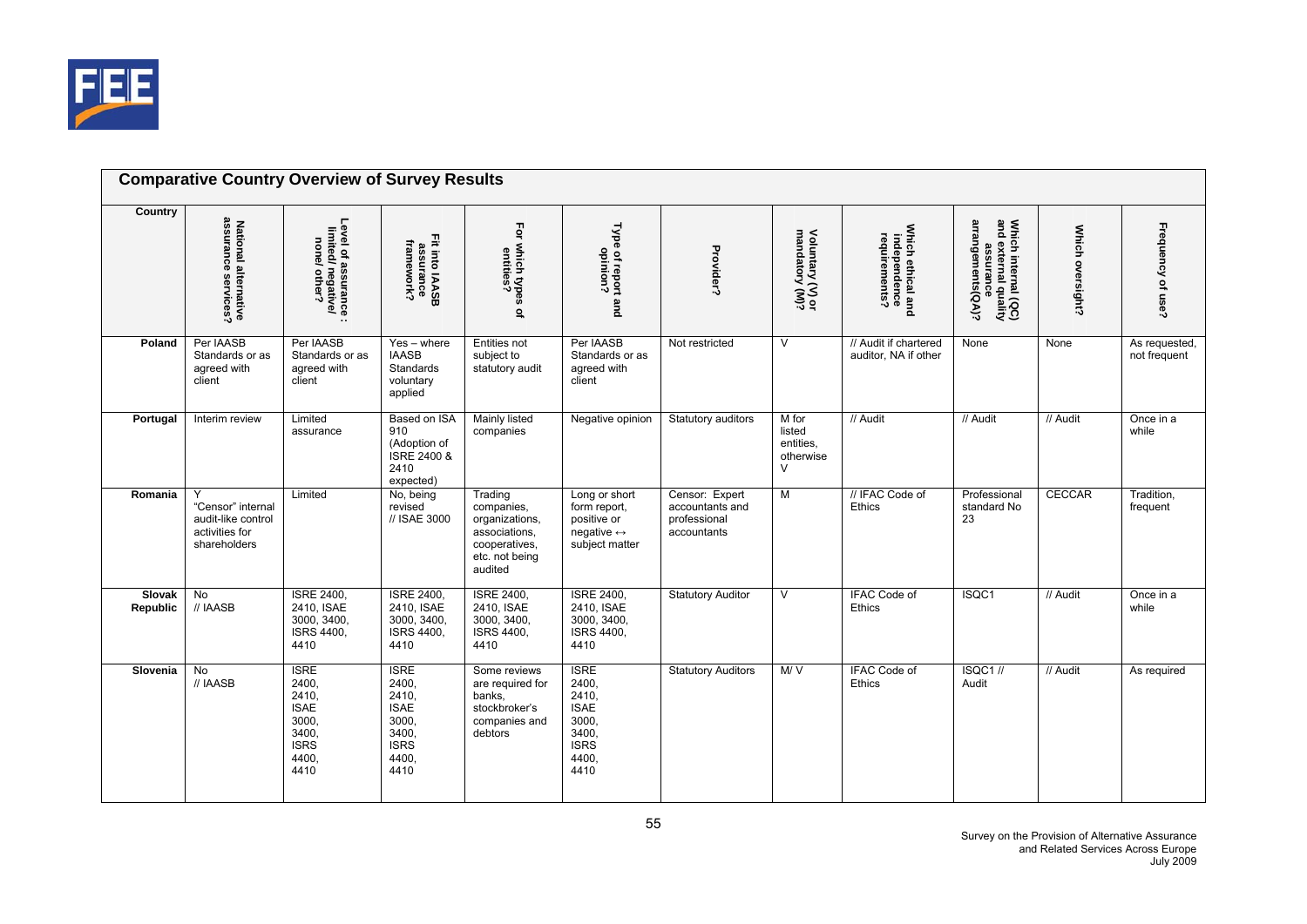

|                    | <b>Comparative Country Overview of Survey Results</b>    |                                                                           |                                            |                                                                                         |                                        |                                                                         |                                                |                                                                                    |                                                                               |                                                                                                                 |                      |
|--------------------|----------------------------------------------------------|---------------------------------------------------------------------------|--------------------------------------------|-----------------------------------------------------------------------------------------|----------------------------------------|-------------------------------------------------------------------------|------------------------------------------------|------------------------------------------------------------------------------------|-------------------------------------------------------------------------------|-----------------------------------------------------------------------------------------------------------------|----------------------|
| Country            | assurance<br>National alternative<br>assurance services? | Level of assurance :<br>limited/ negative/<br>none/ other?                | Fit into IAASB<br>assurance<br>framework?  | For which types of<br>entities?                                                         | Type of report and<br>opinion?         | Provider?                                                               | Voluntary (V) or<br>mandatory (M)?             | Which ethical and<br>independence<br>requirements?                                 | Which internal (QC)<br>and external quality<br>assurance<br>arrangements(QA)? | Which oversight?                                                                                                | Frequency of use?    |
| Spain              | Yes<br>Review and<br>Agreed upon<br>procedures           | Limited<br>(review)<br>No (AUP)                                           | Yes                                        | All                                                                                     | // IAASB<br><b>Standards</b>           | Independent expert<br>(usually auditor but<br>not signed as<br>auditor) | $\overline{\mathsf{v}}$                        | Professional body<br>Code of Ethics                                                | <b>NA</b>                                                                     | <b>NA</b>                                                                                                       |                      |
|                    | Special reports                                          | $\neq$                                                                    | Yes                                        | As required by<br>law                                                                   | // IAASB<br>Standards                  | Independent expert<br>(usually auditor but<br>not signed as<br>auditor) | M                                              |                                                                                    | <b>NA</b>                                                                     | <b>NA</b>                                                                                                       | As required          |
| Sweden             | Review                                                   | Limited                                                                   | $+- = ISRE$<br>2400                        | Audit exempt<br>entities                                                                | // ISRE 2400                           | Any                                                                     | $\vee$                                         | FAR SRS ethical<br>rules for member<br>providers, none<br>otherwise                | QC & QA<br>// Audit                                                           | // Public<br>oversight for<br>assurance<br>engagements<br>performed by<br>registered<br>auditors/audit<br>firms | Rare                 |
|                    | Agreed-upon<br>procedures                                | No assurance                                                              | <b>ISRS 4400</b>                           |                                                                                         |                                        |                                                                         |                                                |                                                                                    |                                                                               |                                                                                                                 |                      |
|                    | Compilation<br>(Reko Standard)                           | No assurance                                                              | Based on<br><b>ISRS 4410</b><br>but $\neq$ | Entities not<br>reviewed or<br>audited                                                  | Compilation<br>report, no<br>assurance | Any                                                                     | $\vee$                                         | FAR SRS ethical<br>rules for member<br>providers, none<br>otherwise                | FAR SRS for<br>members                                                        |                                                                                                                 | Too early to<br>tell |
| <b>Switzerland</b> | Limited statutory<br>examination                         | Moderate,<br>review +<br>substantive<br>audit procedures<br>in risk areas | Comparable<br>to ISRE 2400<br>and 2410     | SMEs 2 of 3:<br>$BS <$ CHF 10<br>million<br>Sales < CHF 20<br>million<br>Employees < 50 | Negative<br>assurance                  | Licensed auditor<br>and audit experts                                   | M For<br>SME <sub>s</sub> ><br>10<br>employees | Less strict than<br>audit.<br>Some non-audit<br>services allowed<br>(book keeping) | QC, no QA<br>except for<br>sole<br>practitioners                              | See before                                                                                                      | Regular              |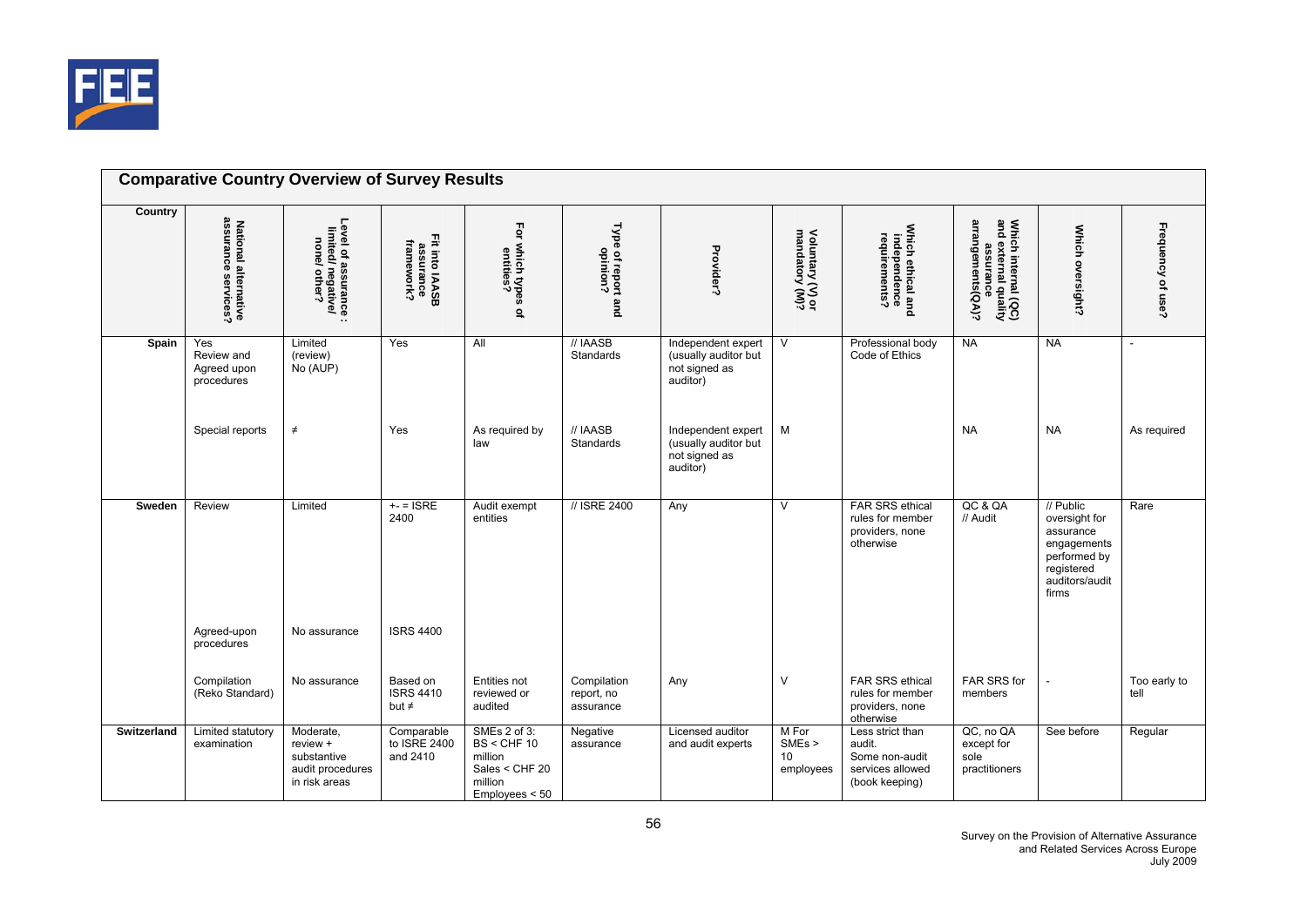

|           |                                                          | <b>Comparative Country Overview of Survey Results</b>                 |                                                               |                                              |                                               |                                                                      |                                    |                                                        |                                                                               |                                     |                          |
|-----------|----------------------------------------------------------|-----------------------------------------------------------------------|---------------------------------------------------------------|----------------------------------------------|-----------------------------------------------|----------------------------------------------------------------------|------------------------------------|--------------------------------------------------------|-------------------------------------------------------------------------------|-------------------------------------|--------------------------|
| Country   | assurance<br>National alternative<br>assurance services? | Level of assurance<br>limited/ negative/<br>none/ other?<br>$\cdot$ . | Fit into IAASB<br>assurance<br>framework?                     | Ęōr<br>which types<br>entities?<br>٩         | <b>Type</b><br>a of report<br>opinion?<br>and | Provider?                                                            | Voluntary (V) or<br>mandatory (M)? | Which ethical and<br>independence<br>requirements?     | Which internal (QC)<br>and external quality<br>assurance<br>arrangements(QA)? | <b>Which</b><br>sight?              | Frequency of use?        |
| <b>UK</b> | Yes<br>Compilation                                       | None                                                                  | $+ - 11$<br><b>ISRE 4410</b>                                  | Audit exempt<br>entities                     | None                                          | Any                                                                  | V                                  | None, professional<br>body Code of<br>Ethics if member | None, QC<br>and QA if<br>accountant                                           | None, QC<br>and QA if<br>accountant | $\overline{\phantom{a}}$ |
|           | <b>ICAEW</b><br>Assurance<br>Service                     | Limited                                                               | Based on<br><b>IAASB</b><br>Framework,<br>beyond ISRE<br>2400 | Audit exempt<br>entities                     | Limited                                       | <b>ICAEW</b> practicing<br>member                                    | V                                  | <b>ICAEW Code of</b><br>Ethics                         | QC, QA<br><b>ICAEW</b>                                                        | <b>ICAEW</b>                        | ۰                        |
|           | Audit exempt<br>charities of<br>certain size             | Limited                                                               | No reference                                                  | Audit exempt<br>charities of<br>certain size | Limited                                       | 'Competent'<br>person, member<br>professional body ><br>certain size | M                                  | 'Be independent'                                       | None, QC<br>and QA if<br>accountant                                           |                                     | Frequent                 |

<u>Legend</u>:<br>//: In line with ≠: Different from AGM: Annual General Assembly AUP: Agreed Upon Procedures BoD: Board of Directors CECCAR: The Body of Expert and Licensed Accountants of Romania CSOEC: Conseil Supérieur de l'Ordre des Experts-Comptables FEE MB: FEE Member Body FS: Financial Statements IBR – IRE: Instituut der Bedrijfsrevisoren – Institut des Reviseurs d'Entreprises IAB – IEC: Instituut van de Accountants en Belastingconsulenten – Institut des Experts-Comptables et des Conseils Fiscaux ICAEW: Institute of Chartered Accountants of England and Wales LLC: Limited Liability Companies M: Mandatory Mio: Million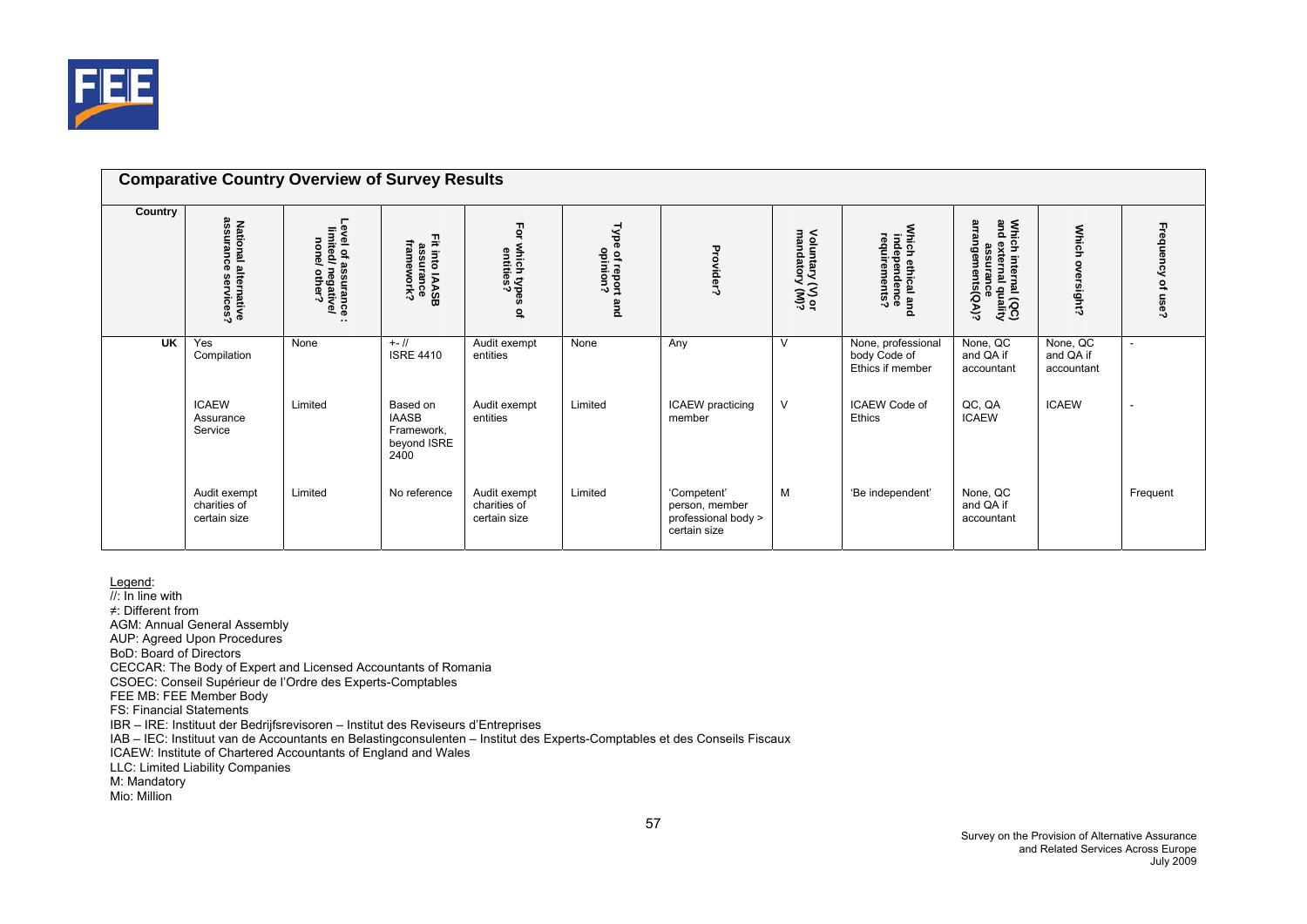

NA : Not applicable NAS: Non-audit Services O/S: Response Outstanding PIEs : Public interest entities QA: External quality assurance QC: Internal audit firm quality control SA: Société Anonyme SMEs: Small and Medium-sized entities SpA: Società per Azioni (joint stock company) Srl: Società responsabilità limitata (limited liability company) V: Voluntary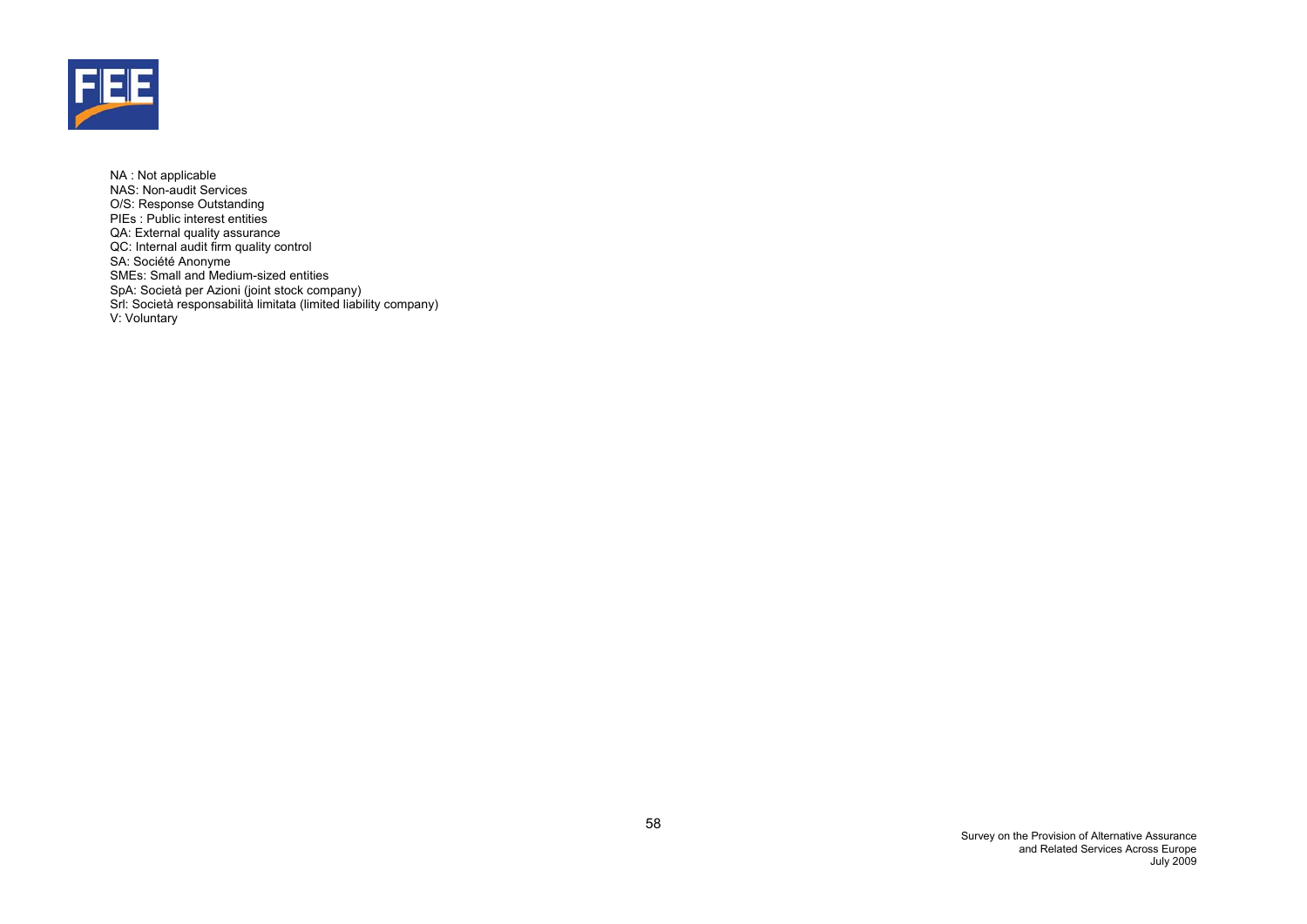

**ANNEX B:** 

# **SURVEY QUESTIONS ON THE PROVISION OF ALTERNATIVE ASSURANCE AND ASSURANCE-RELATED SERVICES ACROSS EUROPE**

| <b>Question 1:</b> | Does your national legislation, regulation, professional standards or professional practice<br>include alternative assurance-related services or is such service being considered or<br>expected?                                                |
|--------------------|--------------------------------------------------------------------------------------------------------------------------------------------------------------------------------------------------------------------------------------------------|
|                    |                                                                                                                                                                                                                                                  |
| <b>Question 2:</b> | If yes, please provide the name, a reference to (web-link (preferably in English) or<br>otherwise) and a summary of the (expected) alternative assurance-related service<br>standard plus any possible guidance.                                 |
|                    |                                                                                                                                                                                                                                                  |
|                    | Question 3: Which form and level of assurance is provided in relation to the (expected) alternative<br>assurance-related service: limited or negative assurance (f.i. a review), no assurance (f.i<br>a compilation), other form of assurance, ? |
|                    |                                                                                                                                                                                                                                                  |
| <b>Question 4:</b> | How does your (expected) alternative assurance-related service fit into the IAASB<br>assurance framework?                                                                                                                                        |
|                    |                                                                                                                                                                                                                                                  |
| Question 5:        | To which types of entities can the (expected) alternative assurance-related service be<br>provided?                                                                                                                                              |
|                    |                                                                                                                                                                                                                                                  |
| <b>Question 6:</b> | Which are the documentation requirements for the (expected) alternative assurance-<br>related service?                                                                                                                                           |
|                    |                                                                                                                                                                                                                                                  |
|                    | Question 7: What (type of) report and what (type of) opinion is issued in relation to your (expected)<br>alternative assurance-related service? What reporting criteria are used to interpret the<br>results?                                    |
|                    |                                                                                                                                                                                                                                                  |
| <b>Question 8:</b> | Is the use of Extensible Business Reporting Language (XBRL) allowed or mandated for<br>reporting in relation to (expected) alternative assurance-related service?                                                                                |
|                    |                                                                                                                                                                                                                                                  |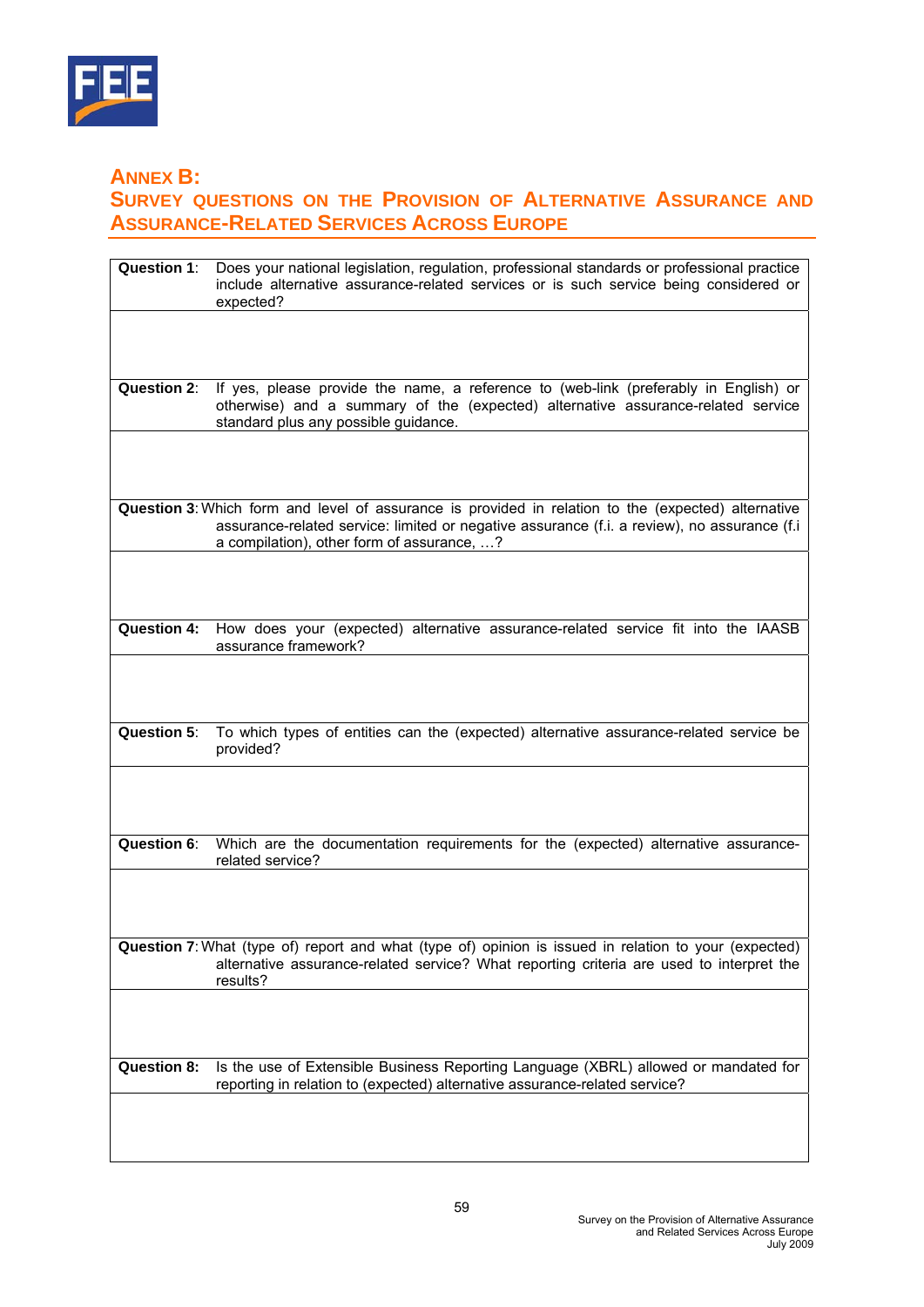

| <b>Question 9:</b> | Who can provide the (expected) alternative assurance-related service in your jurisdiction:                                                                                     |
|--------------------|--------------------------------------------------------------------------------------------------------------------------------------------------------------------------------|
|                    | a (statutory) auditor, chartered or certified accountant, other?                                                                                                               |
|                    |                                                                                                                                                                                |
|                    |                                                                                                                                                                                |
|                    |                                                                                                                                                                                |
|                    | Question 10: Is the (expected) alternative assurance-related service offered on a voluntary or                                                                                 |
|                    | mandatory basis, is it regulated or not?                                                                                                                                       |
|                    |                                                                                                                                                                                |
|                    |                                                                                                                                                                                |
|                    |                                                                                                                                                                                |
|                    | Question 11: Which ethical and independence requirements are to be complied with when providing an<br>(expected) alternative assurance-related service in your jurisdiction?   |
|                    |                                                                                                                                                                                |
|                    |                                                                                                                                                                                |
|                    |                                                                                                                                                                                |
|                    | Question 12: Which internal and external quality assurance (inspection) arrangements are applicable in                                                                         |
|                    | relation to the provision of (expected) alternative assurance-related services?                                                                                                |
|                    |                                                                                                                                                                                |
|                    |                                                                                                                                                                                |
|                    |                                                                                                                                                                                |
|                    | Question 13: What is the scope, responsibility, authority and name of the (professional and/or public)                                                                         |
|                    | oversight body over providers of (expected) alternative assurance-related services?                                                                                            |
|                    |                                                                                                                                                                                |
|                    |                                                                                                                                                                                |
|                    | Question 14: What is the frequency of the use of the standard or guidance on assurance-related                                                                                 |
|                    | services in your jurisdiction? Frequent, once in a while, rare, etc.?                                                                                                          |
|                    |                                                                                                                                                                                |
|                    |                                                                                                                                                                                |
|                    |                                                                                                                                                                                |
|                    | Question 15: Is the use of the IFAC Small and Medium Practices (SMP) Committee 'Guide to Using                                                                                 |
|                    | International Standards on Auditing in the Audit of Small- and Medium-sized Entities'<br>being promoted for the audit of smaller entities in your jurisdiction and has it been |
|                    | translated into the language(s) of your jurisdiction or is such use being considered or                                                                                        |
|                    | expected?                                                                                                                                                                      |
|                    |                                                                                                                                                                                |
|                    |                                                                                                                                                                                |
|                    |                                                                                                                                                                                |
|                    | Question 16: Is there any other information or are there any other conditions related to (expected)<br>alternative assurance-related services which FEE should be aware of?    |
|                    |                                                                                                                                                                                |
|                    |                                                                                                                                                                                |
|                    |                                                                                                                                                                                |
|                    |                                                                                                                                                                                |